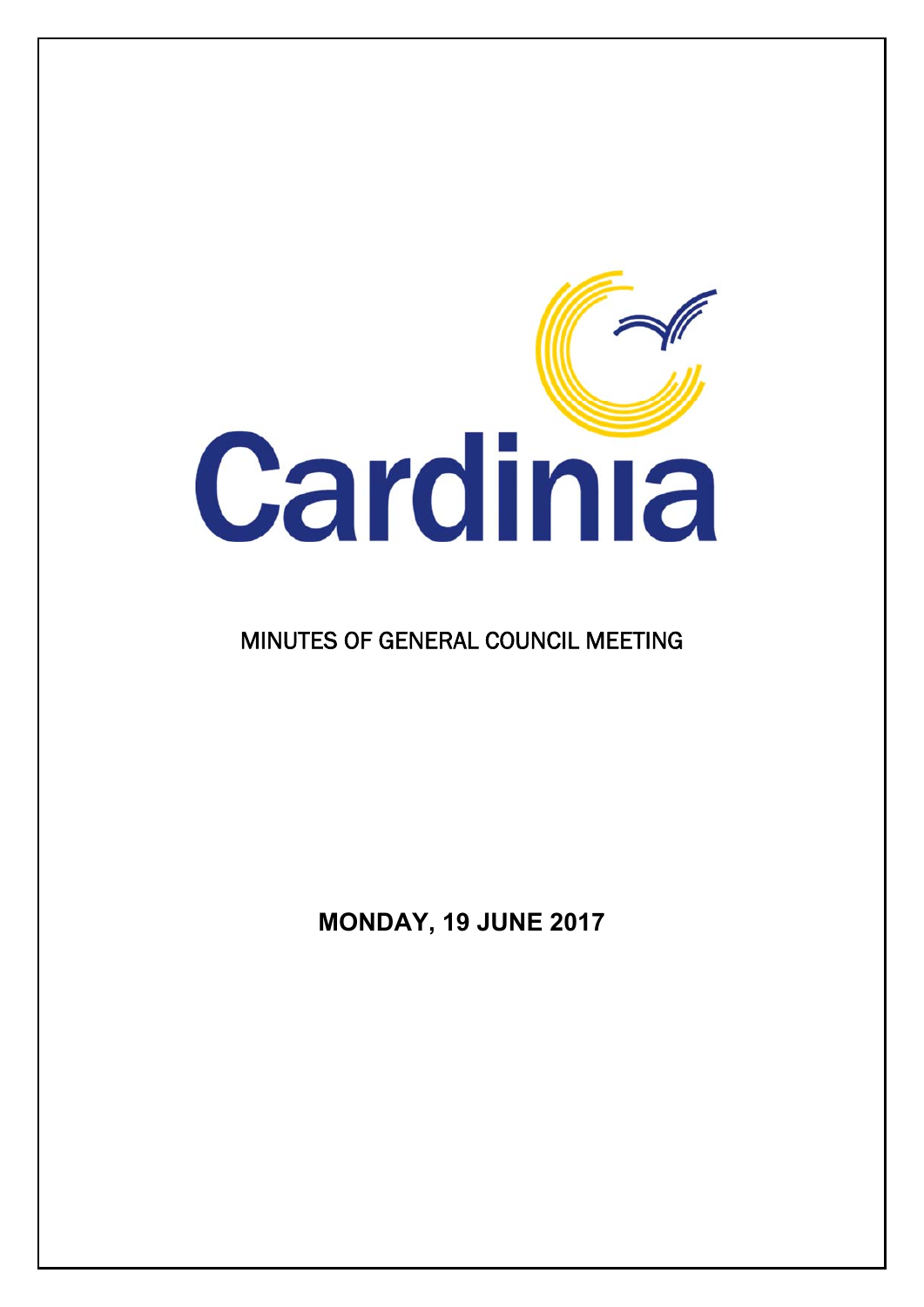

# MINUTES OF GENERAL COUNCIL MEETING

### held in the Council Chambers, 20 Siding Avenue, Officer on Monday, 19 June 2017 The meeting commenced at 7pm

PRESENT: Mayor, Brett Owen, Chairman

Councillors Michael Schilling, Collin Ross, Jodie Owen, Graeme Moore, Ray Brown, Jeff Springfield, Leticia Wilmot

Messrs Garry McQuillan (CEO), Mike Ellis (GMAS), Derek Madden (GMCS), Andrew Paxton (GMPD), Jenny Scicluna (GMCWB), Doug Evans (MG)

### OPENING PRAYER

Almighty God we humbly request that you bestow your blessings upon this Council, direct and prosper our deliberations to the advancement of your glory and to the betterment of the peoples of Cardinia Shire. Amen.

### ACKNOWLEDGEMENT OF TRADITIONAL LANDOWNERS

The Cardinia Shire Council respectfully acknowledged that we are on the traditional land of the Bunurong and Wurundjeri people.

### APOLOGIES:

Cr Carol Ryan

### OAM recipients

Before proceeding to the business before the meeting the Mayor took the opportunity to acknowledge and congratulate several residents who received Order of Australia medals announced on the Queen's Birthday public holiday.

June Wright from Koo Wee Rup was recognised with an OAM for her service to young people through the scouting movement for over 40 years.

Professor Dorothy Scott from Macclesfield was recognised for her service in particular to child protection and wellbeing as an advocate for children's rights and education.

Patricia Malowney was recognised for her service to disability services in particular as an ambassador for 'Outlook' in Pakenham, although not a local resident she provides invaluable support to the local disability community.

The Mayor noted that Council is fortunate that we have people of this calibre involved in our communities.

The Mayor also welcomed Mr Mike Ellery, Council's Senior Citizen of the Year, who was the Council's guest for the evening and reiterated and acknowledged his contribution to the local community thanking him for his service and commitment.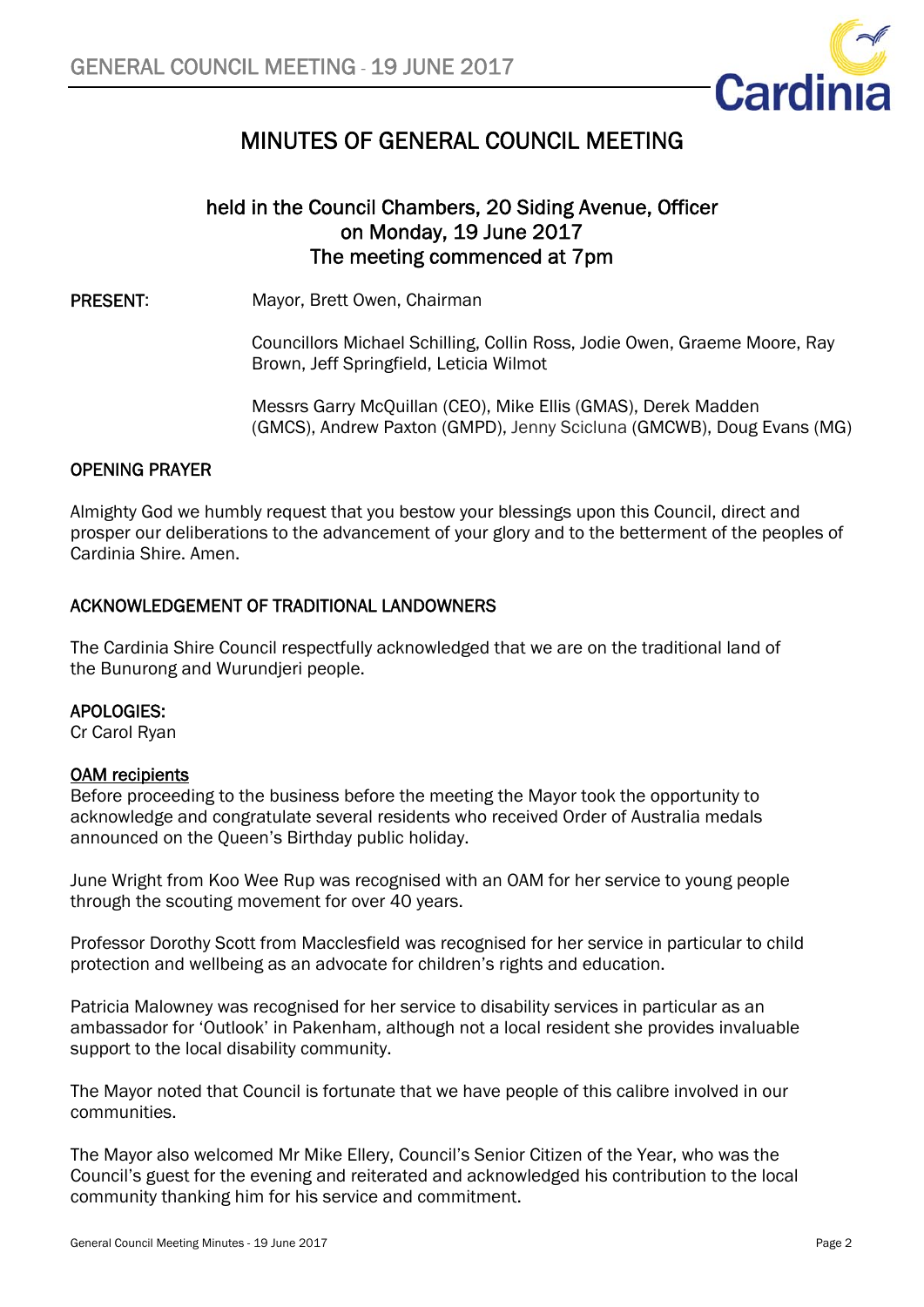

### CONFIRMATION OF MINUTES OF MEETINGS

Moved Cr R Brown Seconded Cr J Owen

### THAT MINUTES OF THE FOLLOWING MEETINGS BE CONFIRMED-

- General Council Meeting 15 May 2017
- Special Council Meeting 16 May 2017
- Special Council Meeting 29 May 2017
- Town Planning Committee 5 June 2017

**DECLARATION OF PECUNIARY AND OTHER INTERESTS** 

The Mayor advised that he had an indirect interest in Item 1 on the agenda due to his wife being Vice President of one of the groups that had applied for one of the grants.

**Cd** 

Cd.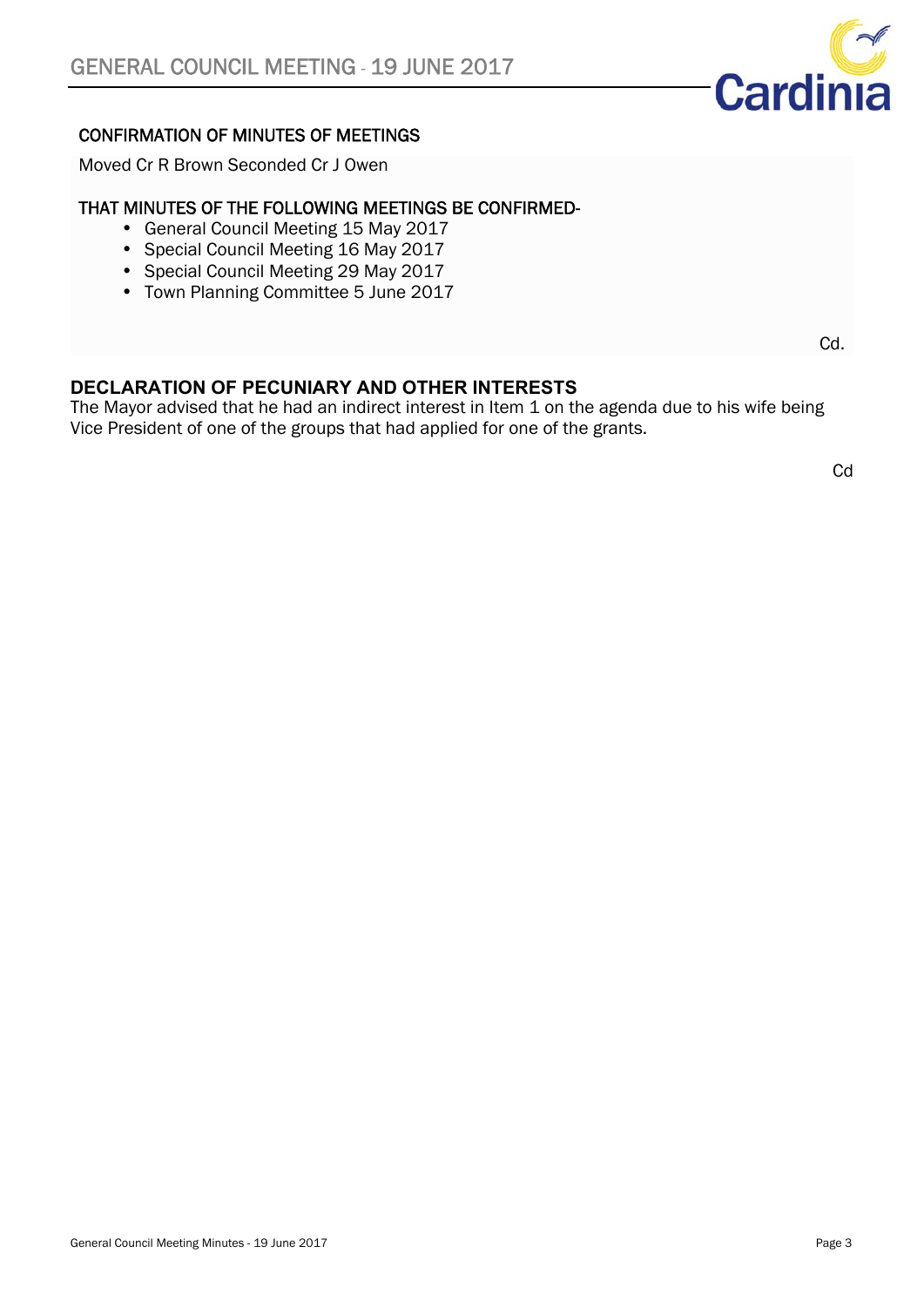

# TABLE OF CONTENTS

| 2017-18 COMMUNITY CAPITAL WORKS AND MAJOR EQUIPMENT GRANT<br>$\mathbf{1}$ .                                                                   |    |
|-----------------------------------------------------------------------------------------------------------------------------------------------|----|
| CASEY CARDINIA LIBRARIES LIBRARY PLAN AND DRAFT BUDGET 2017-2018 11<br>2.<br>3.<br>EMERALD VILLAGE COMMITTEE REQUEST TO AMEND CURRENT DEED OF |    |
|                                                                                                                                               |    |
| 4.                                                                                                                                            |    |
|                                                                                                                                               |    |
| 5.                                                                                                                                            |    |
| ADOPTION OF THE PEDESTRIAN AND BICYCLE STRATEGY (JUNE 2017) 24<br>6.                                                                          |    |
| 7.<br>8.                                                                                                                                      |    |
|                                                                                                                                               |    |
|                                                                                                                                               |    |
| 9.                                                                                                                                            |    |
|                                                                                                                                               |    |
|                                                                                                                                               |    |
|                                                                                                                                               |    |
|                                                                                                                                               |    |
|                                                                                                                                               |    |
|                                                                                                                                               |    |
|                                                                                                                                               | 54 |
|                                                                                                                                               |    |
|                                                                                                                                               |    |

**COUNCILLOR QUESTION TIME.........** .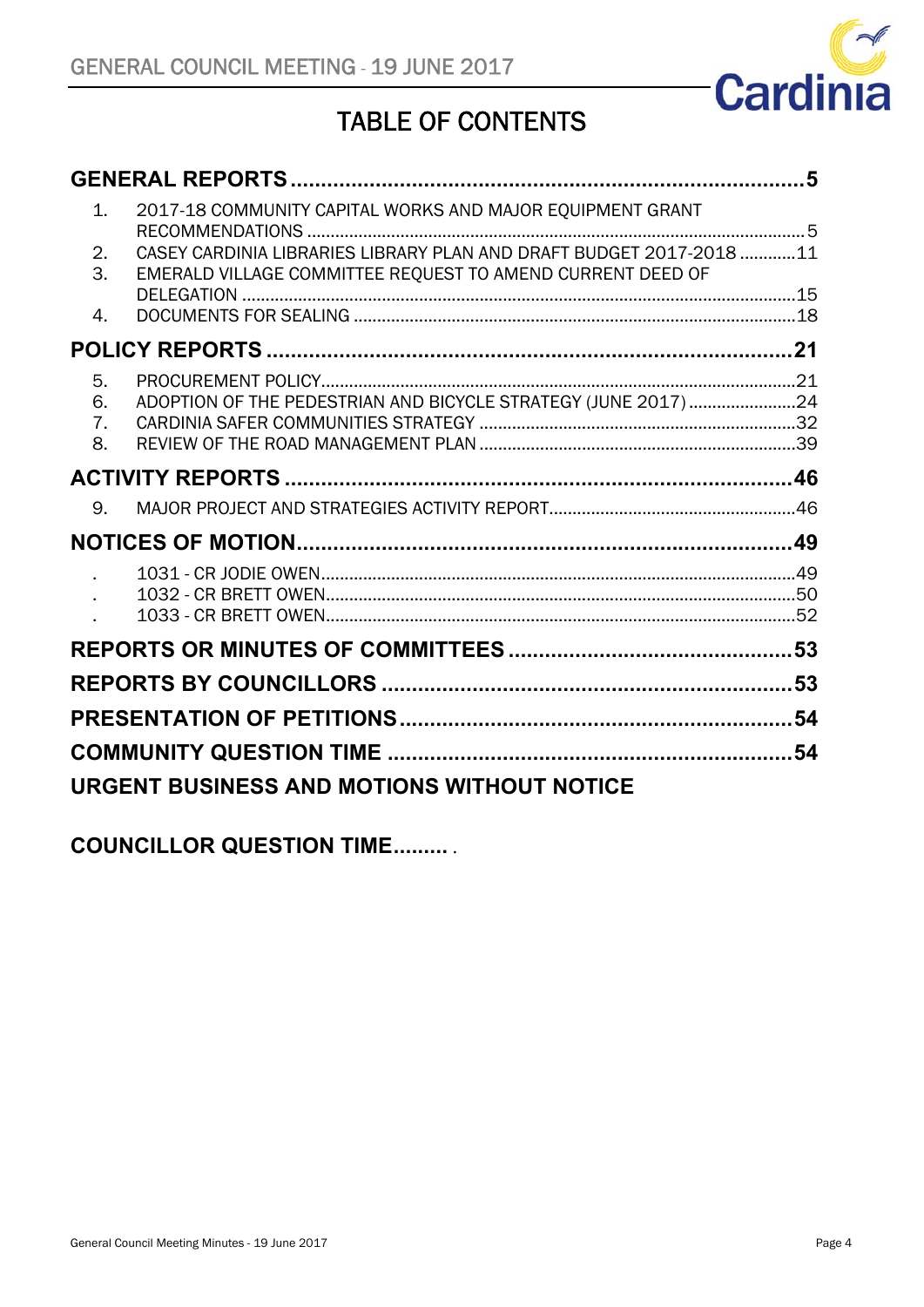

### GENERAL REPORTS

The Mayor having declared an interest in the following matter called for nominations for the appointment of a Temporary Chairperson

Moved Cr Collin Ross that Cr Jodie Owen as Deputy Mayor be elected as Temporary Chairperson seconded by Cr Leticia Wilmot

**Cd** 

The Mayor left the Chamber at this stage and Cr Jodie Owen took the chair

### 1 2017-18 COMMUNITY CAPITAL WORKS AND MAJOR EQUIPMENT GRANT RECOMMENDATIONS

### FILE REFERENCE INT1738498

RESPONSIBLE GENERAL MANAGER Jenny Scicluna

AUTHOR Cheryl Casey; Bronwyn Fleming

### RECOMMENDATION

That Council:

- 1. Considers and approves the Community Capital Works and Major Equipment grant recommendations
- 2. Support the Community Capital Works Grants Terms and Conditions to be reviewed and updated in line with current policy guidance.

### **Attachments**

| 1 2017-18 Community Capital Works Program final recommendations, circulated to | 5 Pages     |
|--------------------------------------------------------------------------------|-------------|
| Councillors only                                                               |             |
| 2 Community Capital Works grants policy                                        | 3 Pages     |
| 3 Major equipment grant guidelines                                             | 2 Pages     |
| 4 Community Capital Works Terms and Conditions 2017-18                         | 13<br>Pages |
| 5 Major Equipment Terms and Conditions 2017-158                                | 6 Pages     |

### EXECUTIVE SUMMARY

The 2017-18 round of the Community Capital Works Grants program received 39 applications from 36 community organisations with a total request of \$338,557.43 in grant funds. Two organisations applied for Major Equipment Grants with a total request of \$8060 in grant funds. The Major Equipment Grants pool is offset by a proportion of income received for the lease of council land for telecommunication towers. Total grant funds applied for is \$346,617.43.

On initial assessment of the 41 applications received the Council staff grant assessment panel found 33 applications required additional information for accurate assessment. Grant applicants were given an extension to provide additional information to support their application. An additional Council staff grant assessment panel meeting was subsequently held to ensure the applications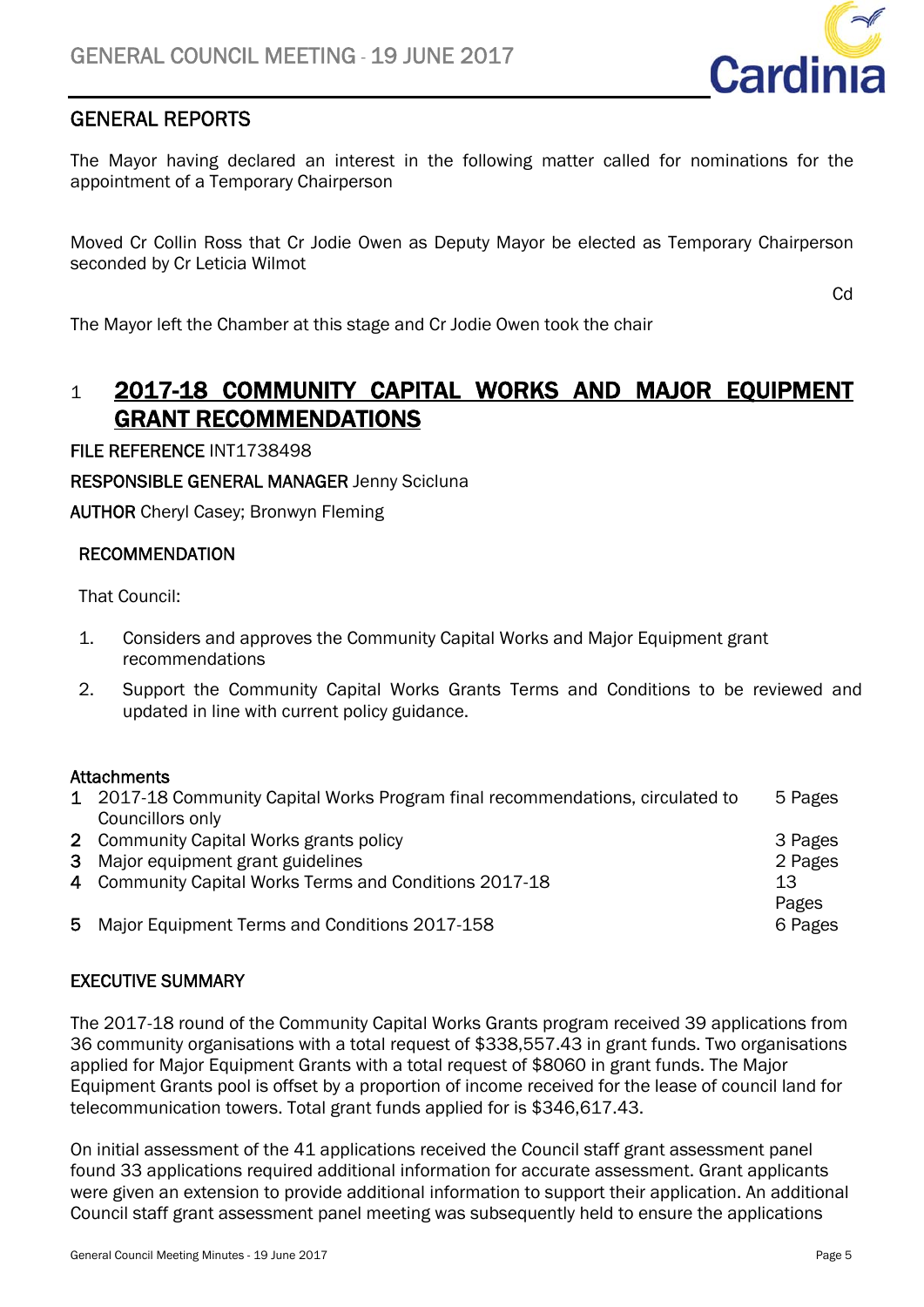

fully met the risk and Council criteria. This information was then presented to the Councillor grant panel to make the final recommendation. Although the additional Council staff assessment step in the process has resulted in a delay and significant increase in workload to the process, it is felt by all involved that in requesting the information upfront there is greater clarity on what is being funded and an understanding gained by applicants on the compliance requirements.

Final recommendations are provided in the 2017-18 Community Capital Works Grant Program final recommendations spreadsheet. Both assessment panels support 29 applications, the final recommendation for 1 application is held over awaiting further information, 2 applications were ineligible under the grant eligibility criteria, 9 grants were not supported due to insufficient information provided during the application process. Grants supported include 10 projects in Central Ward, 11 projects in Port Ward and 8 projects in Ranges ward.

### **BACKGROUND**

The annual Community Capital Works and Major Equipment grant programs are administered by the Child and Community Places team. The portfolio moved across from Community Strengthening to the new Child and Community Places team in October 2016 and sits with the newly created part time position of Community Places Officer.

| Date                          | <b>Task</b>                                                                                                                                                                                                                                                                                                                                                                                                           |
|-------------------------------|-----------------------------------------------------------------------------------------------------------------------------------------------------------------------------------------------------------------------------------------------------------------------------------------------------------------------------------------------------------------------------------------------------------------------|
| October 2016                  | Information sent out to community groups through existing Community<br>Strengthening, Recreation, Aging Well, Child and Community Places<br>networks. Information provided through website, social media and<br><b>Councillor Bulletin.</b>                                                                                                                                                                           |
| 9 November<br>2016            | Daytime and evening information sessions held with 21 attendees. Key<br>liaison officers from Recreation, Child and Community Places, Buildings and<br>Facilities and Environment attended information sessions to discuss<br>projects with community groups.<br>Information was provided to community groups to support their project<br>planning including contact details for key Council staff, project planners, |
|                               | insurance requirements etc.                                                                                                                                                                                                                                                                                                                                                                                           |
|                               | 2017/18 Grants Application form is available to view online                                                                                                                                                                                                                                                                                                                                                           |
| 30 January -<br>10 March 2017 | Applications were opened with a total of 41 applications received.                                                                                                                                                                                                                                                                                                                                                    |
| 14 March -<br>29 March 2017   | Over a two-week period, Council staff assessment took place where the<br>assessment panel independently completed an assessment of each project.<br>This culminated in an assessment panel where the outcome and requests<br>for further information was recorded.                                                                                                                                                    |
|                               | The following staff were involved in the grants assessment process;                                                                                                                                                                                                                                                                                                                                                   |
|                               | Mark Hewish - OHS Officer - OHS and volunteer labour assessment and<br>grants panel<br>Hayley Cork - Risk Officer - insurance assessment                                                                                                                                                                                                                                                                              |
|                               |                                                                                                                                                                                                                                                                                                                                                                                                                       |

The grants information and assessment process to date is as follows: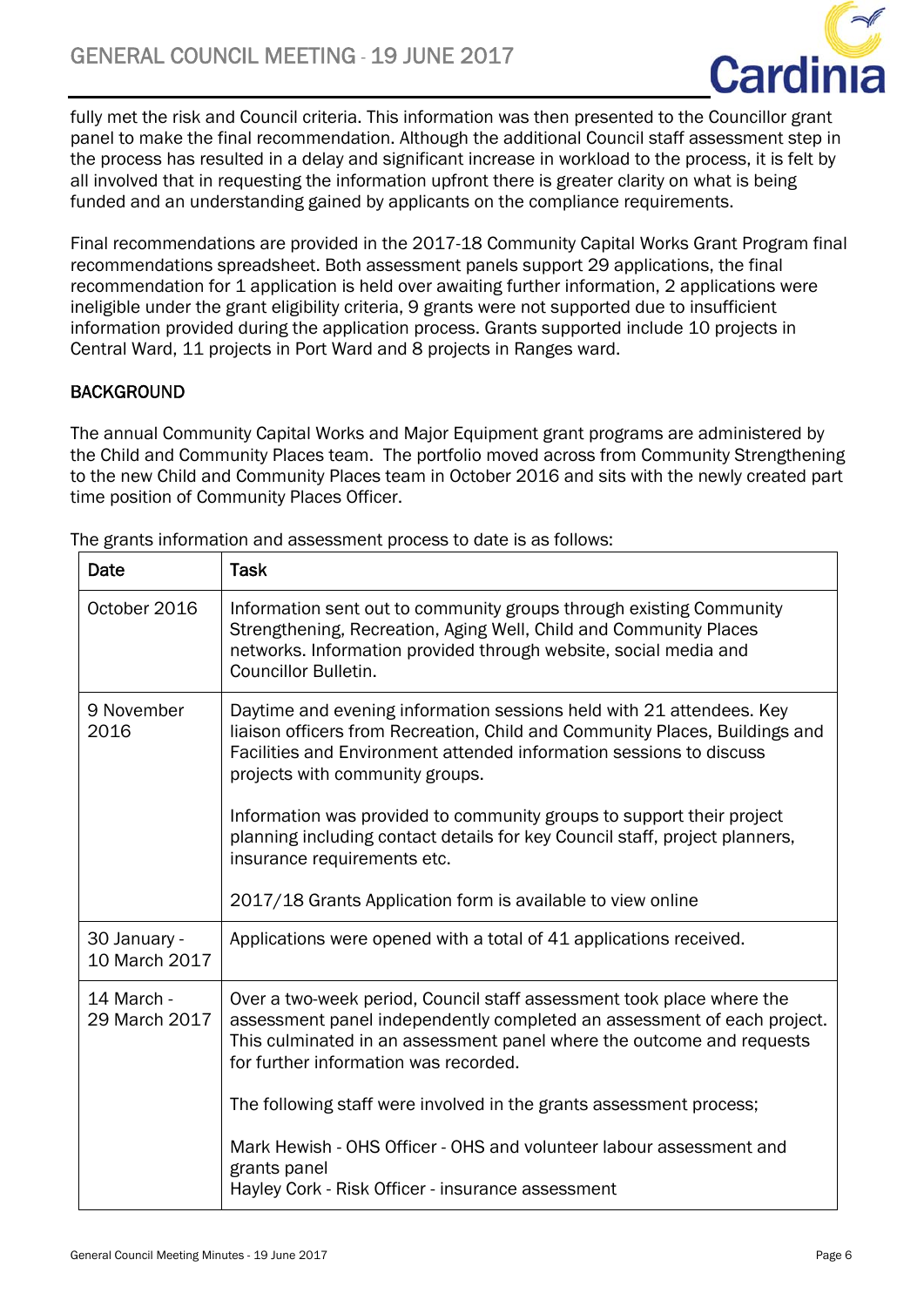

| Date                        | <b>Task</b>                                                                                                                                                                                                                                                                                                                                                                                                                                                                                                                                                                                                                                                                                                                                                                                                                                                                                                                                                                                                                         |
|-----------------------------|-------------------------------------------------------------------------------------------------------------------------------------------------------------------------------------------------------------------------------------------------------------------------------------------------------------------------------------------------------------------------------------------------------------------------------------------------------------------------------------------------------------------------------------------------------------------------------------------------------------------------------------------------------------------------------------------------------------------------------------------------------------------------------------------------------------------------------------------------------------------------------------------------------------------------------------------------------------------------------------------------------------------------------------|
|                             | Fiona Christopher - Coordinator Recreation Development - individual<br>recreation grants assessment<br>Greg Polson - Recreation Project officer - participated in grants panel<br>Ben Fenton - recreation Liaison Officer - participated in grants panel<br>Sharon Lenehan - Coordinator Child and Community Places - individual and<br>grants panel assessment of Community places and kindergartens<br>Gordon Campbell - Building and Facilities Maintenance Officer- building<br>assessment of projects valued at less than \$25,000<br>John Davey - Coordinator Buildings and Facilities Contracts - building<br>assessment of projects valued greater than \$25,000<br>Walter Carmignani - Manager Buildings and Facilities - participated in grants<br>panel<br>Jo-Anne Torpy - Buildings and Facilities Project Officer<br>Ben Essing - Municipal Building Surveyor - assessment of permit<br>requirements and grants panel<br>Brett Monkton - Environment Officer - assessment of environmental aspects<br>and grants panel |
| 30 March -<br>13 April 2017 | Of the 41 applications received 33 applications required further information<br>to ensure an accurate assessment could be considered. Detailed requests<br>for further information were sent to groups. The volume of additional<br>information required delayed the assessment process.                                                                                                                                                                                                                                                                                                                                                                                                                                                                                                                                                                                                                                                                                                                                            |
| 19 April 2017               | Final Council Staff assessment was held to consider further information<br>provided and establish a recommendation for each grant.<br>The staff assessment panel supported 28 projects and did not support 11<br>projects due to lack of information provided in the grant application plus<br>failure to provide further information when requested. Two grants were<br>ineligible for funding.                                                                                                                                                                                                                                                                                                                                                                                                                                                                                                                                                                                                                                    |
| 8 May 2017                  | Council Staff recommendations presented to the Councillor Grants Panel                                                                                                                                                                                                                                                                                                                                                                                                                                                                                                                                                                                                                                                                                                                                                                                                                                                                                                                                                              |
| 9 May                       | Council staff and Councillor Grants panel recommendations presented to<br><b>SLT</b>                                                                                                                                                                                                                                                                                                                                                                                                                                                                                                                                                                                                                                                                                                                                                                                                                                                                                                                                                |
| 15 May                      | Recommendations presented at Councillor Briefing                                                                                                                                                                                                                                                                                                                                                                                                                                                                                                                                                                                                                                                                                                                                                                                                                                                                                                                                                                                    |

The Child and Community Places team is committed to the ongoing evaluation of the grant process to strengthen and improve it and reduce internal risk - while continuing to provide excellent customer service, and positive community outcomes.

The team plan to review:

- feedback from the information sessions and follow up groups that attended a session but did not apply for a grant to identify barriers to accessing the grants,
- feedback from grant recipients and project managers to identify how best to support projects ensure successful outcomes and
- an internal evaluation by grant assessors to identify improvements to the application process and information required.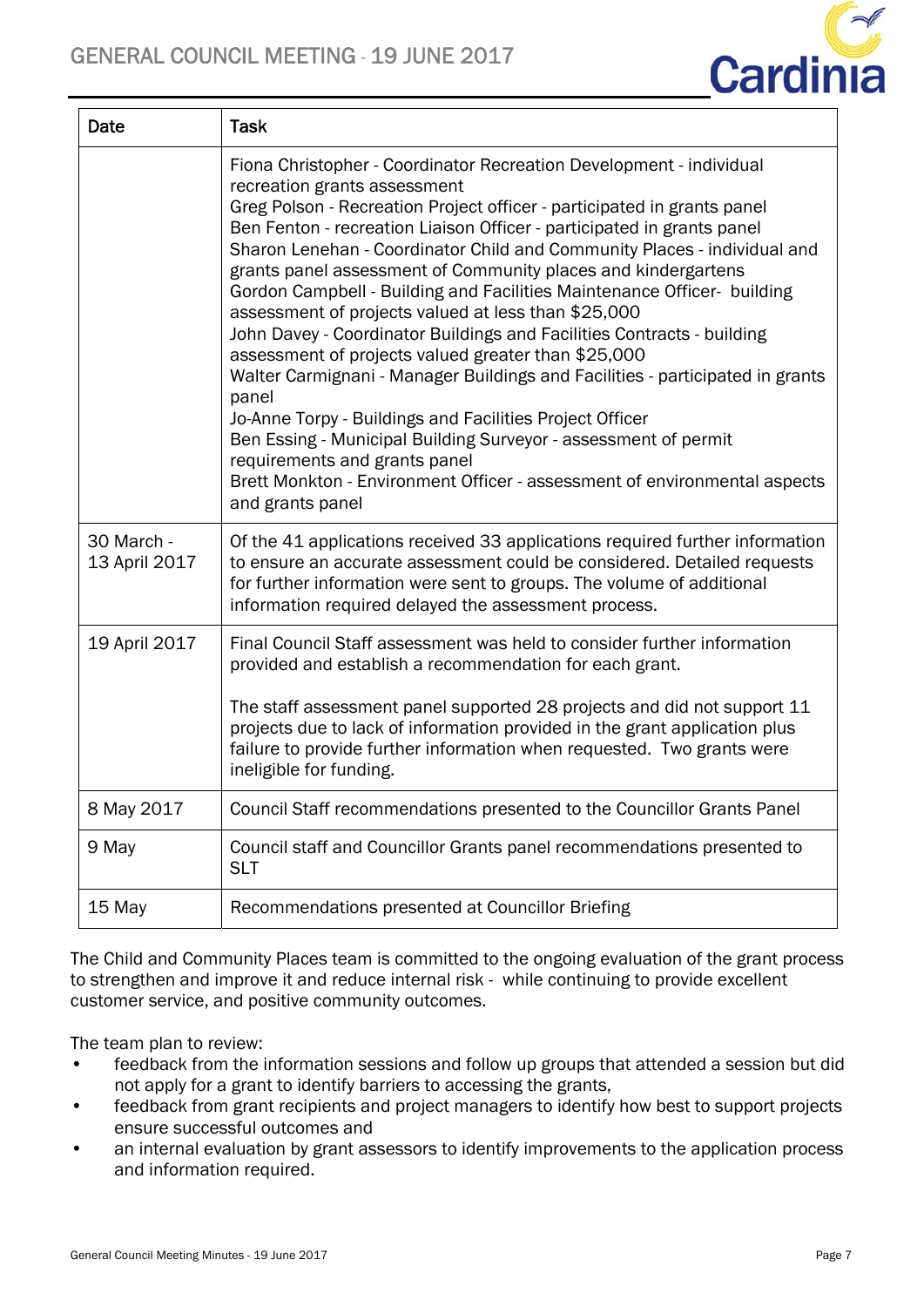

### POLICY IMPLICATIONS

Projects funded under the Community Capital Works and Major Equipment Grants are subject to arrangements under the following Council and Government Policies:

- Community Capital Works Grants Policy
- Major Equipment Grants Guidelines
- Access and Inclusion Policy
- Recreation Reserve Facility Standards Policy
- Recreation Reserve Management and Usage Policy
- Buildings and Facilities Maintenance Policy
- Asset Management Policy
- Children's Services Regulations
- Playground safe standards
- Department of Education and Training Early Years Policy Guidelines
- OHS Policy
- Risk Management Policy

### RELEVANCE TO COUNCIL PLAN

#### Our People

Variety of recreation and leisure opportunities

### Our Community

Our diverse community requirements met Increased levels of community participation

### Our Environment

Provision and maintenance of assets on a life-cycle basis Enhanced natural environment

### CONSULTATION/COMMUNICATION

An extensive internal and external communication process has occurred in relation to the Community Capital Works and Major Equipment grants program including:

- Promotion of the grants to the community in accordance with a well-developed Community Grants Communication Plan - both during, and in the lead-up to the grant rounds opening, promotion of the grants was undertaken through broad reaching e-newsletters and targeted emails to eligible groups sent by Children's Services, Community Strengthening and Recreation; as well as Council's website.
- Workshops designed to support prospective applicants to appropriately plan for and scope their projects were undertaken prior to the grants round opening.
- The provision of support with the application process by relevant Council staff (i.e. staff from Child and Community Places, Environment, Buildings and Facilities, Recreation, Engineering, the Municipal Building Surveyor and Community Strengthening). This involved staff encouraging and supporting eligible groups to apply in their usual interaction with these organisations and groups.
- Extensive internal dialogue between relevant Council staff as part of the assessment process.
- Liaison with applicants to confirm application details during the assessment process.

### FINANCIAL AND RESOURCE IMPLICATIONS

• 30 grants to a value of \$276,719.89 have been supported through the assessment process.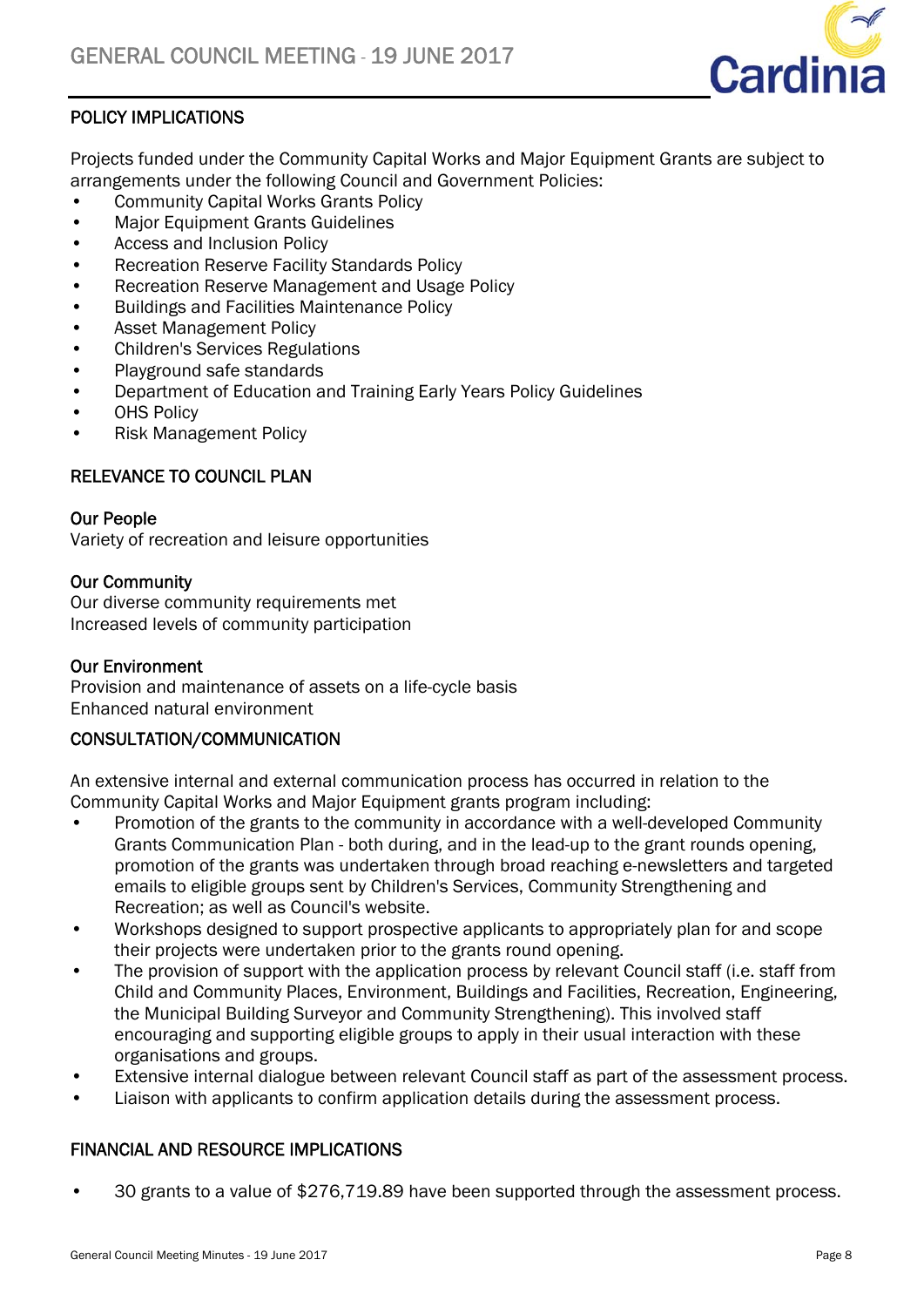

- A final recommendation for the Pakenham Tennis Club application valued at \$35,000 has been held over pending further information
- The final figure is subject to change as it is recognised that some conditions placed on successful grants may result in increased costs associated with the project. The assessment panel recommends to increase grant funding dollar for dollar for those grants to meet additional costs due to conditions placed on the grant
- The balance of funds in the Community Capital Works Grant and Major Equipment grant budget of \$238,280.11 will be maintained for emergency capital works projects that address safety or compliance issues within community facilities.

### **CONCLUSION**

Through a successful grants information and application process 39 Community Capital Works grants and two Major Equipment grant applications were submitted. Of the 41 grant submissions 33 grants required additional information for staff to assess project viability, delaying the grants assessment process. Final recommendations for 29 grants have been achieved through a rigorous assessment process, one grant is held over awaiting further information. Final recommendations are outlined in the 2017-18 Community Capital Works Grant Program final recommendations. Based on the information provided Council is asked to endorse the recommendations presented by Council staff and Councillor panel.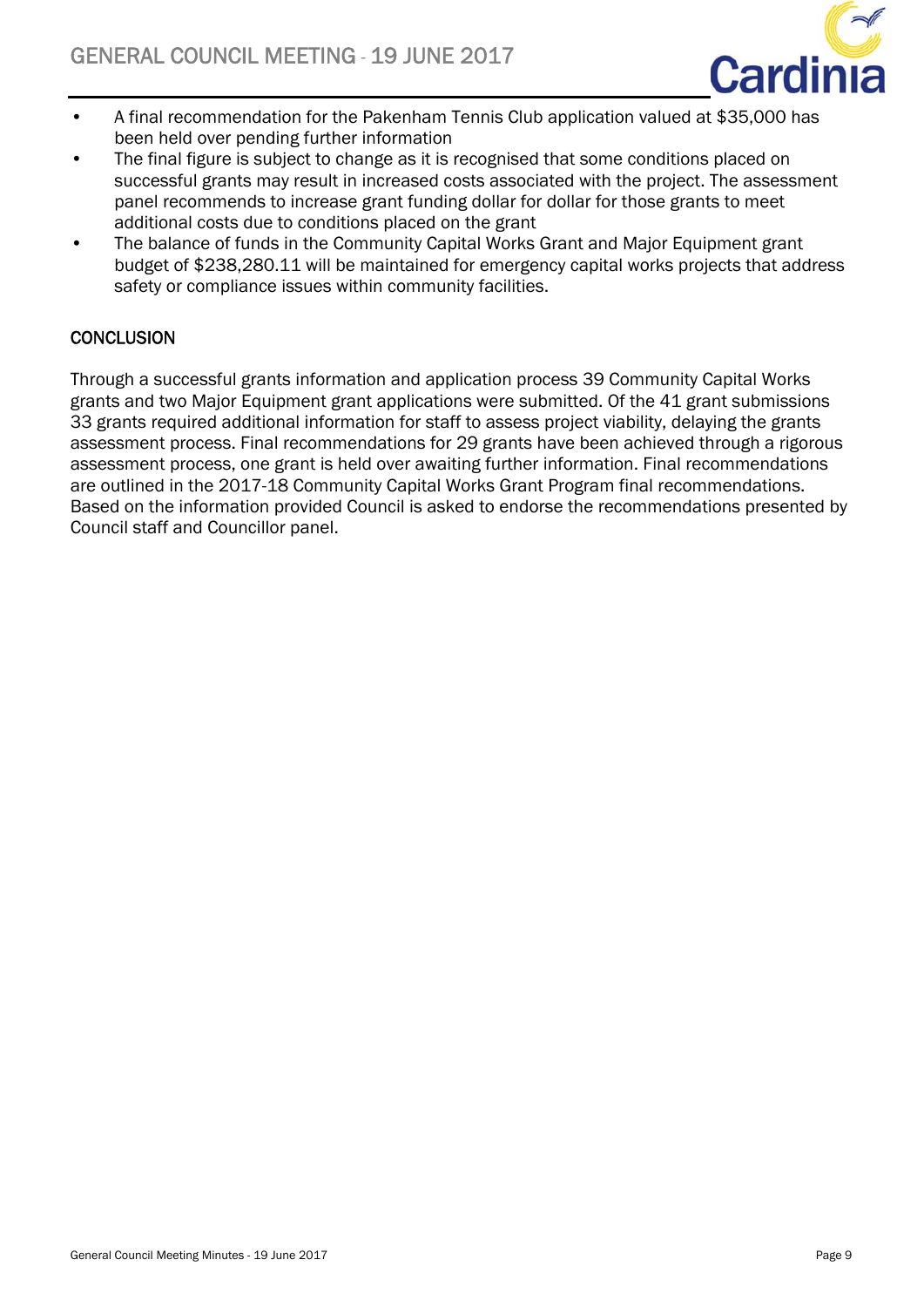

# 1 2017-18 COMMUNITY CAPITAL WORKS AND MAJOR EQUIPMENT GRANT RECOMMENDATIONS

Moved Cr M Schilling Seconded Cr C Ross

That Council:

- 1. Considers and approves the Community Capital Works and Major Equipment grant recommendations
- 2. Support the Community Capital Works Grants Terms and Conditions to be reviewed and updated in line with current policy guidance.

Cd.

The Mayor returned to the Council Chamber at this stage and resumed in the Chair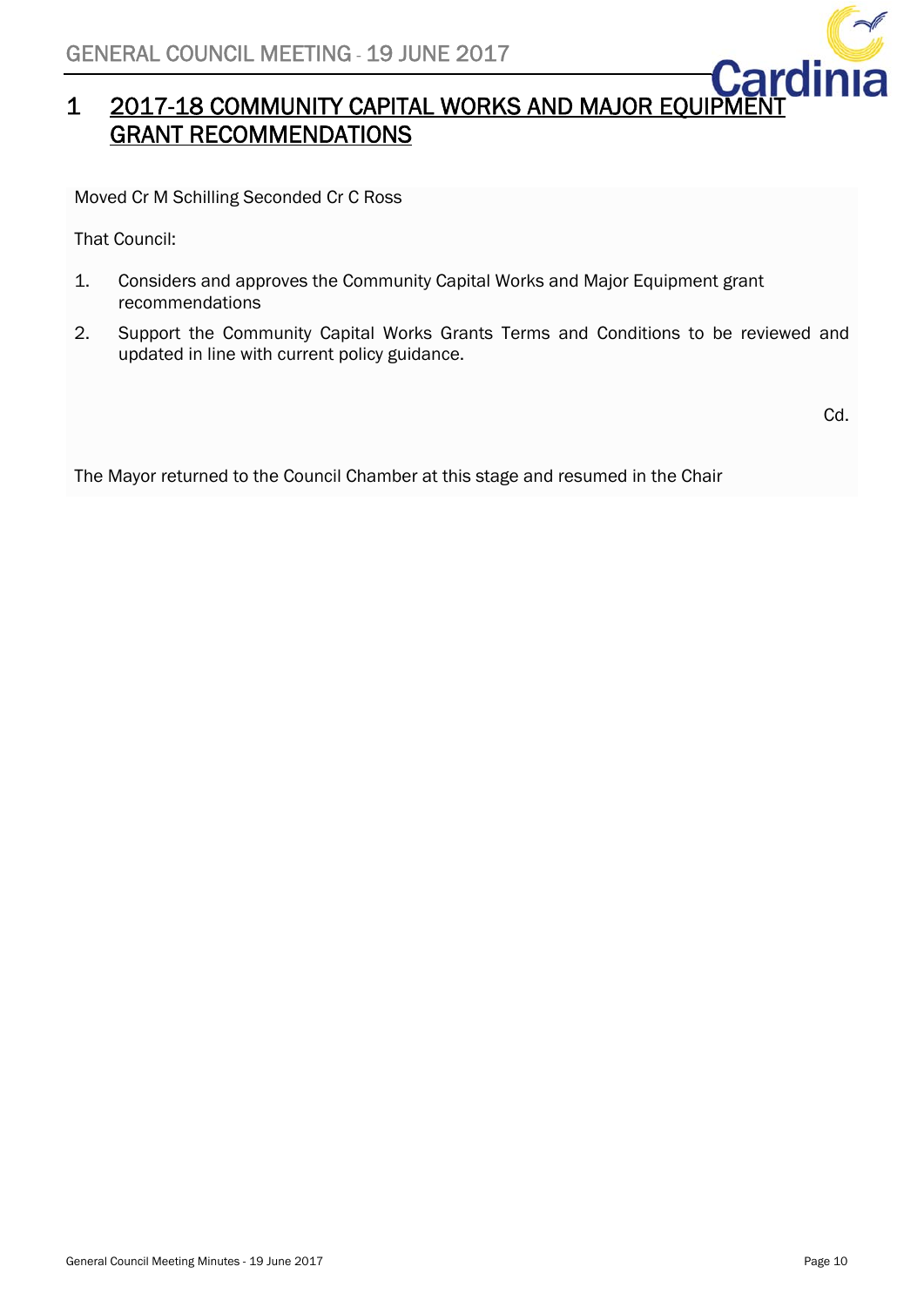

### 2 CASEY CARDINIA LIBRARIES LIBRARY PLAN AND DRAFT BUDGET 2017-2018

FILE REFERENCE INT1738509

RESPONSIBLE GENERAL MANAGER Jenny Scicluna

AUTHOR Jenny Scicluna

### RECOMMENDATION

That:

- 1. Council endorses the Casey Cardinia Libraries Library Plan and Strategic Resource Plan 2017- 2021.
- 2. Council endorses the Casey Cardinia Library Budget 2017-2018, and
- 3. The Chief Finance Officer undertakes an annual review of the draft budget and Strategic Resource Plan of Casey Cardinia Libraries to secure approval in principle prior to the proposed budget being presented to the Casey Cardinia Libraries Board for endorsement.

### **Attachments**

1 Casey Cardinia Libraries Draft Library Plan 2017-2021 and Draft Library Budget 2017-18 56 Pages

### EXECUTIVE SUMMARY

The Casey Cardinia Libraries' Library Plan 2017-2021 and draft Budget 2017-2018 have been prepared by the corporation and forwarded to both councils on May 2, 2017 to be considered for adoption. The Library Corporation is required under Section 125 of the Local Government Act to submit planning documents for the delivery of library services. A new inclusive approach to development of the Plan has seen a refreshing and future thinking strategic document being produced and endorsed by the Board for further consultation.

### **BACKGROUND**

The Library Plan establishes the direction for the development and improvement of Casey Cardinia Libraries' services over a four year period. It is a requirement under Section 125 of the Local Government Act and forms the primary planning document for the delivery of library services. The Library Plan includes a draft Strategic Resource Plan in the form of standard statements describing required financial resources and non-financial resources, including human resources in respect of the coming four financial years.

It should be noted that during the 16/17 financial year a new CEO of Casey Cardinia Libraries was appointed. The new CEO, Chris Buckingham, has led the staff of Casey Cardinia Libraries through a vibrant, inclusive planning process that has resulted in the creation of new organisational values and development of a progressive Library Plan that has been endorsed by the Board.

Five strategic directions over the next four years reflect the ongoing priorities of Casey Cardinia Libraries:

1. The Knowledge Well - Create safe and welcoming places where everyone can gather, learn, share and grow.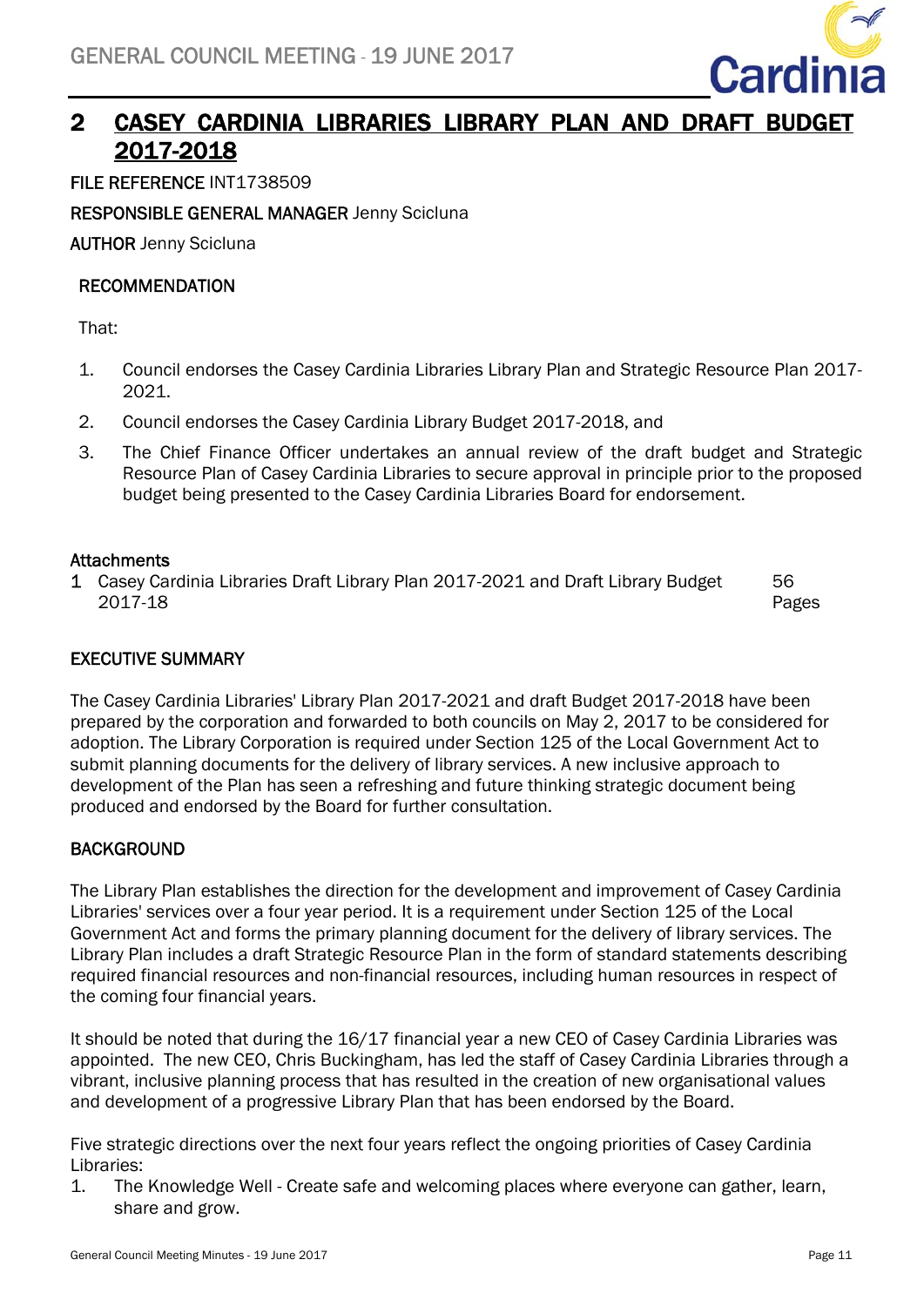

- 2. Leadership and Innovation Lead positive change through partnerships and teamwork.
- 3. Resilience Strengthen capacity in our growing community.
- 4. Literacies Encourage reading and lifelong learning.
- 5. Organisational Performance Build an outstanding and innovative organisation.

The Library Plan is amended annually in regard to performance targets, dates, budget figures and any changes to service provision that occur from one year to the next.

Highlights of the draft Library Plan 2017-2021 include:

- Invest in ICT that enhances the library user experience and enables greater staff productivity
- Form robust partnerships with organisations that support literacy and lifelong learning
- Recognised contribution to community wellbeing and social equity
- Host events and performances that inspire creativity and learning
- Create a people focussed organisation that is quick to embrace new ways of doing things

### POLICY IMPLICATIONS

Nil.

### RELEVANCE TO COUNCIL PLAN

The Casey-Cardinia Library Corporation's Draft Library Plan 2017-2021 and draft Budget 2017- 2018 are relevant to the Council Plan 2013-2017 in accordance with the section "Our People' and specifically the objective to provide "access to a variety of services for all" and "learning opportunities for all ages and abilities".

### CONSULTATION/COMMUNICATION

Casey Cardinia Libraries prepares an annual Draft Library Plan and Budget that are forwarded to both councils in November. The draft Budget is subsequently amended as necessary following receipt by the library corporation of population and library usage data to the end of March and the final draft is then forwarded to both Councils for formal adoption. Council received the current draft on May 2nd 2017. Casey Cardinia Libraries will publically advertise the budget and Library Plan and call for submissions from the Community over the coming weeks.

### FINANCIAL AND RESOURCE IMPLICATIONS

Cardinia Shire Council has a financial obligation as outlined in the Casey Cardinia Libraries Regional Library Agreement to provide funding from its Operating Budget annually towards the costs of the Casey-Cardinia Library Corporation. It should be noted that this agreement is an ongoing agreement and is currently under review as part of a five yearly review cycle.

Whilst formal advice has not yet been received, based on population and CPI increases it is estimated that a contribution of approximately \$2,482,785 will be allocated by the Victorian Government towards the cost of running the library service in 2017/18.

The draft Budget 2017-2018 contains forecasts for the operating costs of the Casey Cardinia Libraries over the next twelve months and incorporates estimated income from Victorian Government as well as the two member councils, determined by a formula for calculation. The proposed 2017-2018 draft Budget for the Casey Cardinia Libraries includes a core contribution by Cardinia Shire Council of \$1,873,625. This represents 26.5% of the total council contribution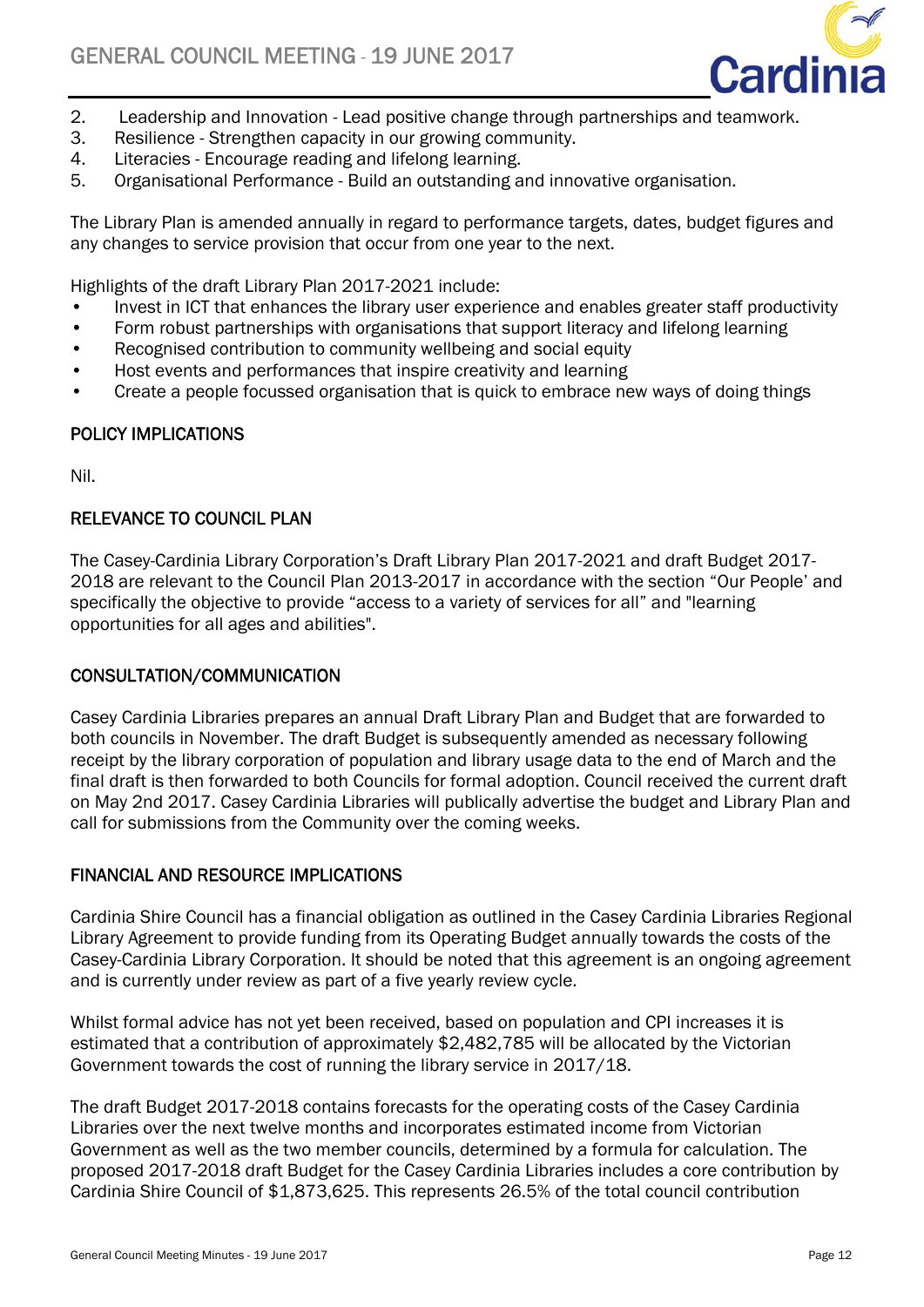

(Casey meets 73.5%) and a 2.61% increase on the previous year's contribution. Allowance has been made in Council's Operating Budget 2017/18 for the library contribution.

The average municipal per-capita contribution to Casey Cardinia Libraries in 2017-2018 is budgeted at \$27.21, which continues to compare favourably with the state municipal averages for public libraries (the most recently reported state average was \$43.17 in 2015/16). There was some discussion at the Board Meeting that the divide between average spend per capita was potentially untenable into the future. The Library Plan flags further discussion on this matter in Action 3.2 of the Plan.

### **CONCLUSION**

The proposed Casey Cardinia Libraries Draft Library Plan 2017-2021 and draft Budget 2017-2018 serve the purpose of achieving compliance with the Local Government Act whilst also providing strategic tools for the Library Corporation and Council in planning and delivery of library services to the community.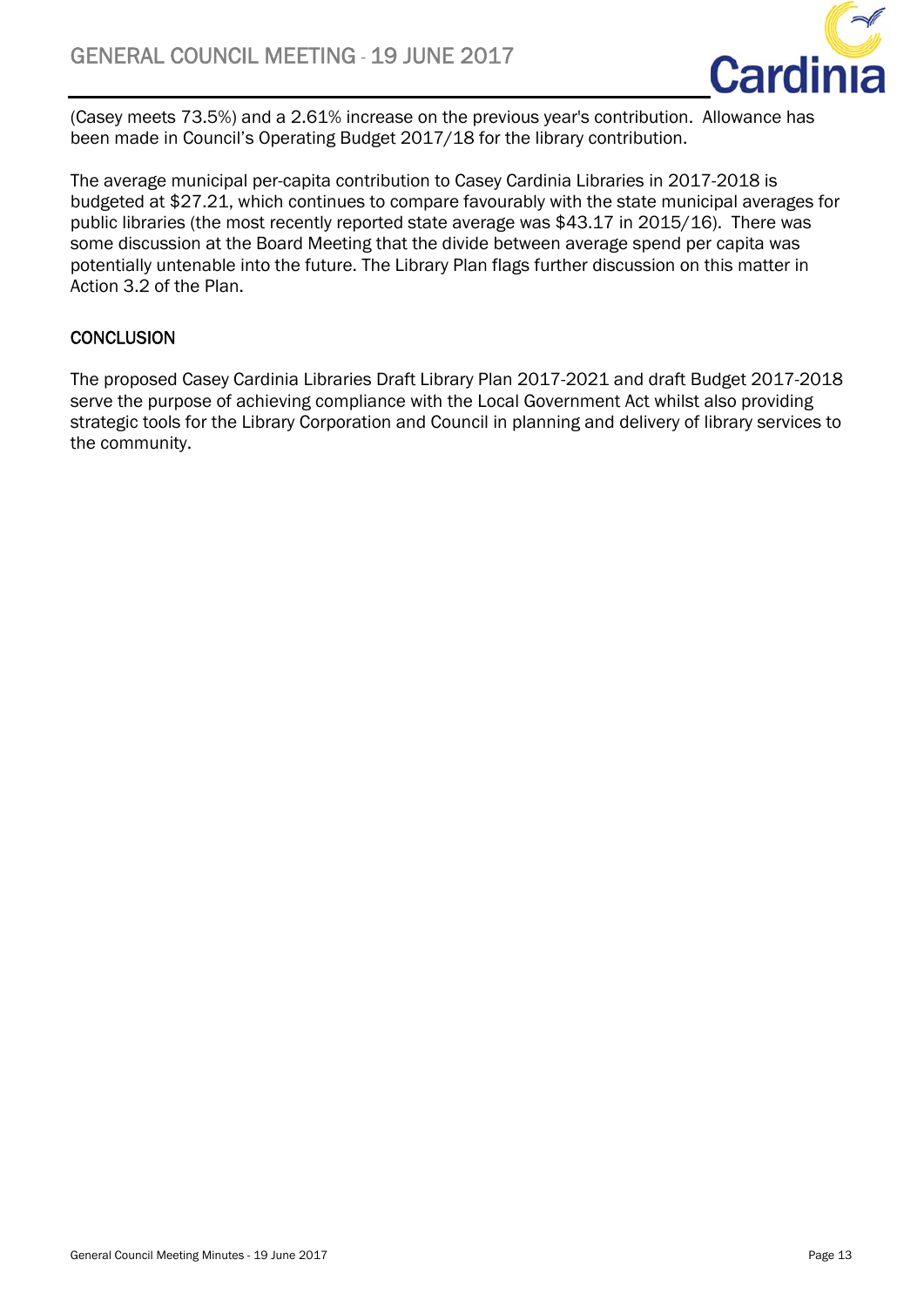

### 2 CASEY CARDINIA LIBRARIES LIBRARY PLAN AND DRAFT BU 2018

Moved Cr M Schilling Seconded Cr J Owen

That:

- 1. Council endorses the Casey Cardinia Libraries Library Plan and Strategic Resource Plan 2017- 2021.
- 2. Council endorses the Casey Cardinia Library Budget 2017-2018, and
- 3. The Chief Finance Officer undertakes an annual review of the draft budget and Strategic Resource Plan of Casey Cardinia Libraries to secure approval in principle prior to the proposed budget being presented to the Casey Cardinia Libraries Board for endorsement.

Cd.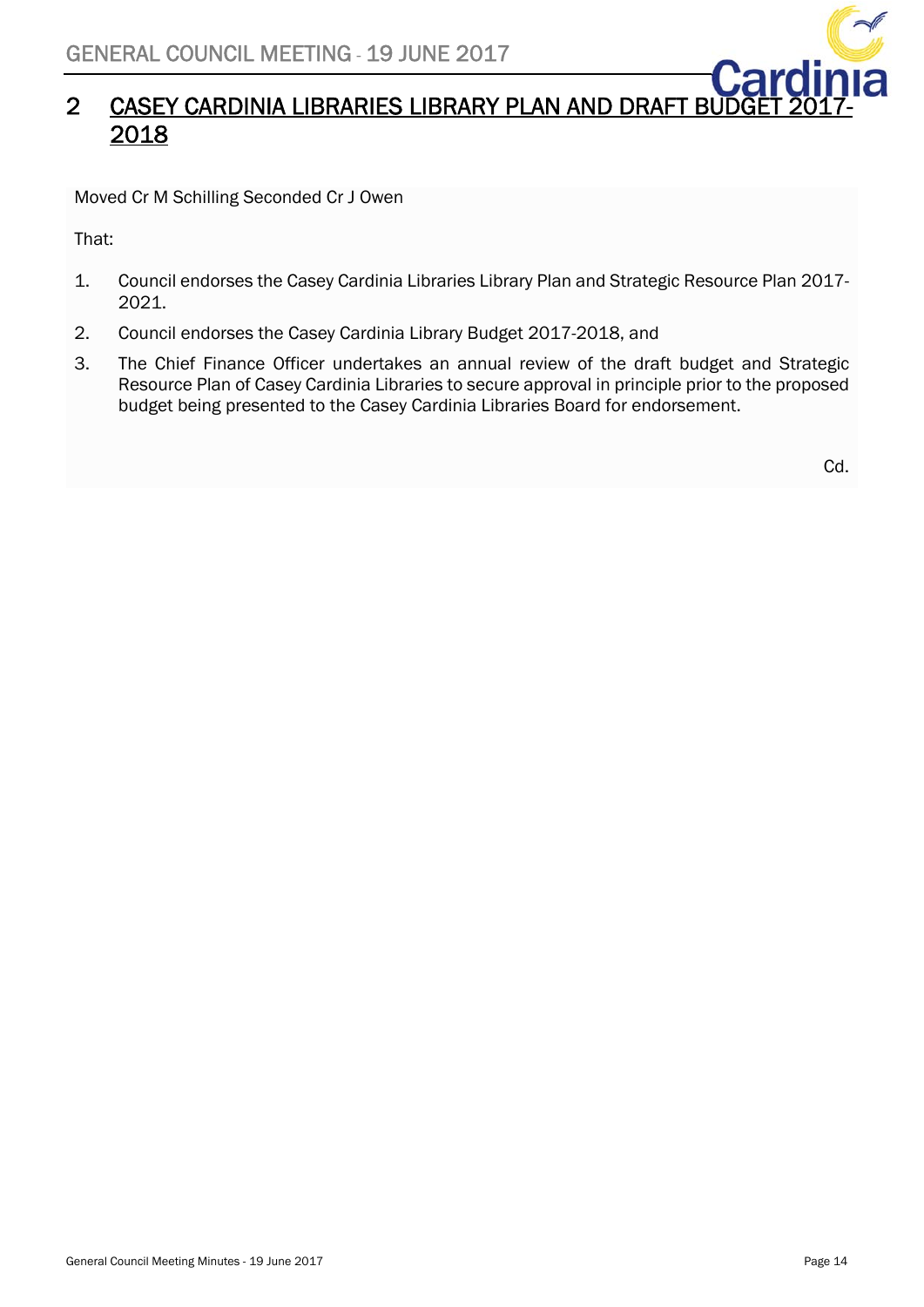

### 3 EMERALD VILLAGE COMMITTEE REQUEST TO AMEND CURRENT DEED OF DELEGATION

FILE REFERENCE INT1738503

RESPONSIBLE GENERAL MANAGER Jenny Scicluna

AUTHOR Allison Howard

### RECOMMENDATION

That Council accept Emerald Village Committee's recommendation to revert back to the previous terms and conditions of their Deed of Delegation, by undertaking biennial general meetings and requiring committee members to serve a minimum of two years' service and the Deed of Delegation be amended accordingly.

### **Attachments**

Nil

### EXECUTIVE SUMMARY

This report advises Council of a request from the current Emerald Village Committee for amendments to the existing Deed of Delegation for the Emerald Village Committee. These amendments include reverting back to biennial annual general meetings and two year terms of service of committee members.

### **BACKGROUND**

At a meeting held on Tuesday, 30 May 2017 the Emerald Village Committee moved that pending their upcoming Annual General Meeting in June, that the current Deed of Delegation be amended to reflect biennial general meetings and two year terms of service for committee members.

Members of Special Committees require appointment by Council resolution pursuant to Section 86 of the Local Government Act. The Act requires that Council approves the membership of Special Committees.

### POLICY IMPLICATIONS

Nil.

### RELEVANCE TO COUNCIL PLAN

Establishing and maintaining Committees of Management is directly relevant to the Council Plan goals of actively engaging with communities and increasing levels of community participation.

### CONSULTATION/COMMUNICATION

Nil community consultation, refer minutes from the Emerald Village Committee dated 30 May, 2017.

### FINANCIAL AND RESOURCE IMPLICATIONS

Nil.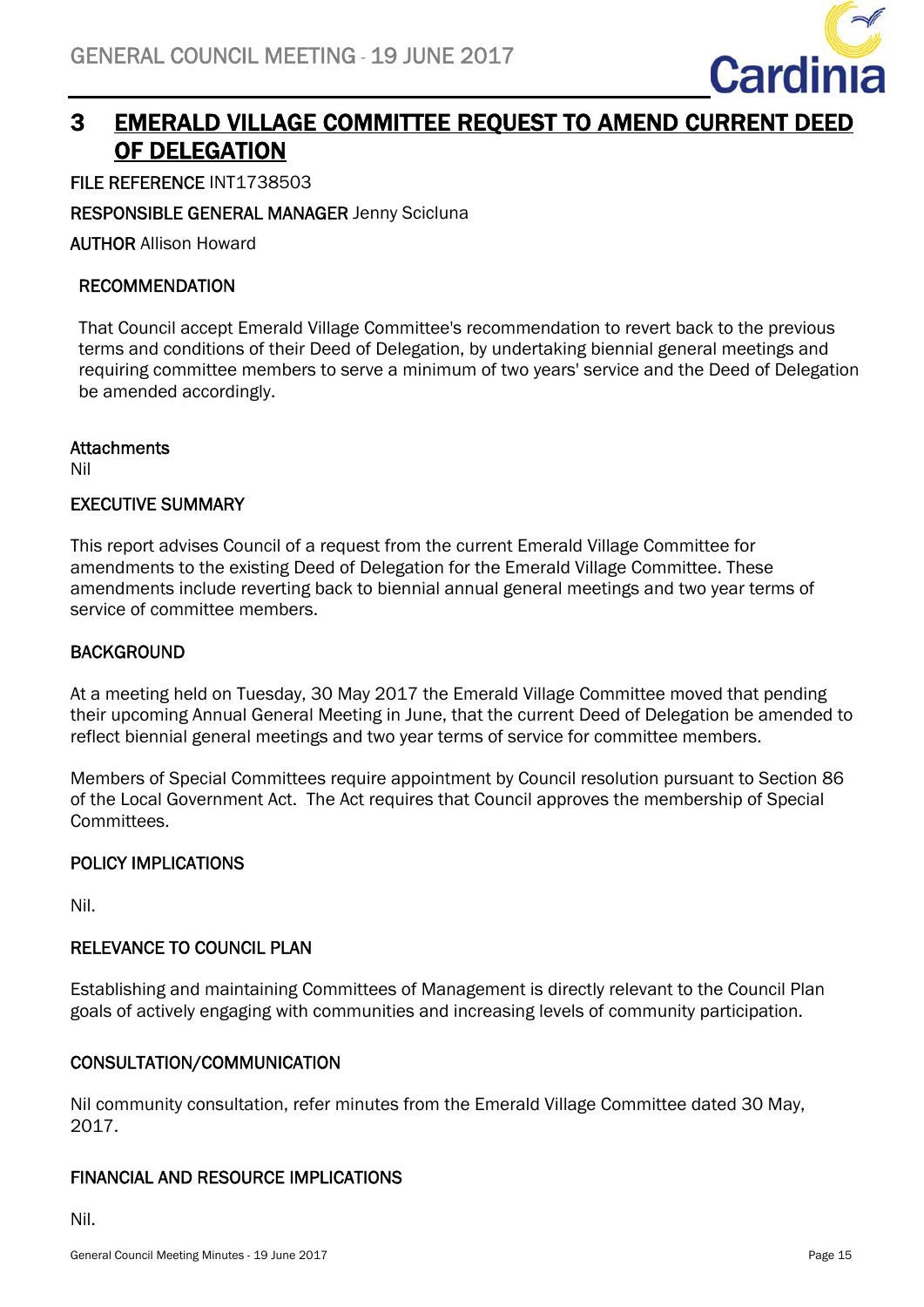

### **CONCLUSION**

It is appropriate for the Council to accept requested amendments to the current Deed of Delegation.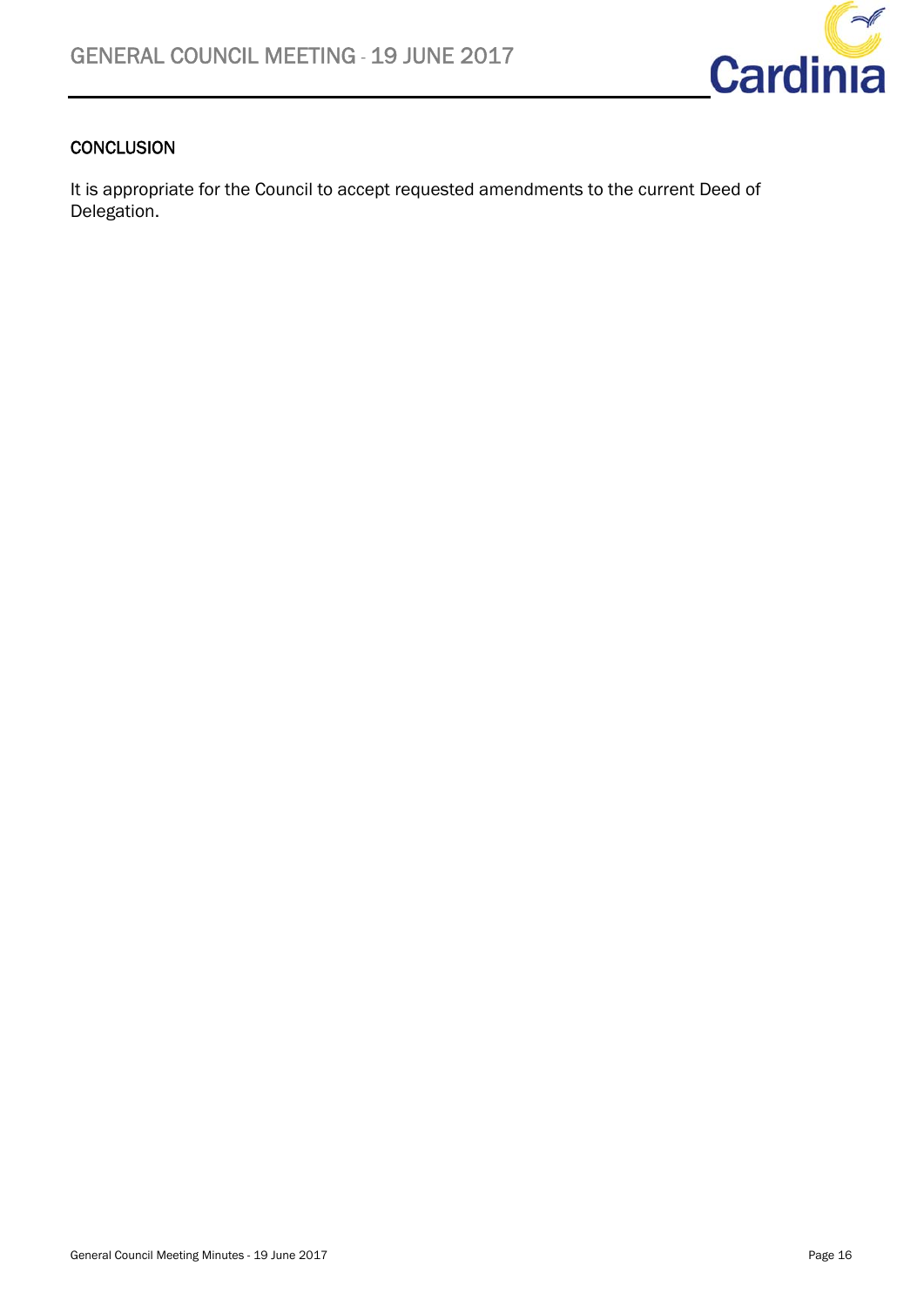

# **EMERALD VILLAGE COMMITTEE REQUEST TO AMEND CURRENT DEED** OF DELEGATION

Moved Cr J Owen Seconded Cr G Moore

That Council accept Emerald Village Committee's recommendation to revert back to the previous terms and conditions of their Deed of Delegation, by undertaking biennial general meetings and requiring committee members to serve a minimum of two years' service and the Deed of Delegation be amended accordingly.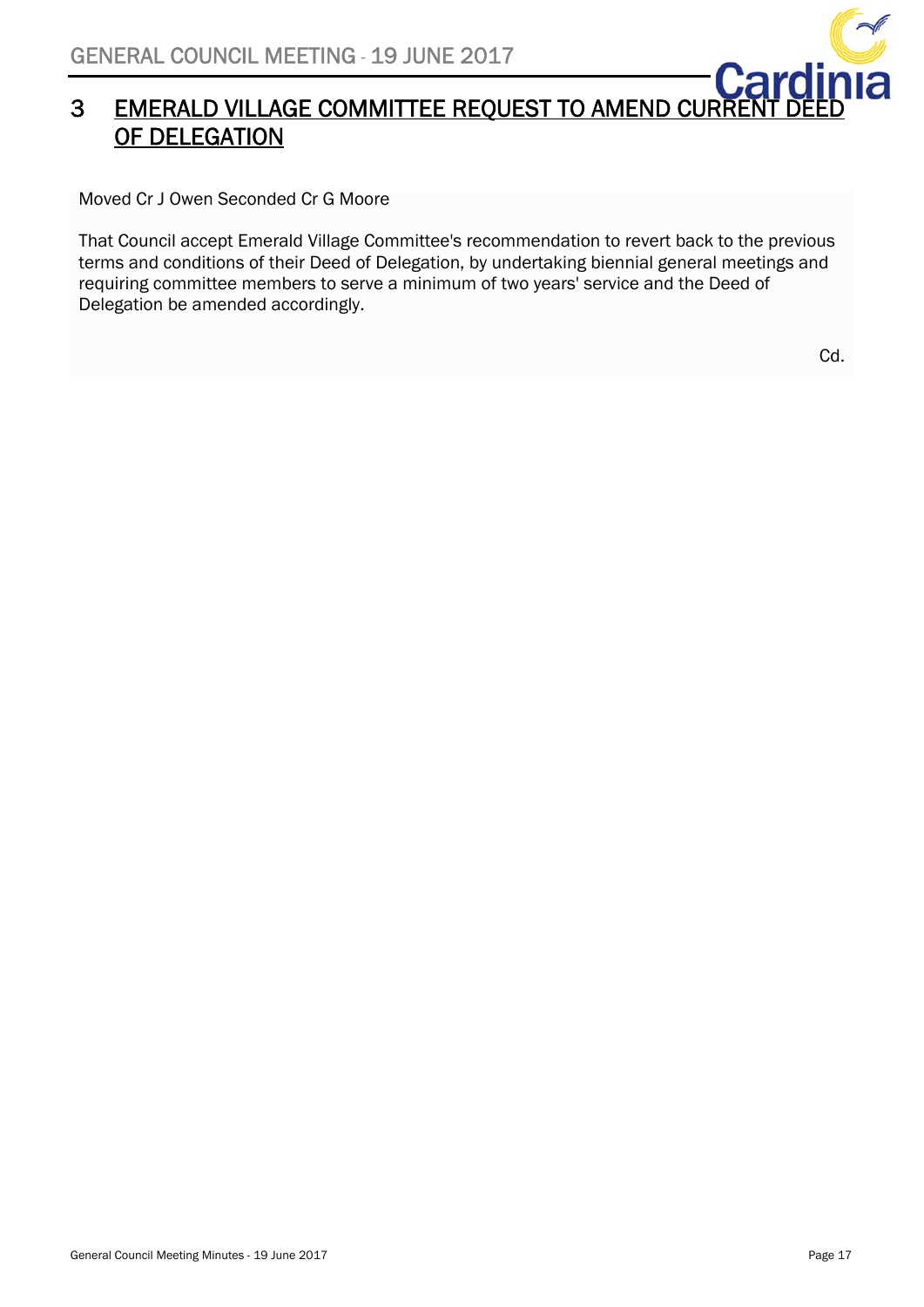

### 4 DOCUMENTS FOR SEALING

FILE REFERENCE INT1733012

### RESPONSIBLE GENERAL MANAGER Derek Madden

AUTHOR Sharon Voltan

### RECOMMENDATION

That Council note the fixing of the Common Seal to the documents listed below and the seal be affixed to the other documents as listed.

### **Attachments**

*Nil*.

### EXECUTIVE SUMMARY

Under Council's Meeting Procedure Local Law, the Common Seal may be affixed to a document for the purpose of giving effect to a decision:

- a) Made by Council resolution;
- b) Made by resolution of a Special Council meeting under delegation; or
- c) Made by the Chief Executive Officer under delegation.

Accordingly, the Council Seal was affixed to the following documents:

| <b>DESCRIPTION</b>                                  | <b>AUTHORISATION</b>  | <b>SEAL DATE</b> |
|-----------------------------------------------------|-----------------------|------------------|
| Design and construct agreement 15/35                | Council resolution 20 | 23 March 2017    |
| Manestar Road Bridge replacement, Upper             | February 2017         |                  |
| Beaconsfield                                        |                       |                  |
| Transfer of land 270 Cardinia Road, Officer to      | CEO under delegation  | 29 March 2017    |
| CSC - Acquisition of land Kaduna Park               |                       |                  |
| Contract 16/06 Engineering technical services       | Council resolution    | 29 March 2017    |
| between CSC & Morphum Environmental Ltd             | 16 January 2017       |                  |
| Lease at premises 6e Henry Street, Pakenham         | Council resolution    | 30 March 2017    |
| between CSC and Cardinia U3A                        | 20 March 2017         |                  |
| Contract 17/10 - Deep Creek Reserve bulk            | Council resolution    | 19 April 2017    |
| earthworks - Goldsmith Civil & Environmental        | 20 March 2017         |                  |
| Pty Ltd & CSC                                       |                       |                  |
| CSC & Patterson Cheney Investments P/L -            | CEO under delegation  | 19 April 2017    |
| purchase of reserve 1 on PS74955Y (Plan),           |                       |                  |
| part 195 Rix Road, Officer (Land)                   |                       |                  |
| Contract 16/06A CSC & Engineering Technical         | Council resolution    | 24 April 2017    |
| <b>Services</b>                                     | 16 January 2017       |                  |
| Contract 16/06H CSC & Engineering Technical         | Council resolution    | 24 April 2017    |
| Services - Pitt and Sherry & CSC                    | 16 January 2017       |                  |
| Contract 17/04 - Lang Lang Recreation               | Council resolution    | 24 April 2017    |
| Reserve Civil works package - CSC &                 | 20 February 2017      |                  |
| Lasergrade P/L                                      |                       |                  |
| Lot 2 on plan of subdivision PS 740739N being       | Council resolution    | 1 May 2017       |
| part of the land contained in certificates of title | 18 March 2013         |                  |
| volume 10797 folio 683 and volume 10799             |                       |                  |
| folio 634. Part closed government road butting      |                       |                  |
| 14 Hamilton Road, Emerald                           |                       |                  |
| CT16/06 - Engineering technical services -          |                       | 1 May 2017       |
| letter of acceptance                                |                       |                  |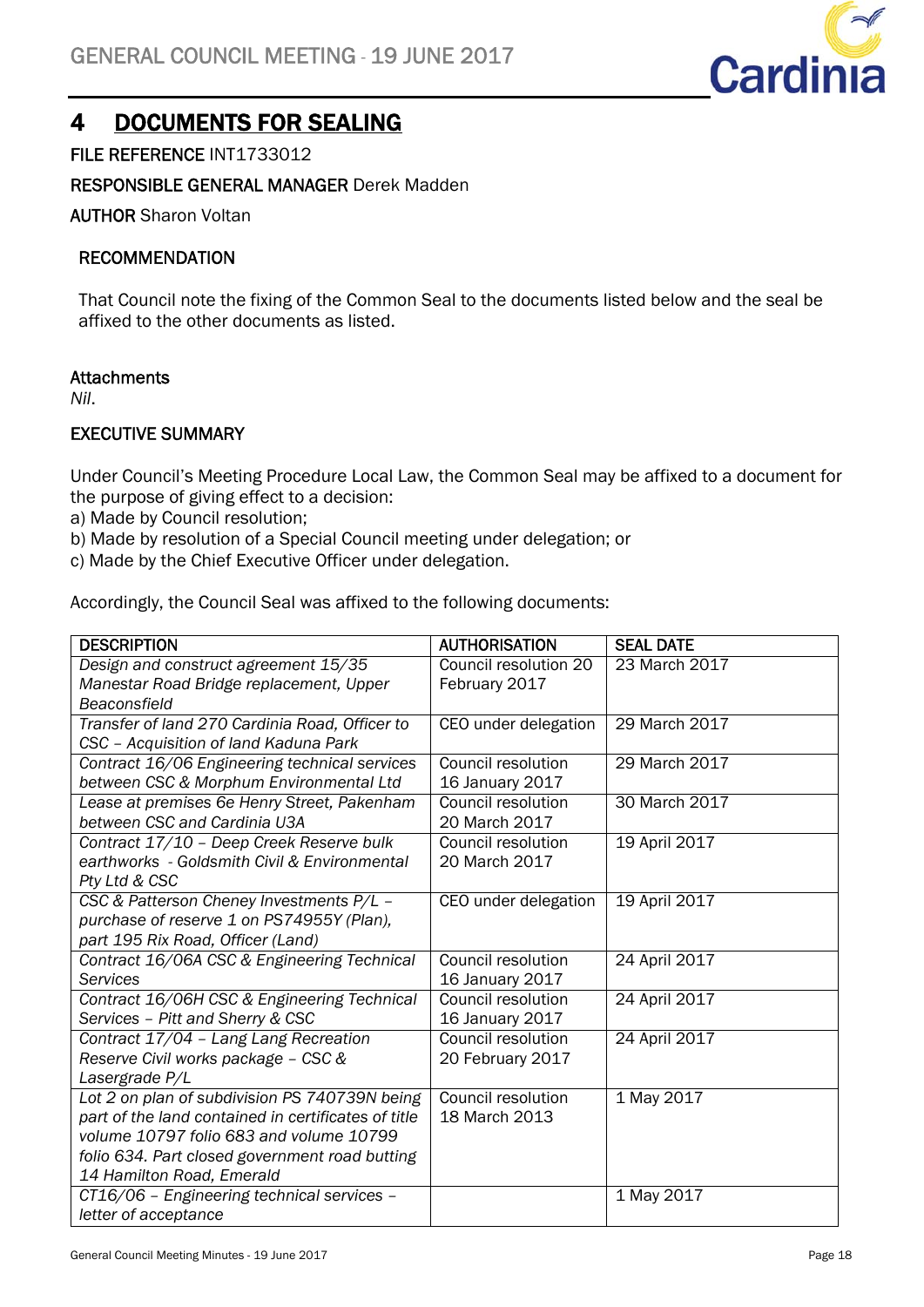

The following documents require the affixing of the Council Seal:

- Creation of easement at 65 Mary Street, Officer in relation to drainage assets between Carwood Properties Pty Ltd and Cardinia Shire Council.
- Transfer of Land document in regard to the purchase of 117 Bridge Road, Officer from Satterley Officer Pty.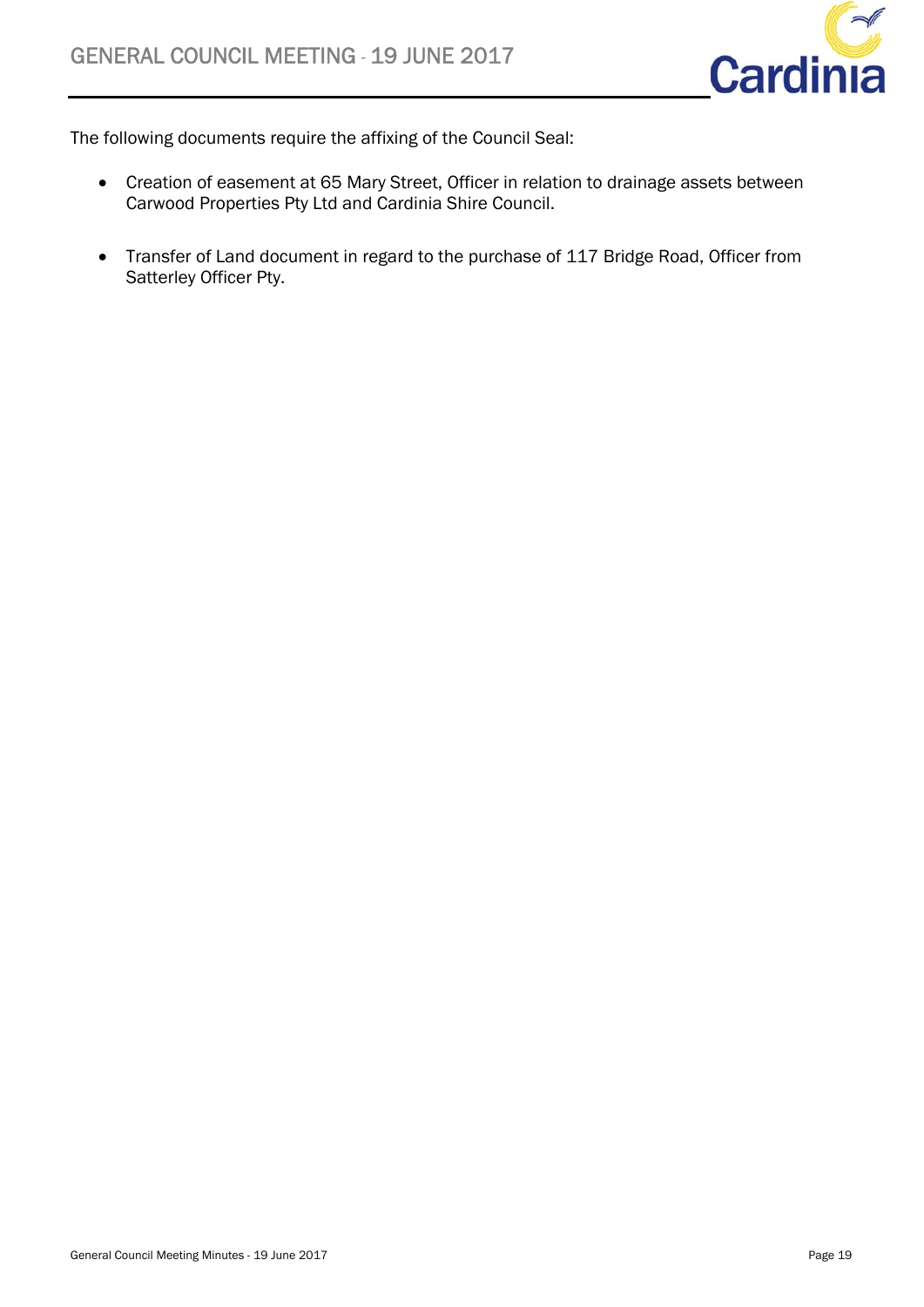# 4 DOCUMENTS FOR SEALING

 $\Rightarrow$ Cardinia

Moved Cr J Owen Seconded Cr G Moore

That Council note the fixing of the Common Seal to the documents listed below and the seal be affixed to the other documents as listed.

Cd.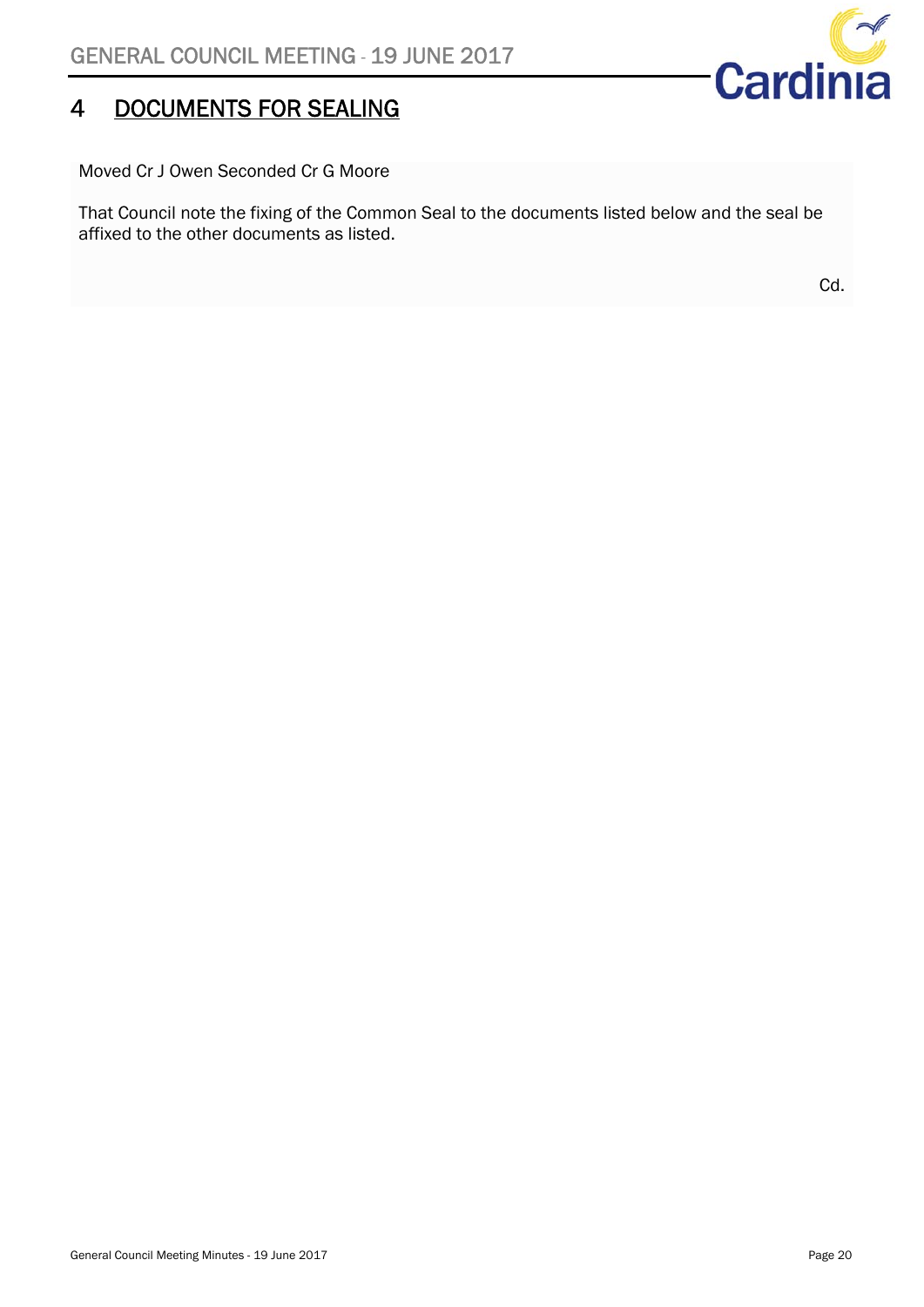

### POLICY REPORTS

### 5 PROCUREMENT POLICY

FILE REFERENCE INT1738483

RESPONSIBLE GENERAL MANAGER Derek Madden

AUTHOR Bruce Walker

### RECOMMENDATION

That Council adopt the revised Procurement Policy as attached.

### **Attachments**

1 Revised Procurement Policy 6 Pages

### EXECUTIVE SUMMARY

To undertake an annual review of the Procurement Policy.

### **BACKGROUND**

Section 186A of the Local Government Act required that the Council prepare and adopt a Procurement Policy. This was initially adopted in September 2009. Section 186A also required that the Council review the Policy every 12 month. This Briefing paper provides for this annual review. It is recommended that Council adopts several amendments to the Policy as detailed in the Consultation/communication section of this report, below.

### POLICY IMPLICATIONS

Council last reviewed the Procurement Policy in May 2016 and is now required to review the Policy for the 2016-17 financial year.

### RELEVANCE TO COUNCIL PLAN

Nil.

### CONSULTATION/COMMUNICATION

The Policy has been discussed with relevant staff and the following changes are recommended:

- 1. Minor changes to format and order of information
- 2. Section 4 Treatment of GST
- 3. Section 5.8 Quotations, Specifications and Tenders clarification of quotation requirements
- 4. Section 5.11 Risk Management clarification of requirements
- 5. Section 5.12 Achieving Value for Money clarification of Procurement objectives
- 6. Section 5.15 Diversity Inclusion of this new requirement
- 7. Section 7. Administrative Updates Inclusion of this Section. Describes public access to this Policy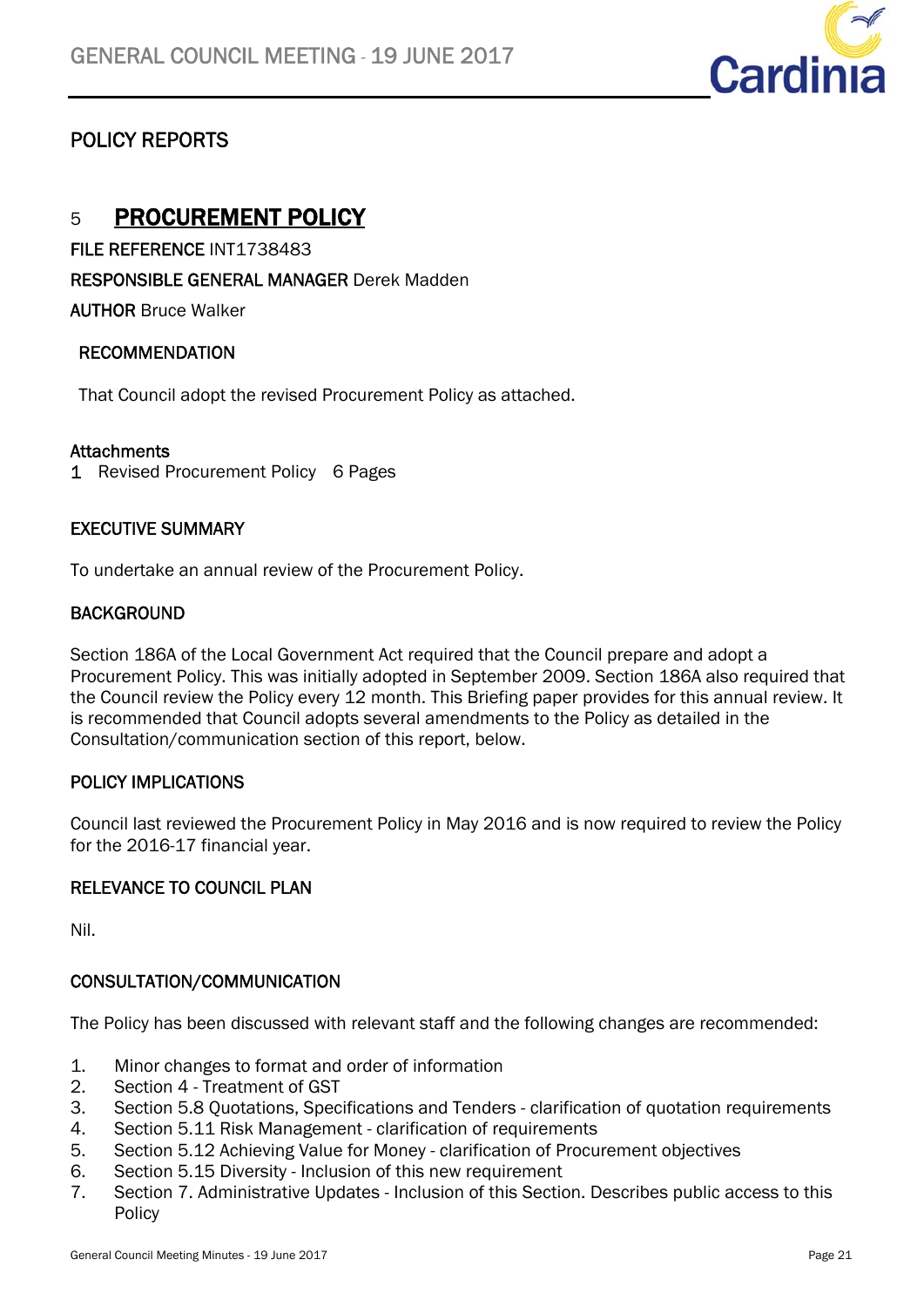

8. Section 8. Glossary of Terms - inclusion of new Terms.

### FINANCIAL AND RESOURCE IMPLICATIONS

Having a robust Procurement Policy ensures that wherever possible Council will receive value for money in its purchasing processes and procedures

### **CONCLUSION**

To comply with the provisions of Section 186A (7) of the Local Government Act, Council must review the Procurement Policy each financial year and it is recommended that the Policy as attached be approved.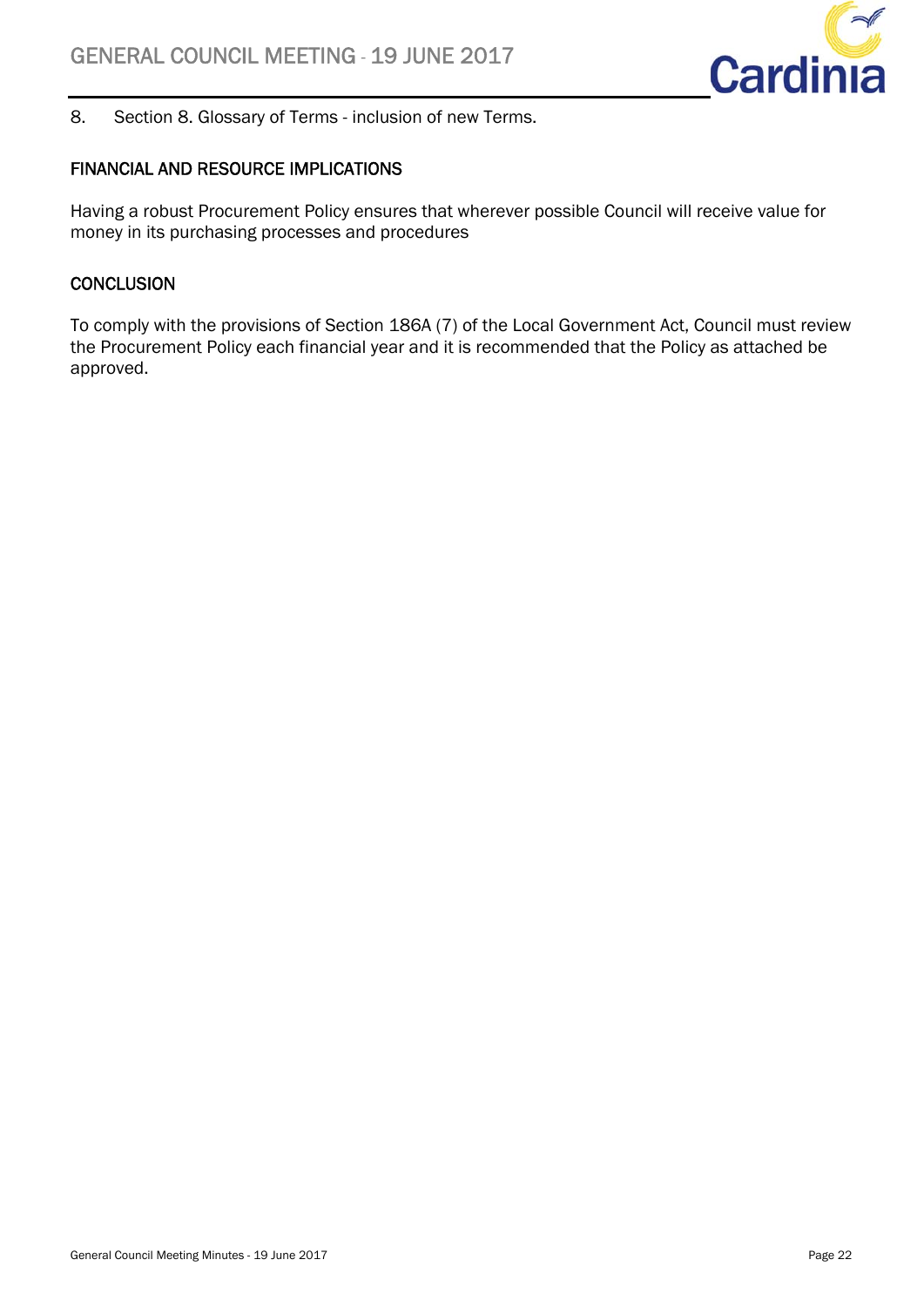

# 5 PROCUREMENT POLICY

Moved Cr J Owen Seconded Cr G Moore

That Council adopt the revised Procurement Policy as attached.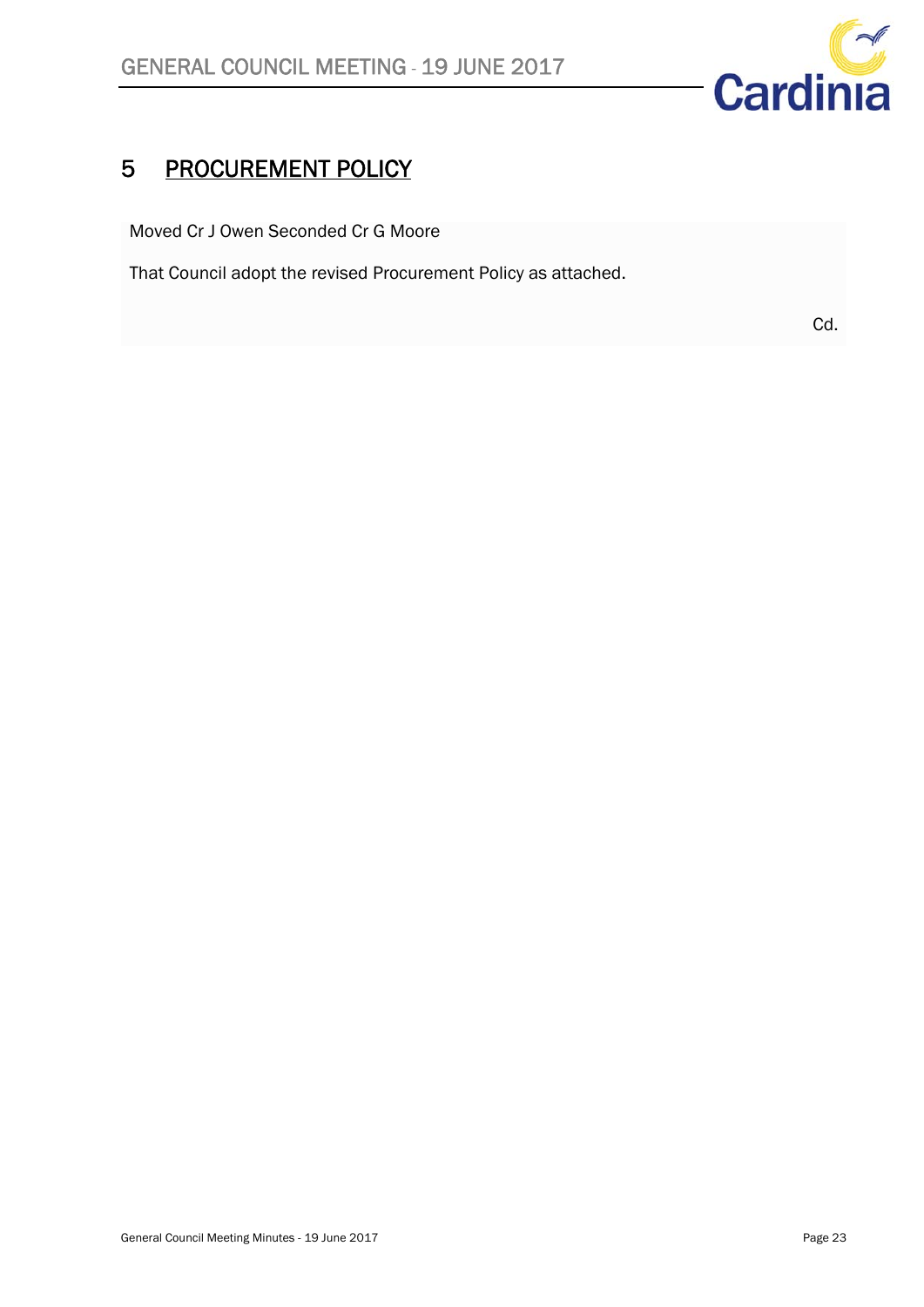

### 6 ADOPTION OF THE PEDESTRIAN AND BICYCLE STRATEGY (JUNE 2017)

FILE REFERENCE INT1738476

RESPONSIBLE GENERAL MANAGER Andrew Paxton; Jenny Scicluna

AUTHOR Emily Killin

### RECOMMENDATION

That Council:

- 1. Note the feedback received during community consultation on the draft *Pedestrian and Bicycle Strategy (January 2017)* and support a number of changes to the strategy as a result of the feedback received.
- 2. Note the *Pedestrian and Bicycle Strategy Consultation Report (May 2017).*
- 3. Adopt the *Pedestrian and Bicycle Strategy (June 2017)*.

### **Attachments**

- 1 Pedestrian and Bicycle Strategy (June 2017) 130 Pages
- 2 Pedestrian and Bicycle Consultation Report (May 2017) 26 Pages

### EXECUTIVE SUMMARY

Council successfully sought \$30,000 of funding as part of Sport and Recreation Victoria's 2015/16 Community Facility Funding Program. Council contributed an additional \$30,000 and a budget of \$60,000 was used to engage a qualified consultant to develop a new Pedestrian and Bicycle Strategy for the municipality. In late 2015 Council engaged Tract Consultants to work with Council officers to prepare this Strategy.

In January 2017 a draft *Pedestrian and Bicycle Strategy* was finalised and released for public comment for a period of six weeks from 20 February to 3 April 2017. Council received 539 responses to an online questionnaire and had approximately 20 attendees at Open House sessions at Emerald, Pakenham and Koo Wee Rup. Council also received a total of five submissions from community groups and Victorian Government agencies.

As a result of the submissions received a number of changes have been made to the draft *Pedestrian and Bicycle Strategy (January 2017)*. It is recommended that the finalised *Pedestrian and Bicycle Strategy (June 2017)* be adopted by Council.

### **BACKGROUND**

Cardinia Shire Council's current Pedestrian and Bicycle Strategy was developed in 2003. Since the development of this strategy, Cardinia Shire has experienced significant population growth which has resulted in population projections well above those that informed the 2003 strategy. The rapid rate of urban development in Cardinia has led to a somewhat ad-hoc approach to the delivery of an integrated paths and trails network.

Council successfully sought \$30,000 of funding as part of Sport and Recreation Victoria's 2015/16 Community Facility Funding Program. Council contributed an additional \$30,000 and a budget of \$60,000 was used to engage a suitable qualified consultant to develop a new Pedestrian and Bicycle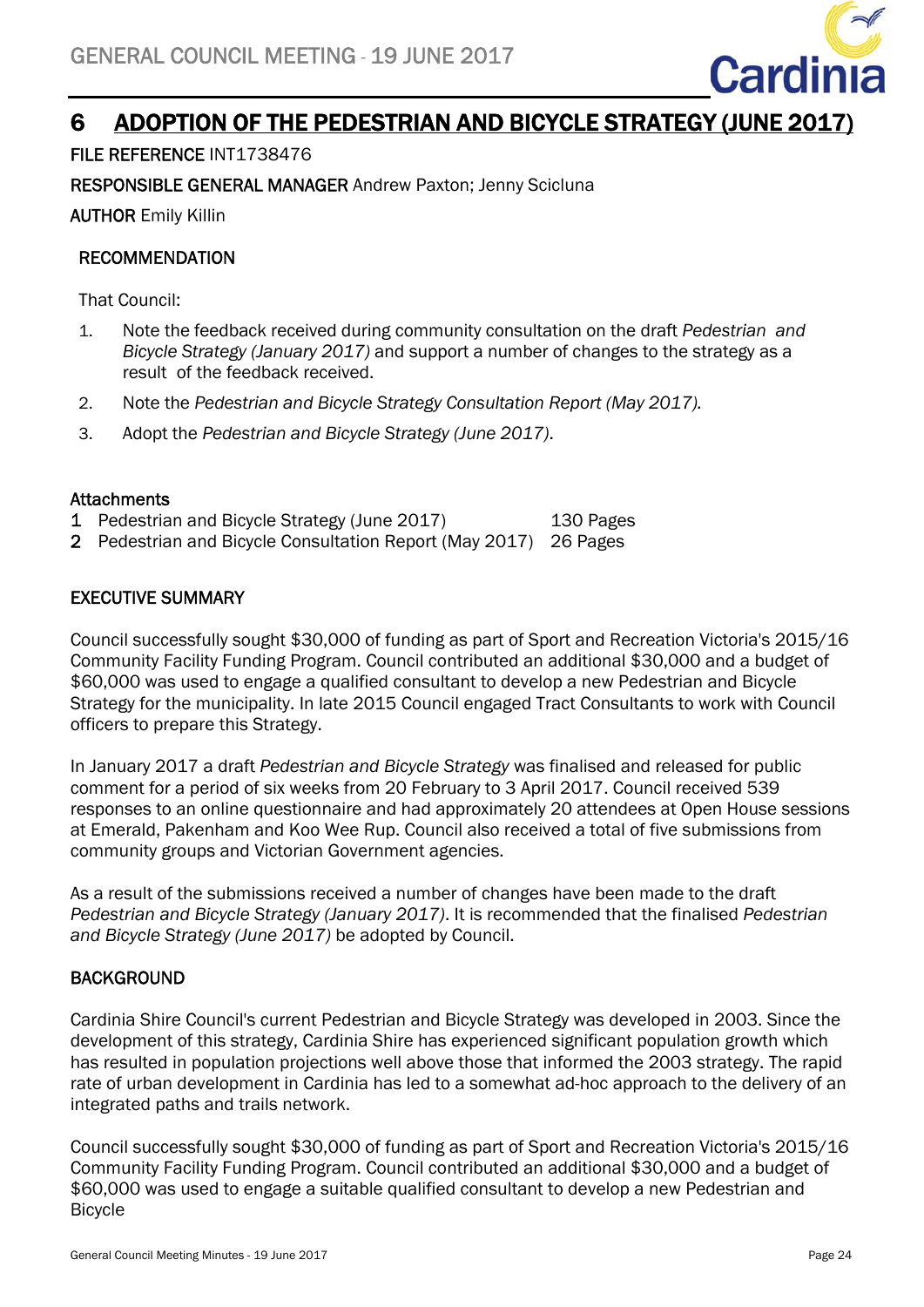

Strategy for the municipality. In late 2015 Council engaged Tract Consultants to work with Council officers to prepare this Strategy.

The consultants were provided with a project aim; to provide a guiding framework for Council to undertake incremental development of a comprehensive walking and cycling network throughout the Shire and to identify the future development needs for the expected rapid population growth. The vision that the strategy is seeking to achieve is; to develop Victoria's premier shared pathway network for all abilities where practicable to connect Cardinia's residents, businesses and visitors to town centres, schools, and main tourist attractions.

To achieve the vision, six principles provide a guiding framework for the development and implementation of a successful trail network:

- The Cardinia experience
- Health and wellbeing
- All abilities access
- Safety and perception
- Connecting people and places
- Awareness and education

A draft *Pedestrian and Bicycle Strategy* was finalised in January 2017 and is a big picture 20 year (or more) visioning strategy that focuses on a proposed regional trail networks to link Cardinia's townships and major recreation and tourism offerings. The 11 regional trails proposed in the Strategy are ambitious and will require external funding support in the form of grants or contributions. The intent of the Strategy is to act as the strategic justification for Council to seek this funding. This Strategy is not committing Council to the funding for the delivery of this path infrastructure; rather it provides the strategic justification for the funding to be sought.

Community consultation on the draft Strategy was conducted for a period of six weeks from 20 February to 3 April 2017. Council received 539 responses to an online questionnaire and approximately 20 people attended Open House sessions at Emerald, Pakenham and Koo Wee Rup. Council also received a total of five submissions from community groups and Victorian Government agencies.

A Consultation Report (Attachment 2) was prepared by the consultants which groups the submissions received into themes and lists a number of recommendations as to how the Strategy should be amended to address these themes. Table 1 outlines the recommendations and subsequent changes that have been made to the draft Strategy.

| Recommendation                                                                                                          | Any change to the draft<br>Strategy?                                                                           | Reason                                                                                            |
|-------------------------------------------------------------------------------------------------------------------------|----------------------------------------------------------------------------------------------------------------|---------------------------------------------------------------------------------------------------|
| <b>Executive Summary</b><br>Ensure the scope of the<br>strategy is clearly outlined in the<br><b>Executive Summary.</b> | Yes<br>Add text in the Executive<br>Summary that clearly outlines<br>the purpose and scope of the<br>Strategy. | This will ensure the purpose and<br>scope of the Strategy is clear to<br>readers from the outset. |
| Section 1.2 - Benefits of Walking<br>and Cycling                                                                        | Yes                                                                                                            | The Strategy did not mention<br>behaviour change and this is an                                   |

### *Table 1. Recommendations in the Consultation Report and changes to the draft Strategy*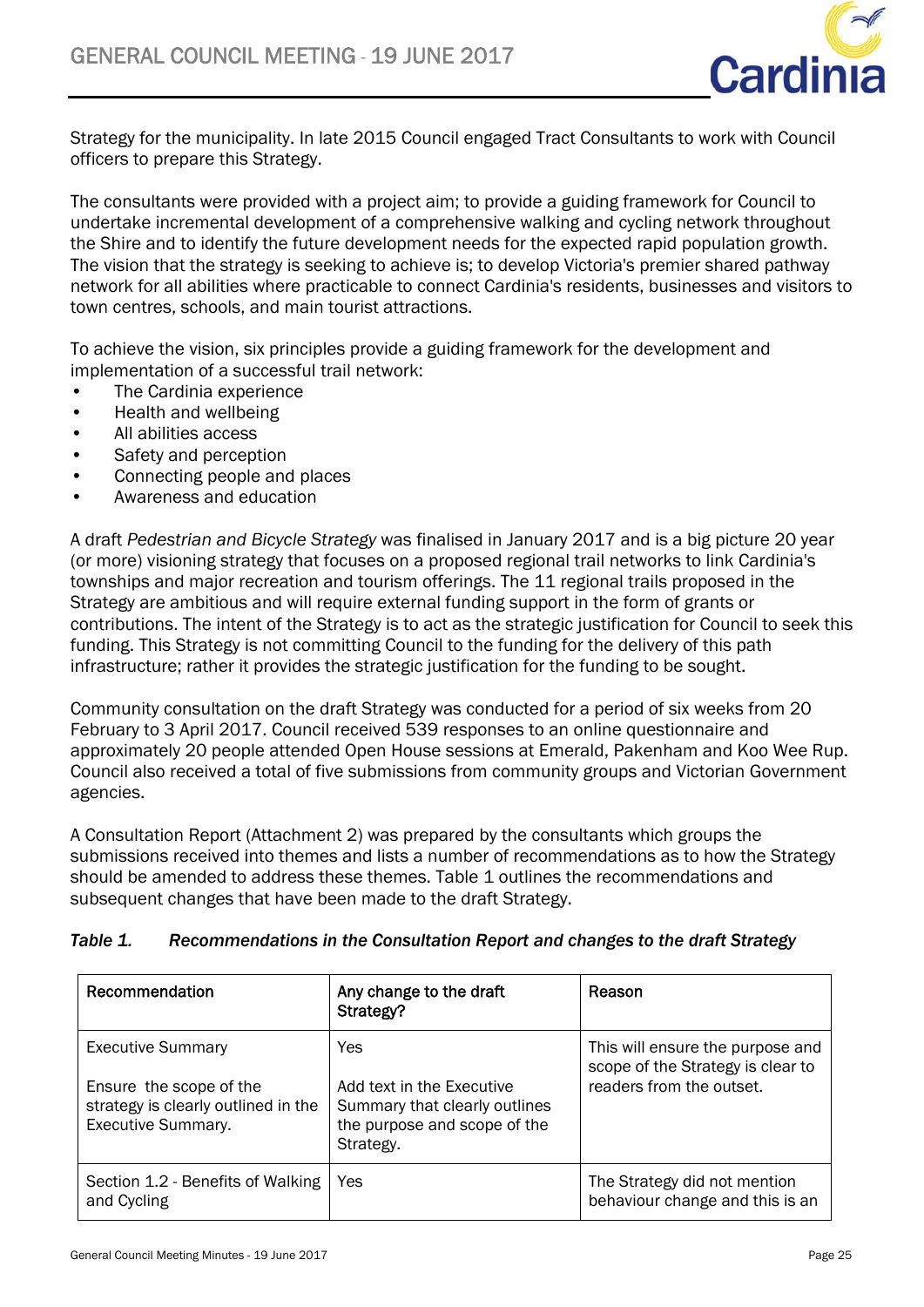

| Recommendation                                                                                                                                                                                                                                                        | Any change to the draft<br>Strategy?                                                                                                                                                                                                               | Reason                                                                                                                                                                                                                                                                             |
|-----------------------------------------------------------------------------------------------------------------------------------------------------------------------------------------------------------------------------------------------------------------------|----------------------------------------------------------------------------------------------------------------------------------------------------------------------------------------------------------------------------------------------------|------------------------------------------------------------------------------------------------------------------------------------------------------------------------------------------------------------------------------------------------------------------------------------|
| Acknowledge that behaviour<br>change can be a result of<br>increased pedestrian and<br>cycling activity.                                                                                                                                                              | Add a paragraph to Section 1.2<br>which outlines that increased<br>walking and cycling activity in<br>the Shire will lead to mutual<br>recognition between vehicles,<br>pedestrian and cyclists.                                                   | important benefit of increased<br>walking and cycling activity<br>particularly in relation to<br>increased safety for all road<br>users.                                                                                                                                           |
| Section 3.1 - Understanding the<br>needs of Walkers & Cyclists and<br>Section 5.1 - Signage and<br>Wayfinding<br>Add a notation that outlines the<br>degree of difficulty will vary for<br>different trails and this will be<br>indicated to uses through<br>signage. | <b>No</b>                                                                                                                                                                                                                                          | The intent of this Strategy is not<br>to consider the format of way<br>finding signage. It is identified in<br>the Strategy that way finding<br>signage is important however<br>the format and design of this<br>will be considered as part of the<br>project development process. |
| Section 4.2 - Guiding Principles<br>Identify that the Principles are<br>not in order of priority                                                                                                                                                                      | Yes<br>Add a sentence that explains<br>the Principles are not in order of<br>priority and will all be<br>considered equally in the<br>implementation of the proposed<br>trail network.                                                             | There was a significant amount<br>of feedback in relation to the<br>priority of the principles. There<br>was never a priority order to<br>these, however this did not<br>seem to be clear in the Strategy.                                                                         |
| Section 4.2 - Guiding Principle 5<br>Connecting People & Places<br>Add further information about<br>the benefits the proposed trail<br>infrastructure could have for<br>tourism.                                                                                      | Yes<br>Add a sentence that identifies<br>that the delivery of the proposed<br>trail infrastructure could result<br>in Cardinia being a walking and<br>cycling destination as well as<br>increasing patronage to<br>townships and activity centres. | Tourism was mentioned in the<br>Strategy although it was not<br>clear on the types of tourism<br>benefits the delivery of the trail<br>infrastructure may evoke.                                                                                                                   |
| Section 4.2 - Guiding Principles<br>Amend guiding Principle 1 - The<br>Cardinia Experience to<br>acknowledge the communities<br>concern for the preservation of<br>the natural environment.                                                                           | Yes<br>Rename Principle 1 from 'The<br>Cardinia Experience' to 'The<br>Cardinia Environment' and<br>include reference to ensuring<br>the proposed trail infrastructure<br>does not negatively impact on<br>environmentally significant<br>areas.   | There was a considerable<br>amount of concern from the<br>community that environmental<br>preservation had not been<br>addressed in the Strategy.                                                                                                                                  |
| Section 4.5 - Regional Trails<br>Acknowledge a potential<br>connection to Tooradin as part<br>of the Southern Rail trail.                                                                                                                                             | Yes<br>In the 'wider network<br>connectivity' section of the<br>summary table for the Southern                                                                                                                                                     | There was a number of<br>comments and discussion at the<br>Koo Wee Rup Open House<br>session about the potential to<br>connect to Tooradin.                                                                                                                                        |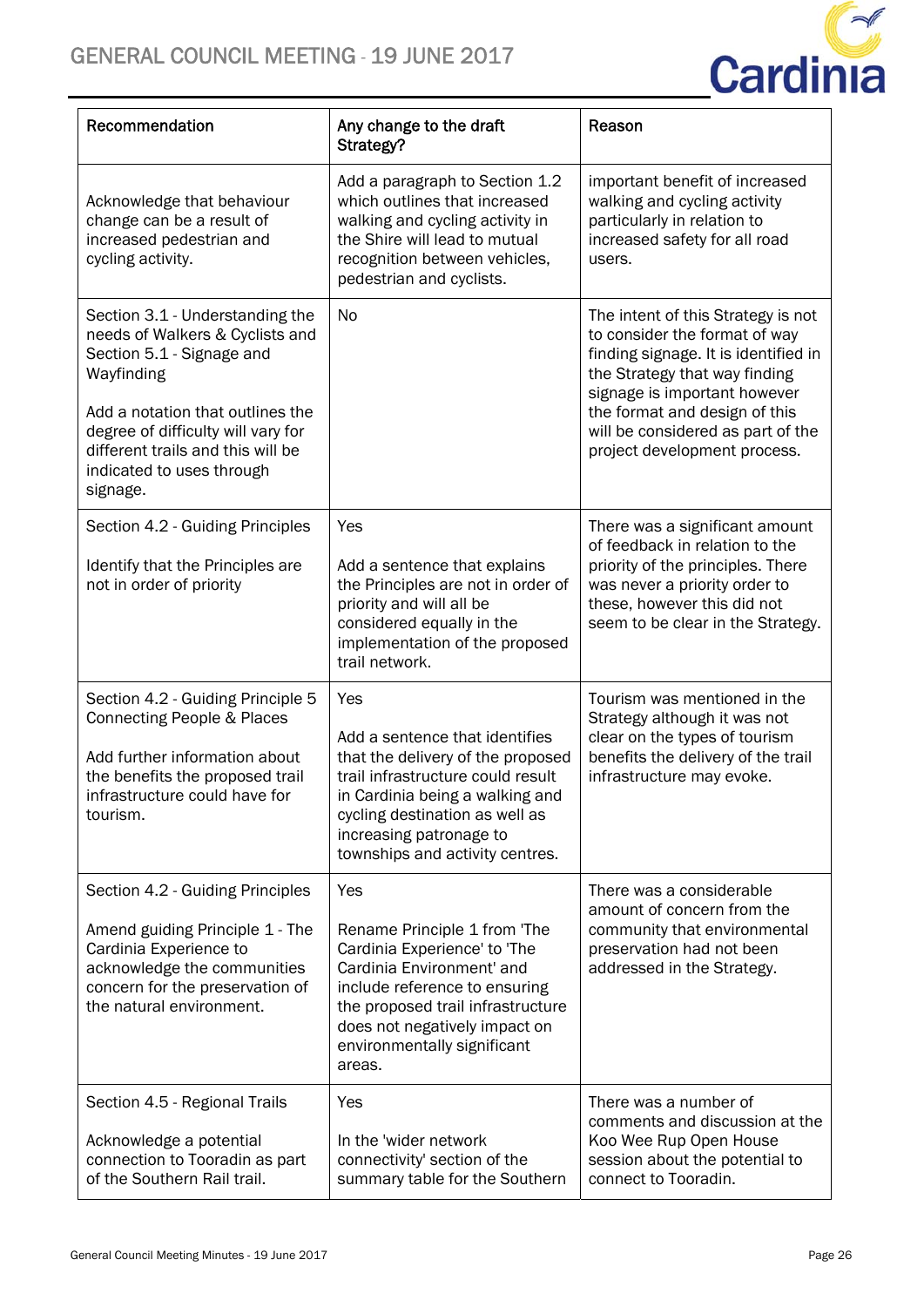

| Recommendation                                                                                                                                                                                                               | Any change to the draft<br>Strategy?                                                                                                                                                                                                                                                                                    | Reason                                                                                                                                                                                                                                                                                                                                        |
|------------------------------------------------------------------------------------------------------------------------------------------------------------------------------------------------------------------------------|-------------------------------------------------------------------------------------------------------------------------------------------------------------------------------------------------------------------------------------------------------------------------------------------------------------------------|-----------------------------------------------------------------------------------------------------------------------------------------------------------------------------------------------------------------------------------------------------------------------------------------------------------------------------------------------|
|                                                                                                                                                                                                                              | Rail Trail acknowledge a<br>possible connection to Tooradin.                                                                                                                                                                                                                                                            |                                                                                                                                                                                                                                                                                                                                               |
| Section 4.5 - Regional Trails<br>Acknowledge that a variety of<br>users will be considered at the<br>detailed design phase.                                                                                                  | Yes<br>In the summary table of each of<br>the proposed trails acknowledge<br>that a variety of users will be<br>considered when detailed<br>design of the paths is being<br>carried out.                                                                                                                                | There was concern from a<br>number of users including horse<br>riders, BMX bike riders,<br>mountain bike riders, hand<br>cyclists and speed skaters that<br>the Strategy did not consider<br>them.                                                                                                                                            |
| Section 4.5 - Regional Trails<br>Change the delivery priority of<br>three of the proposed trails to<br>reflect the community feedback.                                                                                       | Yes<br>Change the delivery priority<br>$\bullet$<br>of the:<br>Deep Creek trail from<br>$\overline{\phantom{0}}$<br>medium to low<br>Pakenham to Railway<br>Towns trail from medium<br>to high<br><b>Beaconsfield to Emerald</b><br>trail from low to medium                                                            | Priorities were changed as a<br>result of the community<br>feedback in relation to how they<br>were scored and the number<br>and type of comments provided.                                                                                                                                                                                   |
| Chapter 5 - Supporting Network<br>Infrastructure & Implementation<br>Add a 'Next Steps' section to<br>clearly outline the key<br>implementation stages and<br>actions, as well as the proposed<br>implementation timeframes. | Yes<br>Add a paragraph to Section 5<br>that identifies the purpose of<br>the Strategy as an advocacy tool<br>to seek funding to deliver the<br>path infrastructure. Funding will<br>be advocated for in the order of<br>the priority of the proposed<br>trails but may also be influenced<br>by other external factors. | Chapter 5 relates to<br>Implementation, but it was not<br>clear in this section what the<br>purpose of the Strategy is and<br>how it will be used moving<br>forward.                                                                                                                                                                          |
| Section 5.4 - Other Actions<br>Add an action to develop a<br>marketing strategy to inform<br>user groups and the community<br>of the construction timelines,<br>implementation progress and<br>completion of the trails.     | <b>No</b>                                                                                                                                                                                                                                                                                                               | This is not the intent of the<br>Strategy. It is already identified<br>in the Strategy that community<br>consultation will be undertaken<br>as part of the detailed design of<br>each of the paths once funding<br>has been received. This<br>consultation will be promoted to<br>the community and inform the<br>community of these factors. |
| Section 5.4 - Other Actions<br>Add a notation to identify that<br>the use of separated bikeways<br>should be considered where<br>there is a high chance of                                                                   | No                                                                                                                                                                                                                                                                                                                      | This is beyond the scope of the<br>strategy as this level of detail<br>will be considered at the detail<br>design phase. There will be<br>further consultation carried out<br>during when the detailed design                                                                                                                                 |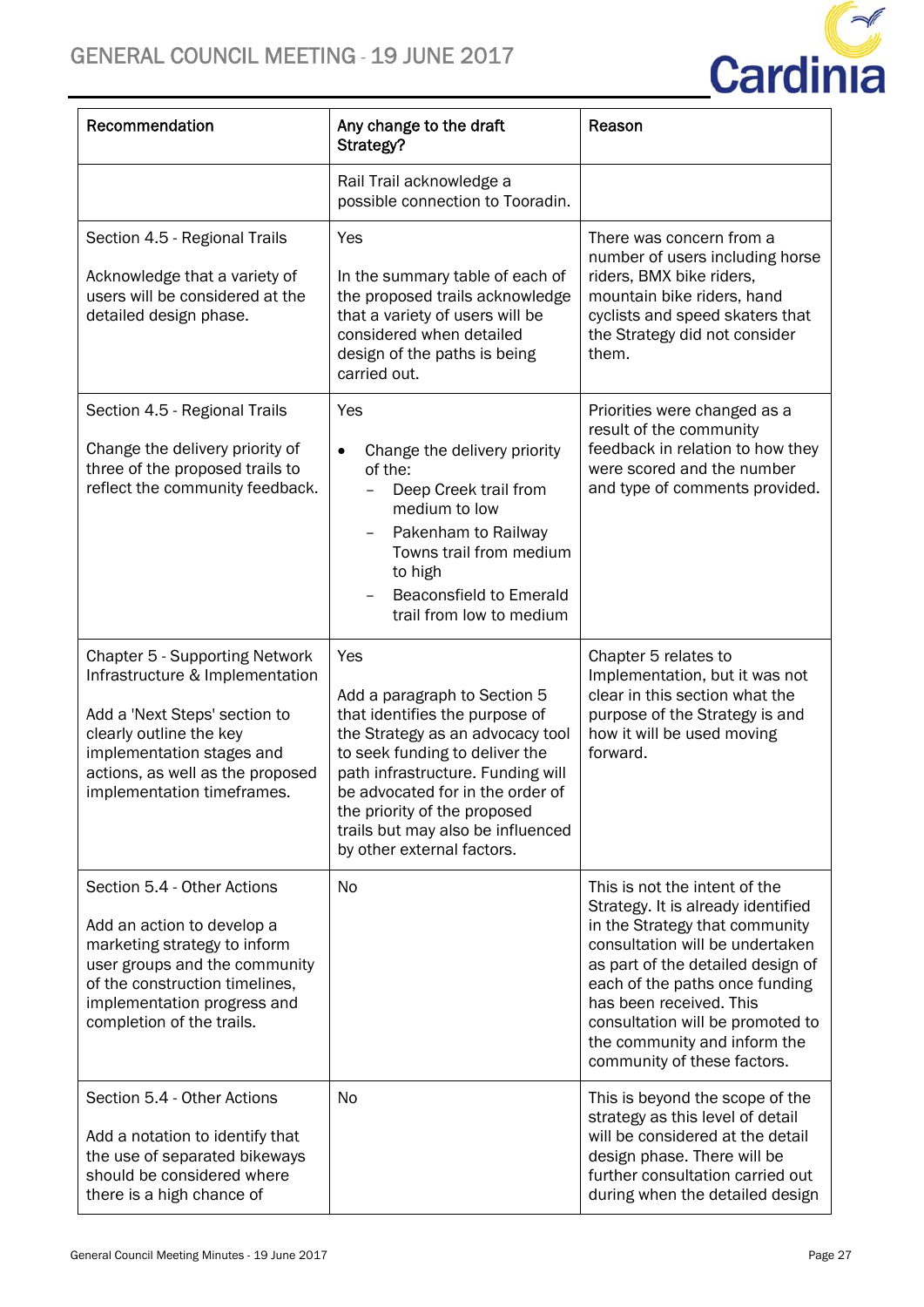

| Recommendation                                          | Any change to the draft<br>Strategy? | Reason                                           |
|---------------------------------------------------------|--------------------------------------|--------------------------------------------------|
| potential conflict between<br>pedestrians and cyclists. |                                      | of each of the proposed paths is<br>carried out. |

A number of minor changes have also been made to the draft Strategy as a result of internal consultation, these changes are independent of the feedback received from the community engagement process:

- Modifications to clarify some content.
- Correction of typos and inconsistencies.
- Addition of a new row in each of the trail summary tables to identify factors that will be considered when detailed design is being completed for each of the paths. This change was introduced to ensure accessibility is captured in more detail in the Strategy. The opportunity was also taken to identify a range of other factors that also need to be considered at the detailed design stage.
- Greater consideration of potential environmental constraints to be considered when delivering some of the trail infrastructure including significant vegetation, habitat for the southern brown bandicoot and ensuring vegetation offset sites are protected.

### Next Step

1. Following Council adoption of the *Pedestrian and Bicycle Strategy (June 2017)* the Strategy will form the strategic justification for Council to submit applications for state and federal government grant applications to seek funding to assist in the delivery of the proposed trail network.

### POLICY IMPLICATIONS

This project has positive policy implications as the *Pedestrian and Bicycle Strategy (June 2017)* will ensure that Council has a more relevant and up-to-date strategy to guide the development of an integrated pedestrian and bicycle network across the Shire. Council's current strategy was developed in 2003 and is no longer considered relevant due to the rapid population growth experienced since its preparation.

### RELEVANCE TO COUNCIL PLAN

The preparation of the *Pedestrian and Bicycle Strategy (June 2017)* supports several initiatives of the Council Plan:

- 1.4 Improved health and wellbeing for all
	- Source funding and deliver a range of initiatives that promote healthy living.
	- Support children, young people, families, older adults and people of all abilities by providing a range of accessible services and facilities.
- 1.5 Variety of recreation and leisure opportunities
	- Provide active and passive recreation facilities to meet the needs of our residents.
	- Increase opportunities for our residents to participate in a range of sport, recreation and leisure activities.
- 2.2 Engaged communities
	- Promote opportunities that encourage community participation in Council policy and strategy development.
- 2.4 Improved health and wellbeing of our residents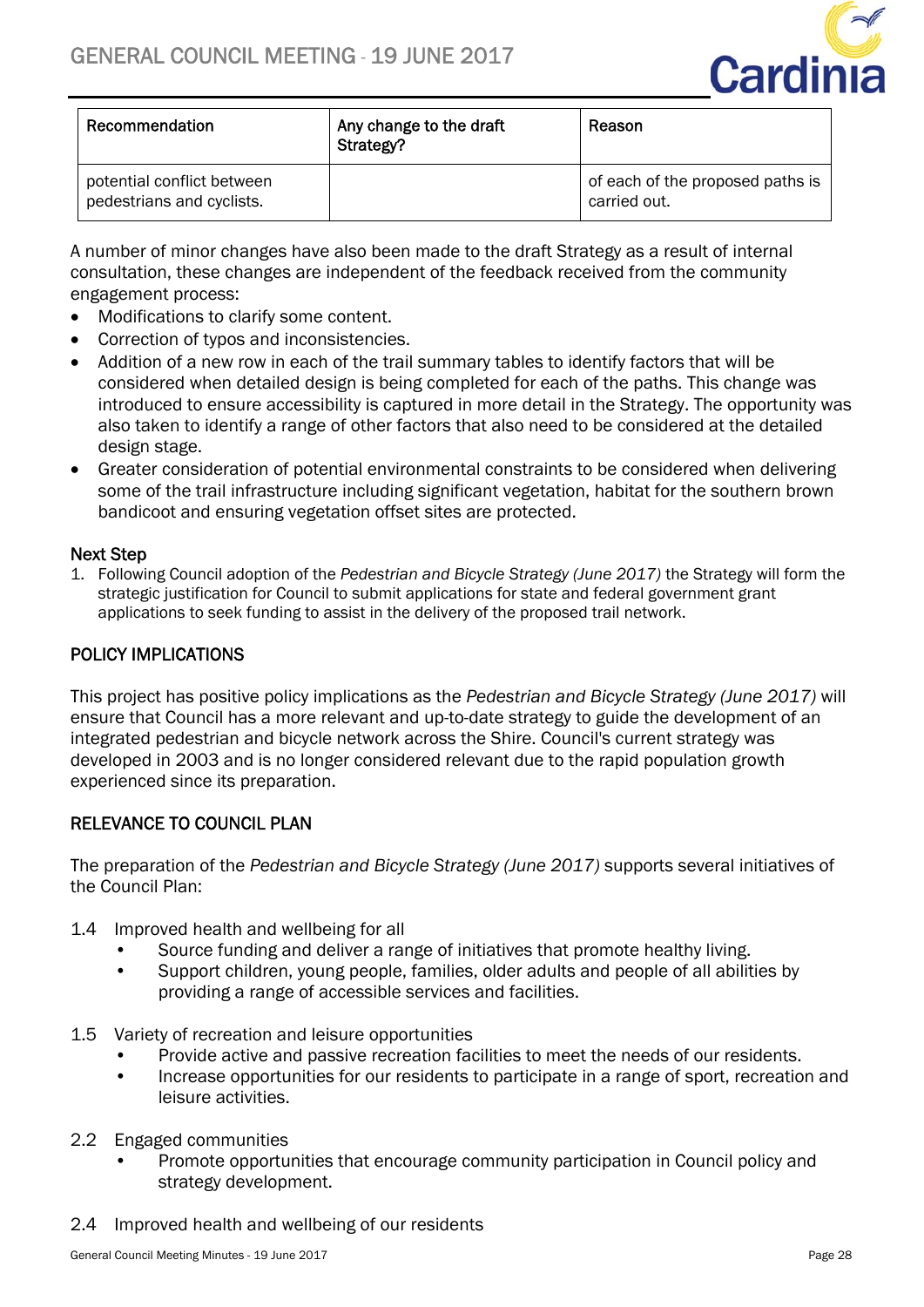

- Help establish partnerships and social infrastructure opportunities that improve health and wellbeing outcomes for residents.
- 3.2 Transport linkages connecting towns
	- Prioritise multi-use pathways, where practicable, to create networks that connect destinations.

### CONSULTATION/COMMUNICATION

### **External**

The draft *Pedestrian and Bicycle Strategy (January 2017)* was released for public comment for a period of 6 weeks from 20 February to 3 April 2017. The community had the opportunity to complete an online questionnaire and attend Open House sessions to provide feedback on the draft Strategy. The opportunity to view the strategy, complete the questionnaire or attend an Open House session was promoted through a range of methods:

- Available on the Cardinia Shire Council website for the duration of the exhibition period
- Location targeted Facebook advertising
- Brochures and a copy of the Strategy available at:
	- Civic Centre Customer Service
	- Pakenham library
	- Emerald library
	- Spider Bikes Beaconsfield
	- Life of Bikes in Pakenham (also promoted on their Facebook page)
	- Advertisements in the following newspapers and local newsletters:
		- Pakenham-Berwick Gazette
		- Tynong Tabloid
		- Goon News
		- Bunyip News
		- Koo Wee Rup Blackfish
		- Beaconsfield Banner
- Direct Emails to:
	- Cardinia Shire Council Bicycle User Group contact list (approximately 20 people)
	- Neighbouring Councils (Bass Coast, Baw Baw, Casey, South Gippsland and Yarra Ranges)
	- Cardinia Casey Tourism Advisory Committee members
	- Environment and Landcare groups
	- Kindergartens and playgroups
	- Resident associations and community groups
	- Sport and Recreation Victoria
	- Government authorities

Council received 539 responses to the online questionnaire and approximately 20 people attended Open House sessions at Emerald, Pakenham and Koo Wee Rup. Council also received a total of five submissions from community groups and Victorian Government agencies:

- Cardinia Shire Bicycle Users Group
- The Tourism Advisory Committee
- Upper Beaconsfield Riding Club
- Parks Victoria
- VicRoads

A number of the 539 respondents provided their name and email address as they wished to be kept informed as the development of the Strategy progressed. There respondents have been emailed to thank them for their submission and with a link to this report.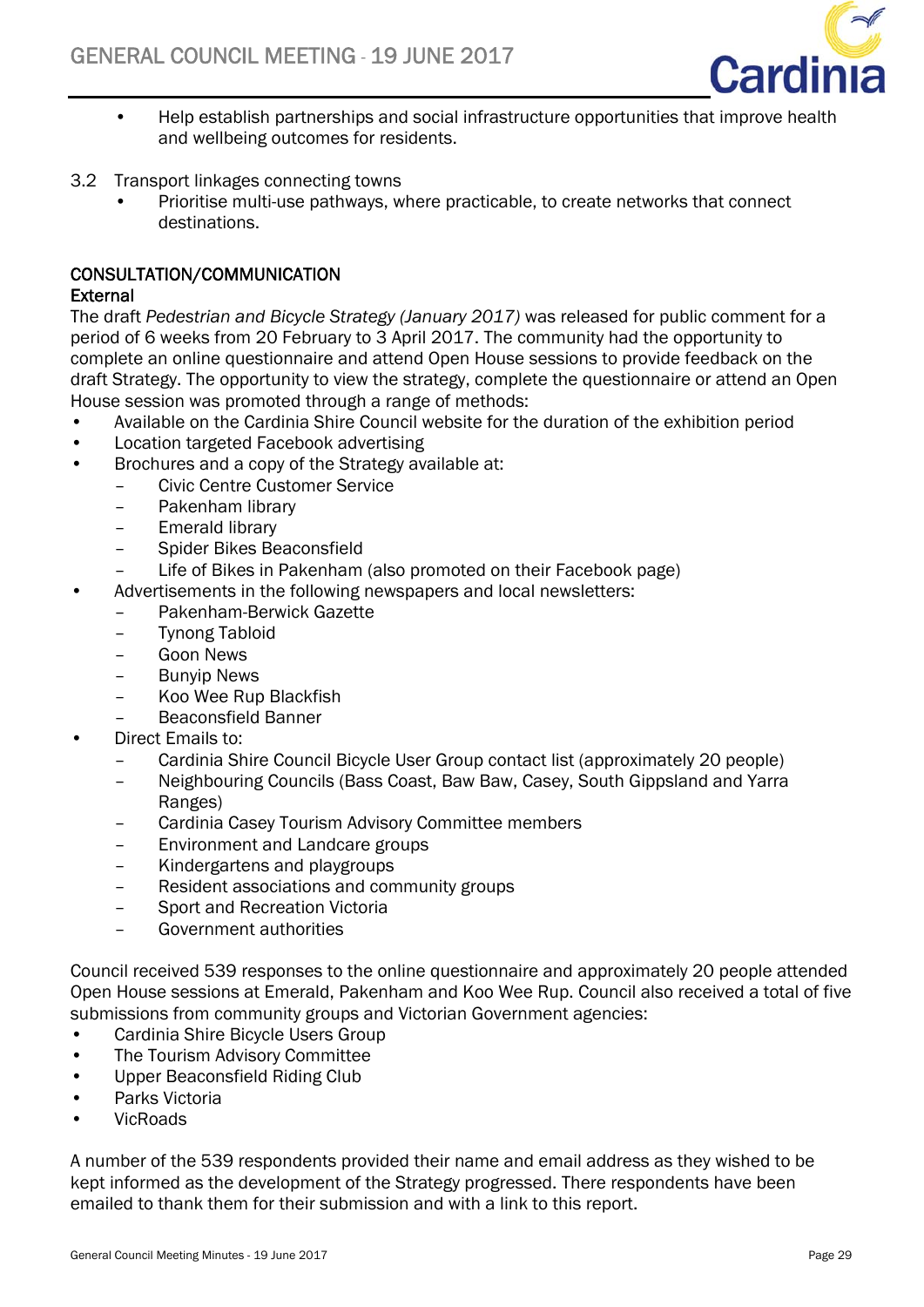

### Internal

Comprehensive internal consultation was carried out on the initial draft *Pedestrian and Bicycle Strategy* that was received in August 2016. Feedback was sought from the following internal departments:

- Strategic and Economic Development
- Growth Area Planning
- Recreation
- Engineering
- Environments
- Community Strengthening
- Children and Family Services
- **Communication**

The draft *Pedestrian and Bicycle Strategy (January 2017)* was also circulated internally however the majority of internal departments did not provide comment as feedback had been provided previously. However, comments were received from the Environment, Community Strengthening, Engineering and Recreation departments which will be reflected in the finalised *Pedestrian and Bicycle Strategy.* 

### FINANCIAL AND RESOURCE IMPLICATIONS

To date, the project has been completed within the operating and originally approved budget.

The proposed new paths outlined in the Strategy are currently unfunded within the capital works program. Having an updated strategy will assist in guiding further development of paths and provide sound strategic justification to support future grant applications.

Funding of \$1,545,000 has been received by both the State and Federal Government for the Cockatoo to Gembrook section of the Emerald to Gembrook Multi Use Trail

### **CONCLUSION**

Community consultation on the draft *Pedestrian and Bicycle Strategy (January 2017)* has been completed. A number of changes to the strategy have been made as a result of the feedback received. It is recommended that Council note these change and adopt the final *Pedestrian and Bicycle Strategy (June 2017).*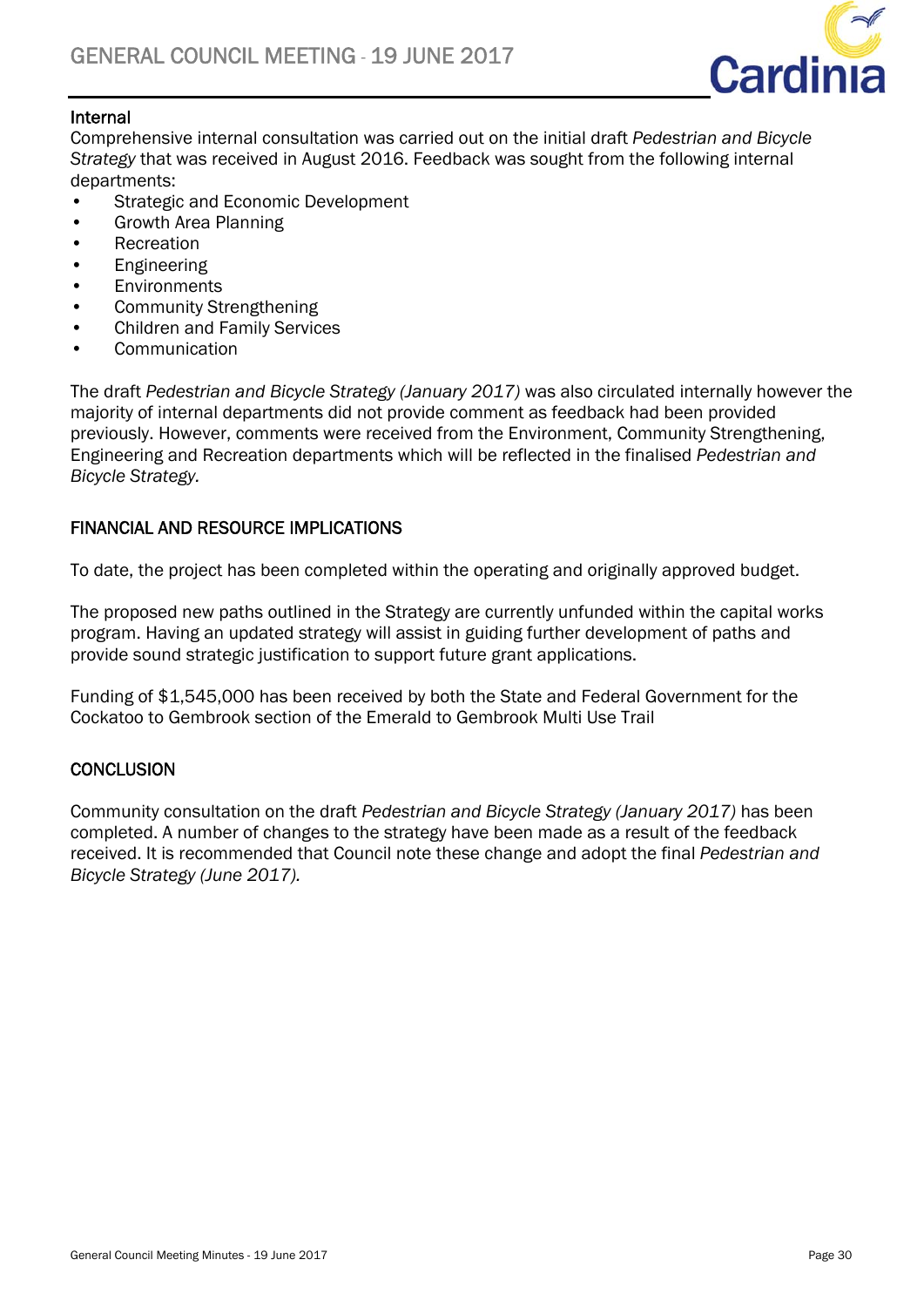# 6 ADOPTION OF THE PEDESTRIAN AND BICYCLE STRATEGY

Moved Cr B Owen Seconded Cr C Ross

That consideration of the adoption of this Strategy be deferred for consideration at the next Council Meeting to allow further consideration of all abilities access and a request to rename the Emerald to Gembrook Trail.

Cr Wilmot advised that she would vote against the motion and foreshadowed a potential motion to adopt the Strategy with minor amendment if the motion before the Council was lost.

Motion was Cd.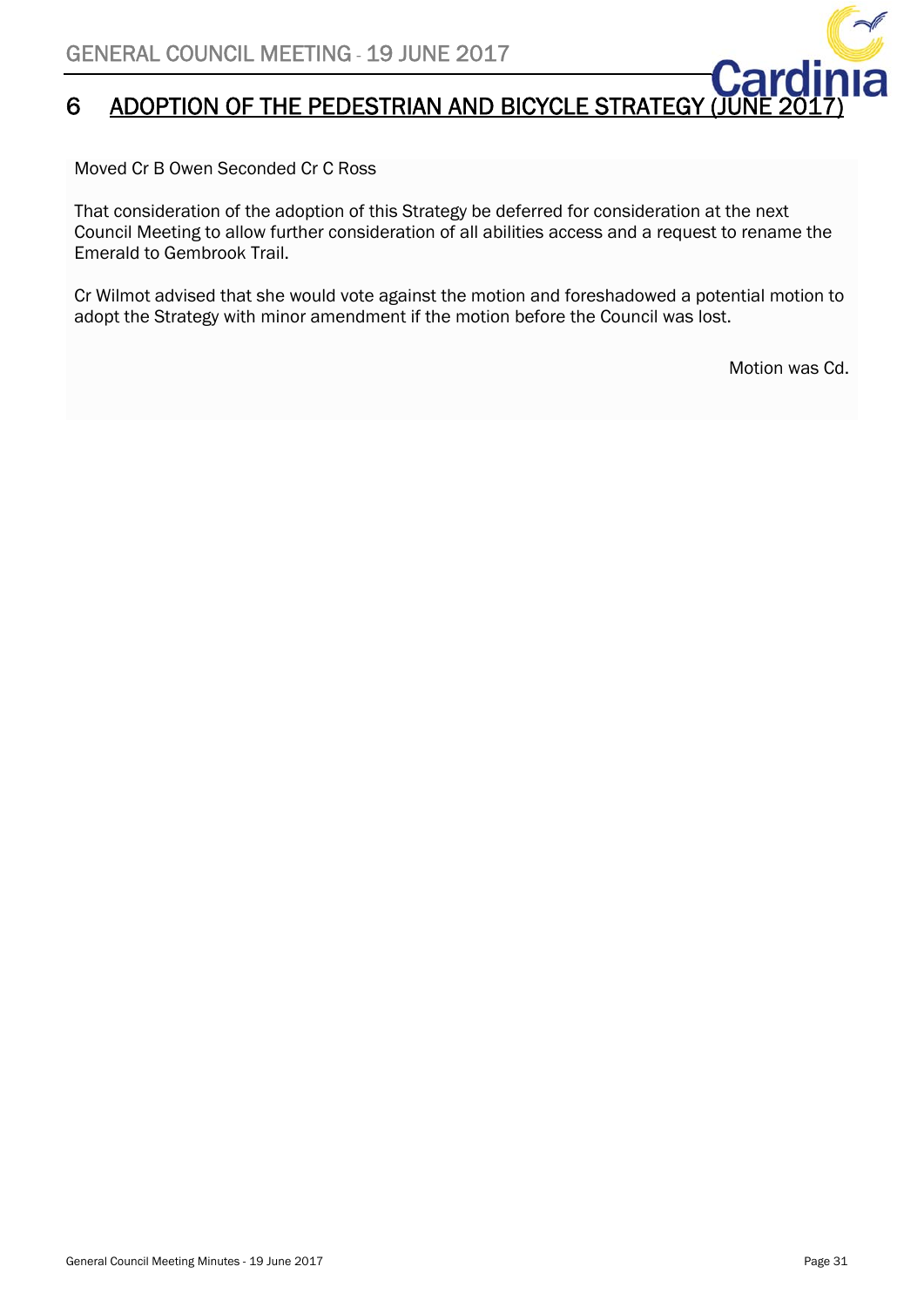

# 7 CARDINIA SAFER COMMUNITIES STRATEGY

FILE REFERENCE INT1738490

RESPONSIBLE GENERAL MANAGER Jenny Scicluna

AUTHOR David Lane

### RECOMMENDATION

That Council endorses the Safer Communities Strategy.

### **Attachments**

1 Draft Safer Communities Strategy 25 Pages

### EXECUTIVE SUMMARY

Cardinia Shire Council committed to becoming an International Safe Community in December 2014 at a General Council meeting.

The International Safe Communities Model is an internationally recognised, evidence based, best practice model premised on collaboration, partnerships and community capacity building to reduce injury and enhance safety.

The International Safe Communities model focuses on 7 core indicators:

- 1. An infrastructure based on high level partnerships and collaborations, governed by a cross sector group that is responsible for safety promotion in their community
- 2. Long-term, sustainable programs covering genders and all ages, environments, and situations
- 3. Programs that target high-risk groups and environments, and programs that promote safety for vulnerable groups
- 4. Programs that are based on the available evidence
- 5. Programs that document the frequency and causes of injuries
- 6. Evaluation measures to assess their programs, processes and the effects of change
- 7. On-going participation in national and international Safe Communities networks.

The process commenced with the researching of data and statistics including crime statistics, hospital admission data and ambulance statistics. Coupled with this, an extensive community consultation process was conducted to determine the community's perception of safety. The details of both were collated and six priority areas where identified:

- Road and pedestrian safety
- Family violence
- Alcohol and other drugs
- Mental health
- Crime
- Natural hazards (emergency management)

In 2016, the Cardinia Safer Communities Strategic Committee was formed and a terms of reference developed. Members of the committee are senior leaders from government and non-government agencies and organisations representing each of the six priority areas. The committee is chaired by the General Manager Community Wellbeing and has representation from two councillors.

The committee has developed a Safer Communities Strategy which aims to guide a number of Action Groups operating across each of the six priority areas. The Cardinia Safer Communities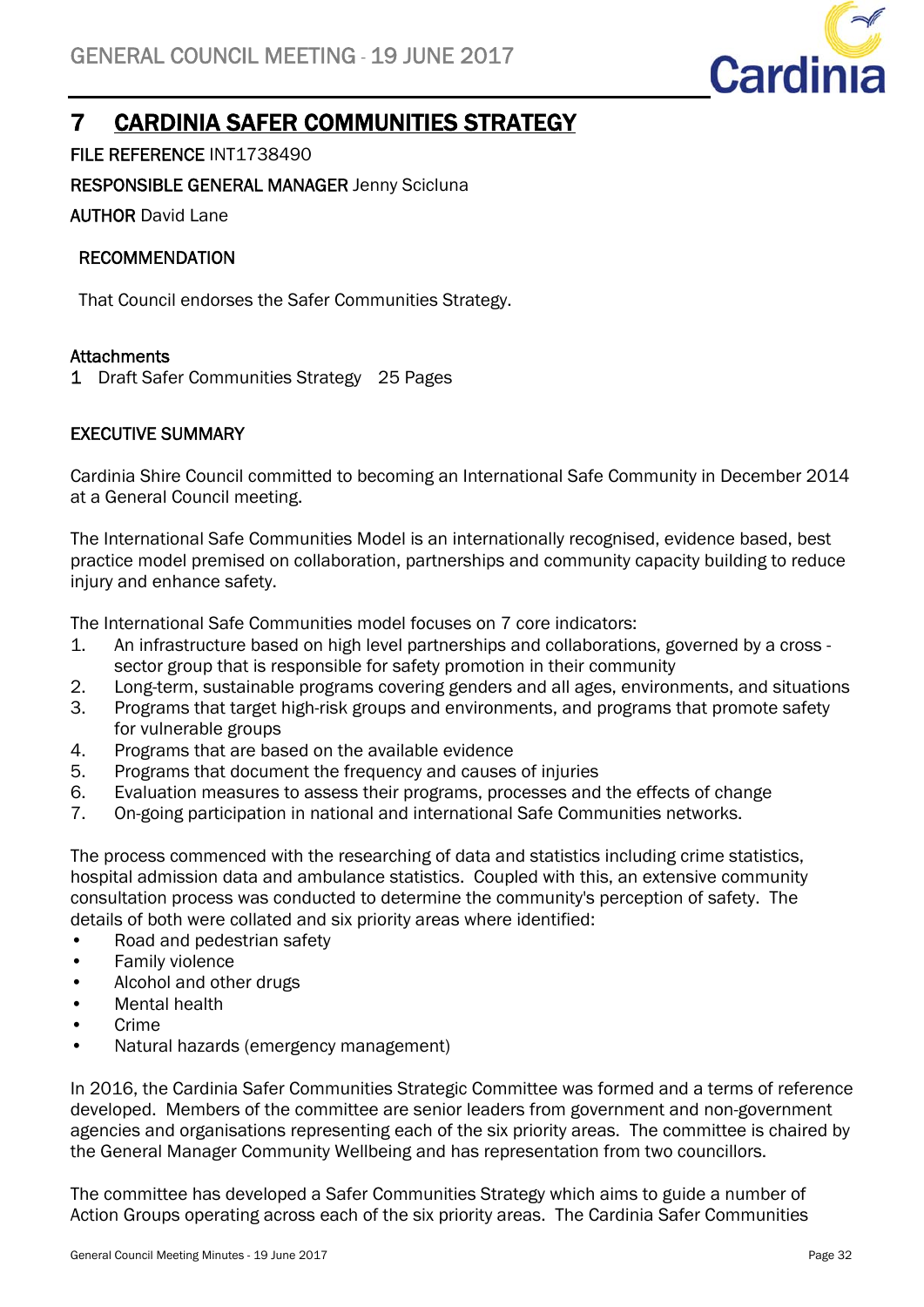

Strategy provides a framework for the implementation of solutions that aim to improve safety, and perceptions of safety within Cardinia. This strategy is built on a set of guiding principles developed collaboratively by the Strategic Committee with a vision - Cardinia is a community working together to build a safe place.

### **BACKGROUND**

### The Process

At the General Council meeting in December 2014, Cardinia Shire Council committed to becoming designated as an International Safe Community. Core to this work is the development of an integrated planning framework bringing together community, the service sector/community agencies and Council business units to achieve a shared vision of a safer community for all within a collective impact approach.

A detailed project plan and community consultation process was developed and presented to SLT on 23rd June 2015 and to Council on 13th July 2015.

In order to progress towards the development of a framework and subsequently accreditation as an International Safe Community, it is important to understand the specific safety issues and injury concerns impacting the Cardinia community, as well as the initiatives that are already occurring which contribute to the creation and/or upkeep of a safer community.

To achieve this, a three step process was employed:

An internal scoping exercise was conducted; meeting with managers, team leaders and coordinators of business units across Council to establish the initiatives that are currently occurring internally that contribute to the creation and/or upkeep of a safer community. This included gathering relevant statistical data routinely collected by other business units.

The second step involved a review of the existing statistics and research to establish the evidence based safety issues and causes of injury within Cardinia Shire. From this a community safety profile was developed.

Lastly, an extensive community consultation was undertaken to establish community perceptions of safety and injury within Cardinia Shire.

This was framed by asking 3 core questions:

- What are the main safety concerns for people in Cardinia Shire?
- What are the main causes of injuries?
- What could be done to make Cardinia Shire a safer place?

A total of 640 people participated in the consultation process (ranging from 4 y.o. to 90+ y.o.) and saturation point was achieved, where there was no new information coming out towards the end of the consultation period.

A range of issues were raised, however there were 6 that came out across wards and population groups which were of the most concern to the community. They were:

- Road and pedestrian safety
- Family violence
- Alcohol and other drugs
- Mental health
- Crime
- Natural hazards (emergency management)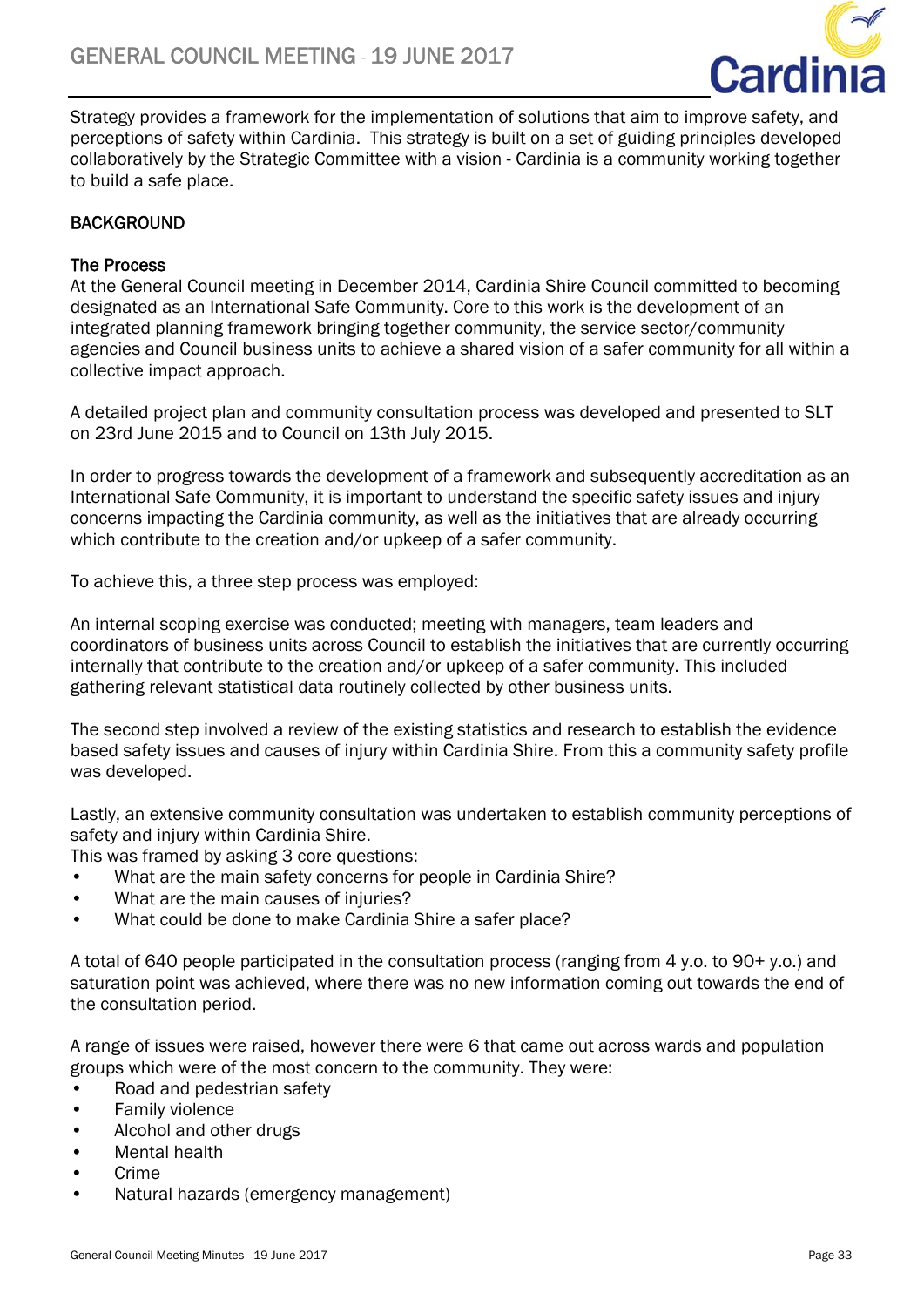

A consultation report was developed (see attached) and released publicly through Council's website.

### Cardinia Safer Communities Strategic Committee

The Cardinia Safer Communities Strategic Committee was formed in April 2016 and has been meeting quarterly since. Members of the committee are senior leaders from government and nongovernment agencies and organisations representing each of the six priority areas. The committee is chaired by the General Manager Community Wellbeing and has representation from two councillors.

As per the agreed Terms of Reference, the purpose of the Cardinia Safer Communities Strategic Committee is to address local community safety, injury and crime prevention issues by working in partnership with all major stakeholders. The committee will support Cardinia's designation as an International Safe Community and provide leadership in the identification, development and evaluation of activities and programs by:

- Developing a Safer Communities Strategy (attached) in collaboration with relevant agencies and the community which prioritise injury and safety issues for Cardinia Shire
- Establishing effective partnerships with key stakeholders engaged in injury prevention and improving the safety of individuals and groups in the Cardinia region
- Informing, lobbying and influencing Government departments and/or organisations to improve levels of safety in the Cardinia region
- Taking action to foster a positive image of community safety for residents, investors and visitors
- Oversee and coordinate the activities of the Cardinia Safer Communities Action Groups

### The Strategy

The Committee has developed a strategy which is built on a set of guiding principles agreed to by the Strategic Committee; Sense of community, Resilient, Prevention, Responsible, Universal design, Innovative, Vibrant, Thriving, Evidence based approach, Significant positive impact, Inclusiveness – multicultural, Strengthening community resilience, Partnerships, Respectful, Caring, Tolerance, Being happy, Confidence.

The vision is - Cardinia is a community working together to build a safe place.

The Cardinia Safer Communities Strategy will work toward its vision by:

- Strengthening and developing a network of partnerships which enable collaborative approaches to creating a safer community
- Establishing a commitment to long term, sustainable programs which take a whole of community approach to creating a safer community
- Implementing programs and initiatives which take an equitable, tailored approach to meeting the needs of high-risk, vulnerable groups and environments throughout the Shire
- Ensuring evidence based and best practice approaches are used to work towards creating a safer community
- Effectively monitoring the frequency and causes of safety related harm throughout the Shire
- Implementing evaluation measures that assess the effects of change

### POLICY IMPLICATIONS

There are no specific policy implications with this strategy.

### RELEVANCE TO COUNCIL PLAN

Our People Access to support services and programs for young people Improved health and wellbeing for all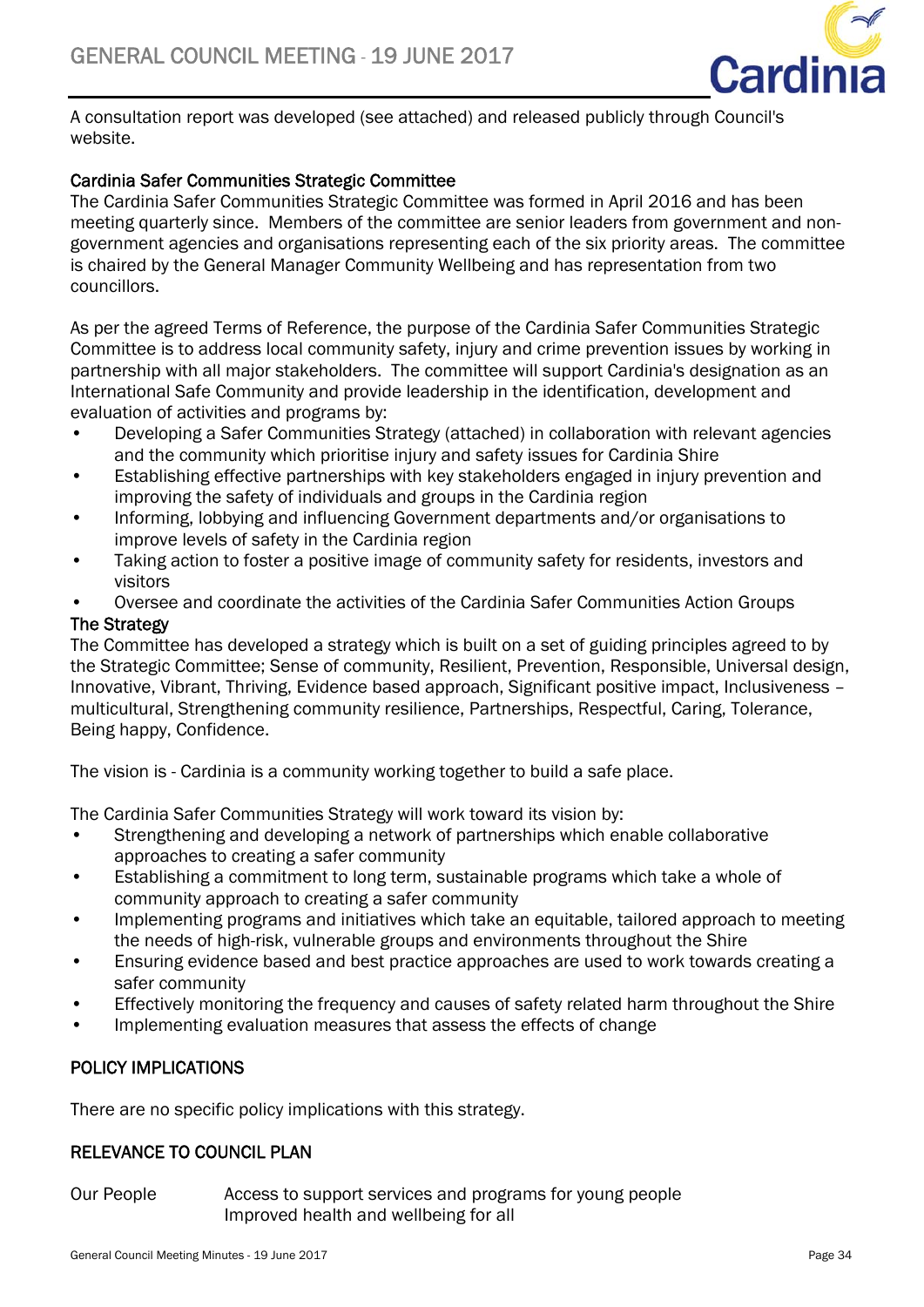

 Increased awareness of safety Minimised impact of emergencies

- Our Community Our diverse community requirements met Improved health and wellbeing for all
- Our Environment Provision and maintenance of assets on a life cycle basis Transport linkages connecting towns

 Natural and built environments that support the improved health and wellbeing of our communities

Our Economy A local economy supporting the improved health and wellbeing of our communities

### CONSULTATION/COMMUNICATION

An extensive community consultation process was undertaken to establish the community's perceived safety and injury concerns.

Perceptions were collected through a range of methods and those who lived, worked, volunteered, studied, visited or owned a business in Cardinia were eligible to participate in the consultation opportunities. There was no minimum or maximum age for participation.

There was a conscious effort to reach a range of diverse individuals and community groups from across the Shire. As a result, consultations were held across the three wards with people aged from 4 - 90+ from a range of social, cultural and sexual backgrounds.

The following groups and locations were reached:

- Evergreen Retirement Village
- Hills Men's Shed
- Catch Up
- English language classes at Living Learning
- Upper Beaconsfield Kindergarten
- Kooweerup Men's Shed
- Be Ur Self
- Pakenham Young Mum's Network
- Women on farms
- Pakenham Country Women's Association
- Gembrook Senior Citizens
- Oakwood School
- Cardinia CALD Network
- Cardinia Access and Inclusion Committee
- Bunyip Garfield Probus Club
- Pakenham Police
- Emerald Police
- Proactive Policing Unit
- Local Area Inspector Victoria Police
- Monash health Aboriginal Health Service
- Cardinia Shire Council Community Wellbeing Division
- Open consultation Gembrook
- Open consultation Bunyip
- Open consultation Pakenham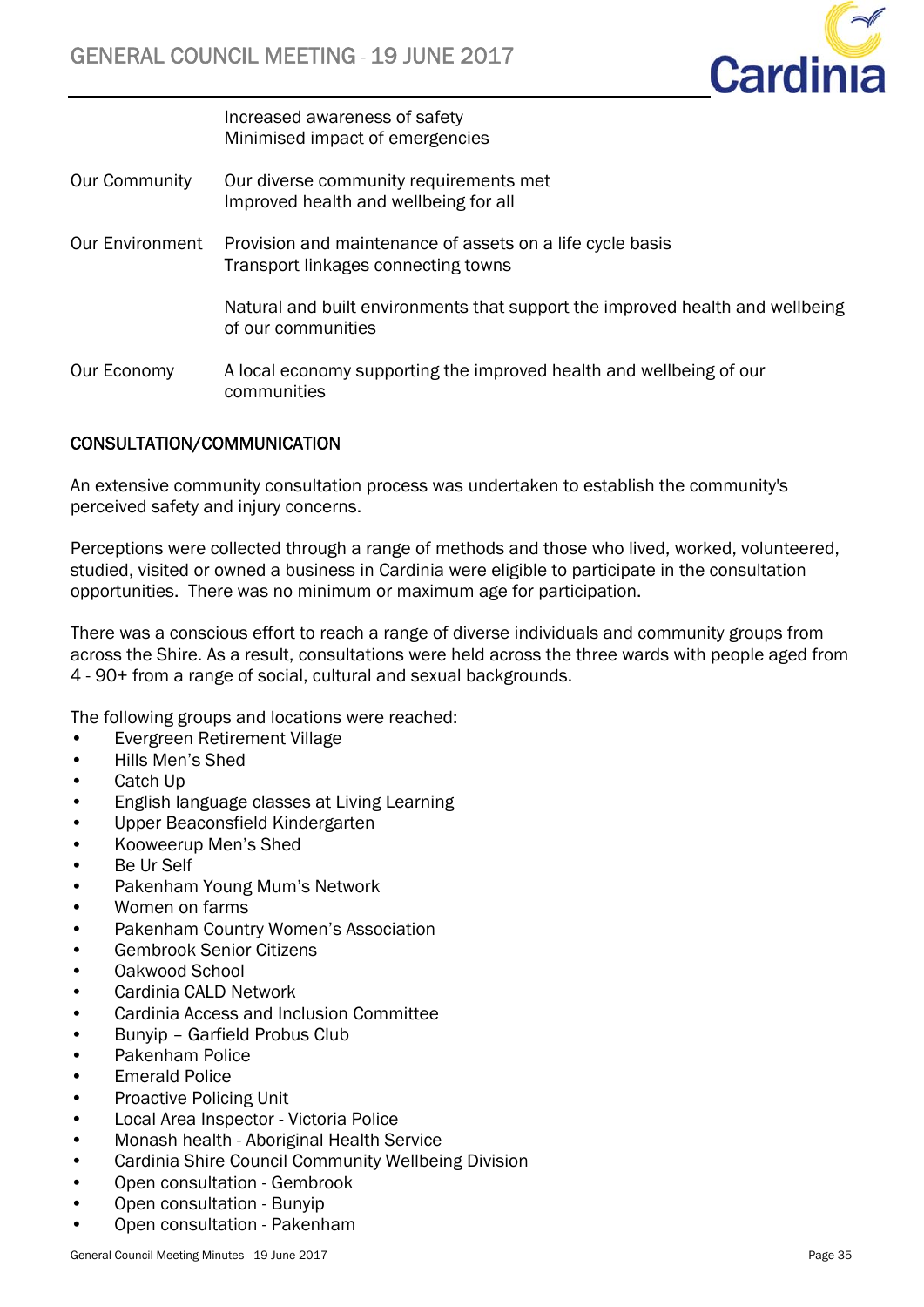

- Open consultation Emerald
- Open consultation Lang Lang
- Open consultation Kooweerup
- Open consultation Beaconsfield

Individual meetings were also held with other municipal Councils which currently hold designation as an International Safe Community; City of Melbourne, Hume City Council, City of Casey.

To enable such a diverse range of individuals and groups to participate, and make the process a worthwhile and enjoyable activity, a variety of processes and methods were employed. These included both electronic and hard copy surveys, individual interviews, sticker dot matrix and targeted and open consultations. The targeted and open consultations deviated from the usual community meetings to include world cafes, photo-language, storying telling, creative visioning and a debate.

A total of 640 people participated in the consultation process and saturation point was achieved, where there was no new information coming out towards the end of the consultation period.

A range of issues were raised, however there were 6 that came out across wards and population groups which were of the most concern to the community. They were:

- Road and pedestrian safety
- Family violence
- Alcohol and other drugs
- Mental health
- Crime
- Natural hazards (emergency management)

Participants were also asked about things that make them feel safe and what they believe could be done to make Cardinia a safer place. The following were common responses:

- Strong sense of community and social connection/cohesion
- Presence of authority eg: police, security
- Access to essential services
- Provision and upkeep of amenities
- Design of environments

Everyone who participated in the consultation process was given the opportunity to provide their contact details so that they could stay informed about what was happening with the information that they provided and how the project is progressing. Providing this opportunity saw 127 individuals provide their contact details. To date, one project update has been circulated to these participants as well as the service providers and managers, team leaders and coordinators who have been involved. These updates will continue to be sent out on a regular basis.

A full community consultation report has been written, which draws together the results of the 3 processes. This report will be a public document that can be shared broadly.

This project has not been referred to the Integrated Advisory Network, as consultation is occurring with all managers, team leaders and coordinators.

A detailed Community Consultation Plan has been developed and is attached for further reference. A comprehensive communications plan is currently being developed to support the consultation plan.

### FINANCIAL AND RESOURCE IMPLICATIONS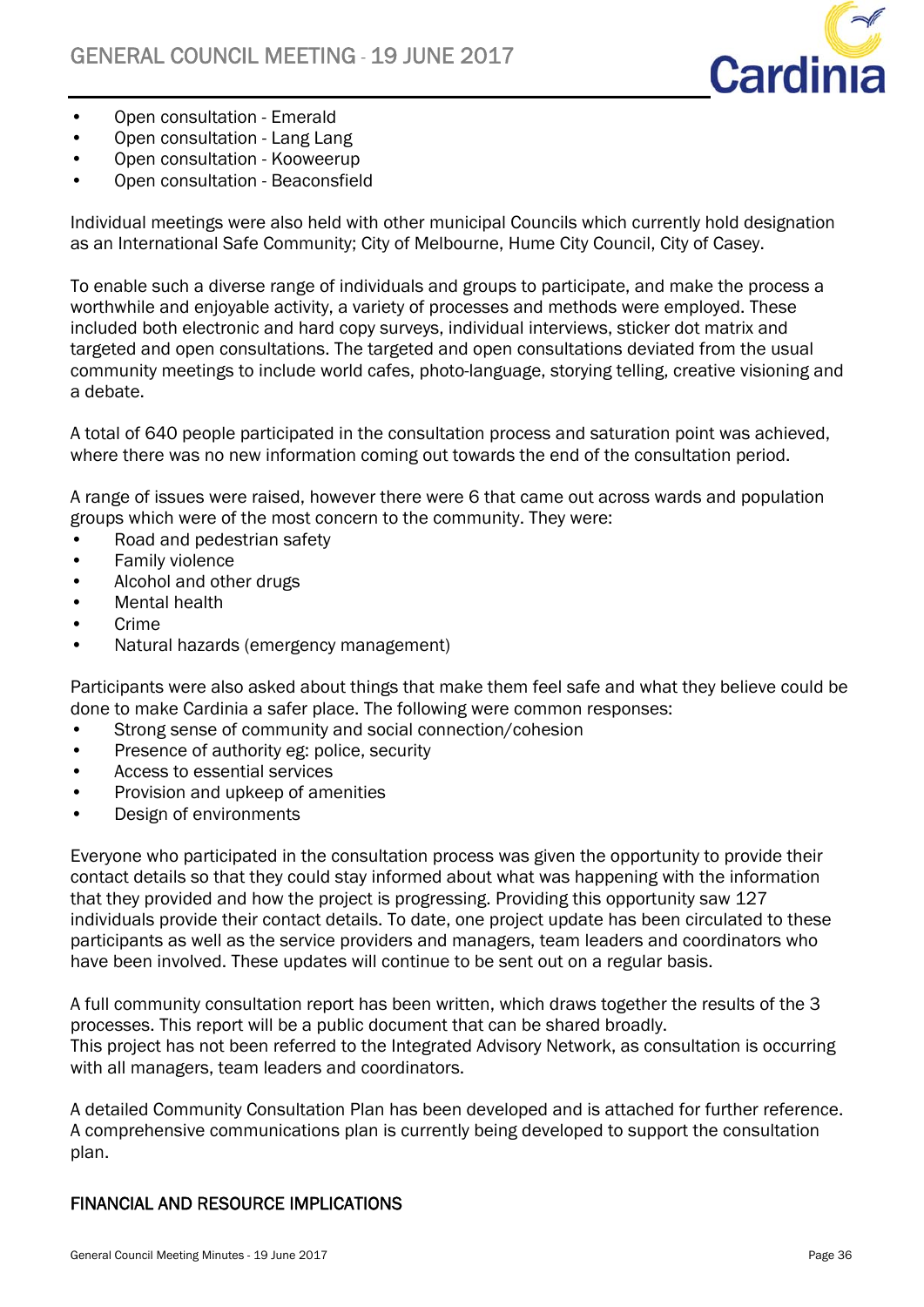

There are no additional financial or resource implications for Council connected to this strategy.

### **CONCLUSION**

A safe community is not just one that is free of crime, violence and anti-social behaviour; it is one that focuses on safety promotion at all levels, within all areas.

The Cardinia Safer Communities Strategy creates a framework which will identify and treat community safety issues across the municipality.

The development of a strategy connects into the International Safe Communities Model, which is an internationally recognised, evidence based, best practice model premised on collaboration, partnerships and community capacity building to reduce injury and enhance safety.

Through this work, Cardinia Shire Council is creating and leading community partnerships which will systematically and holistically address key strategic safer community's objectives across the municipality.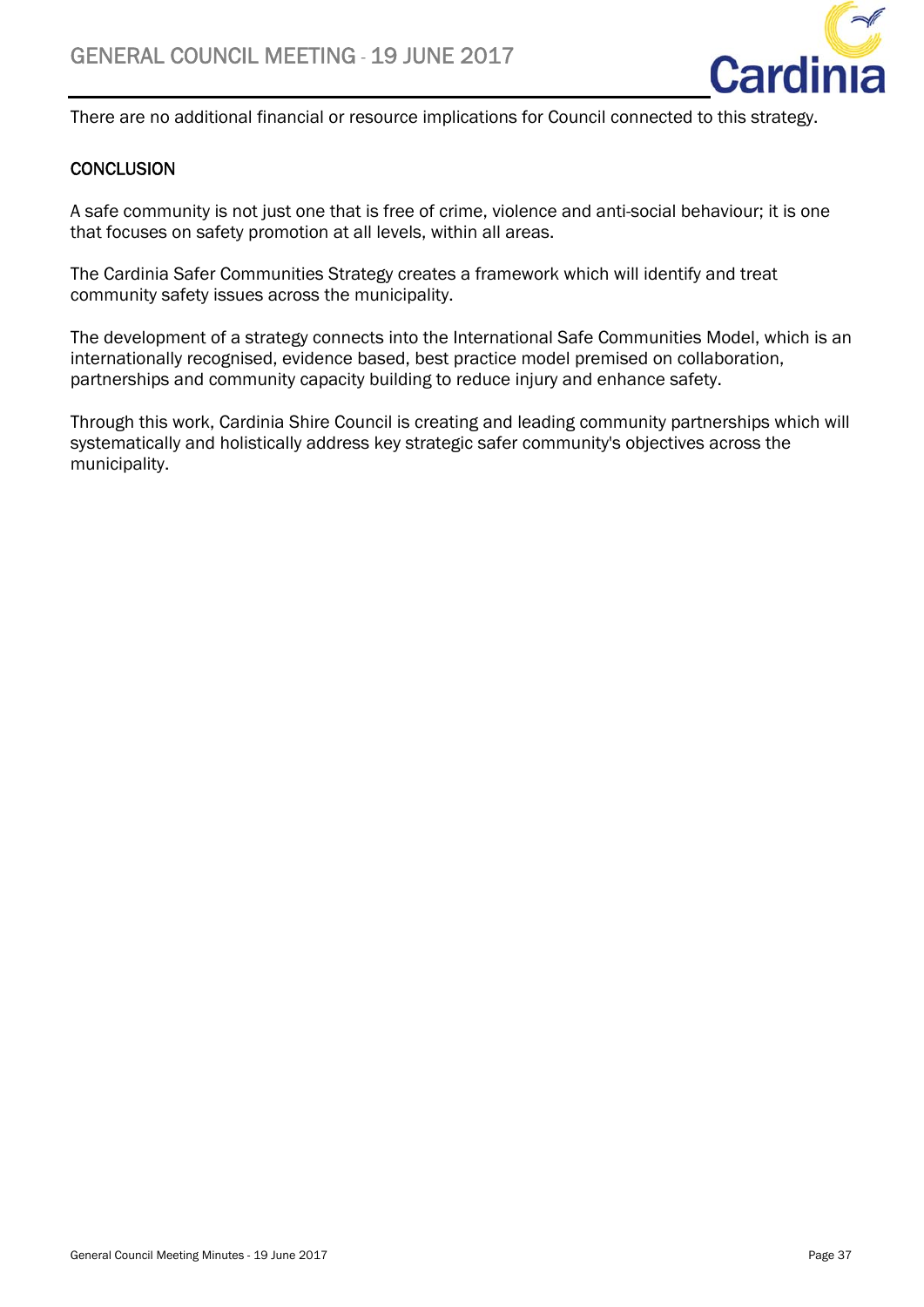# 7 CARDINIA SAFER COMMUNITIES STRATEGY

Moved Cr J Owen Seconded Cr G Moore

That Council endorses the Safer Communities Strategy.

Cd.

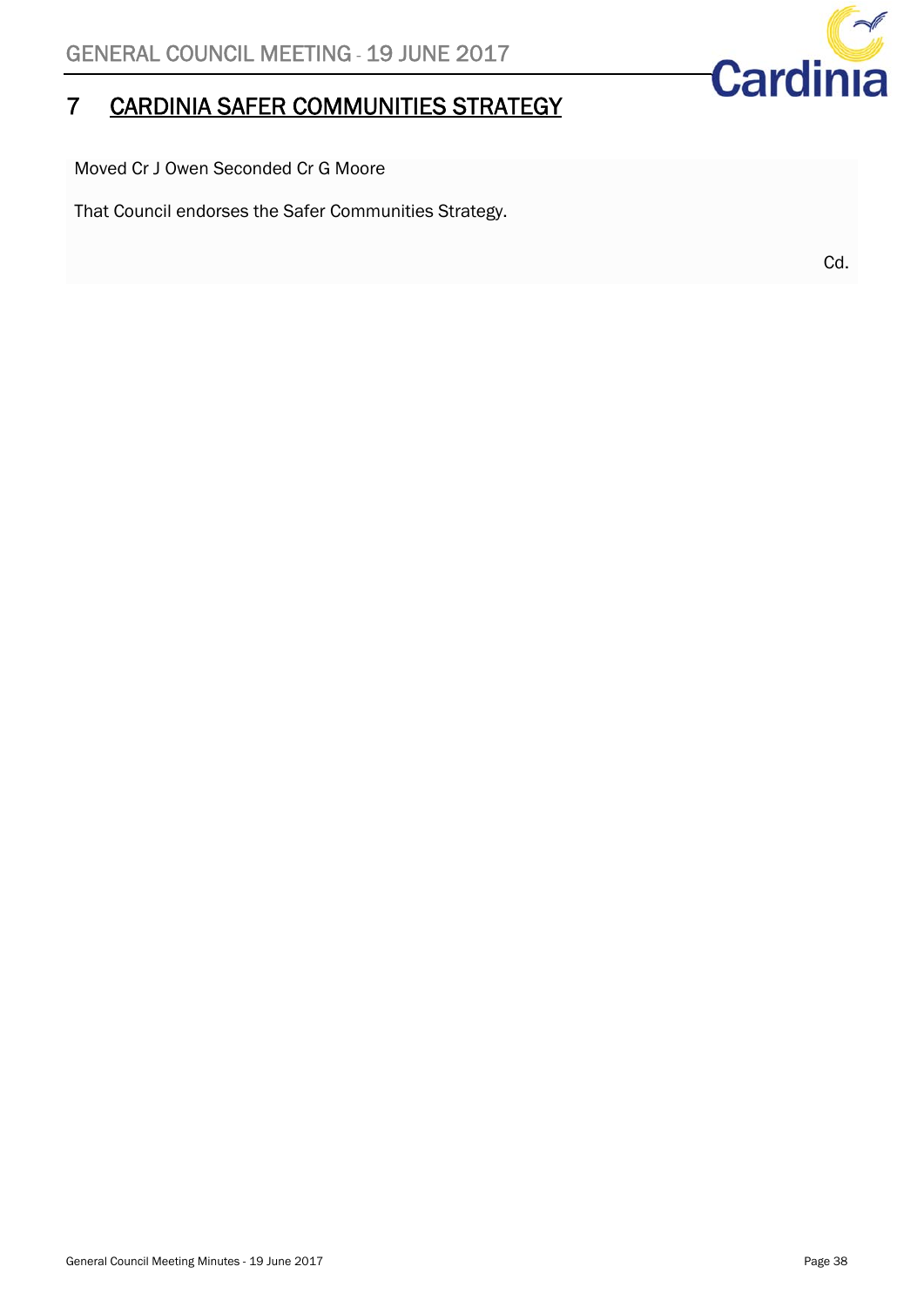

## 8 REVIEW OF THE ROAD MANAGEMENT PLAN

FILE REFERENCE INT1738507

RESPONSIBLE GENERAL MANAGER Michael Ellis

AUTHOR Andrew Barr

### RECOMMENDATION

That this report be:

- 1. Received and acknowledged as meeting Council's requirements of Regulation 302, (5)(a) of the Road Management (General) Regulations 2005 and be made available to the public.
- 2. Included as an appendix to the existing Road Management Plan.

That Council endorses the process for developing and adopting a new Road Management Plan as detailed in this report's conclusion.

### **Attachments**

*Nil*.

### EXECUTIVE SUMMARY

With a newly elected Council, the Road Management Act requires that Council must conduct a review of its Road Management Plan (RMP).

With the assistance of the MAV and Council insurers, a full internal review of the RMP has been undertaken. This review has focused predominantly on the schedule of maintenance standards as well as the management systems.

Based on the review undertaken there are a number of proposed alterations with some fundamental changes to the way some assets are inspected and managed. This outcome will necessitate Council's Road Management Plan (adopted 17 August 2009) to be revoked with a new Road Management Plan (2017) adopted by Council.

It is recommended that Council acknowledge this review report and endorse the development of the associated new RMP which will be considered for adoption at a later date.

### **BACKGROUND**

Council's RMP (adopted 17 August 2009) has been prepared to document the principles, methods and systems used by the Council in managing the local road system. The Plan applies to road related infrastructure such as roads, footpaths, bridges and drains.

The Plan has two major components:

- 1. Schedule of Maintenance Standards A statement of the levels of service that the Council provides in managing the local road network; and
- 2. Road Management System A work flow process that provides a sound basis for traceability of inspections, work planning, scheduling and monitoring.

A road authority is required by the Road Management Act 2004 and Road Management Act (General) Regulations 2005 to conduct a review of its RMP before 30 June 2017.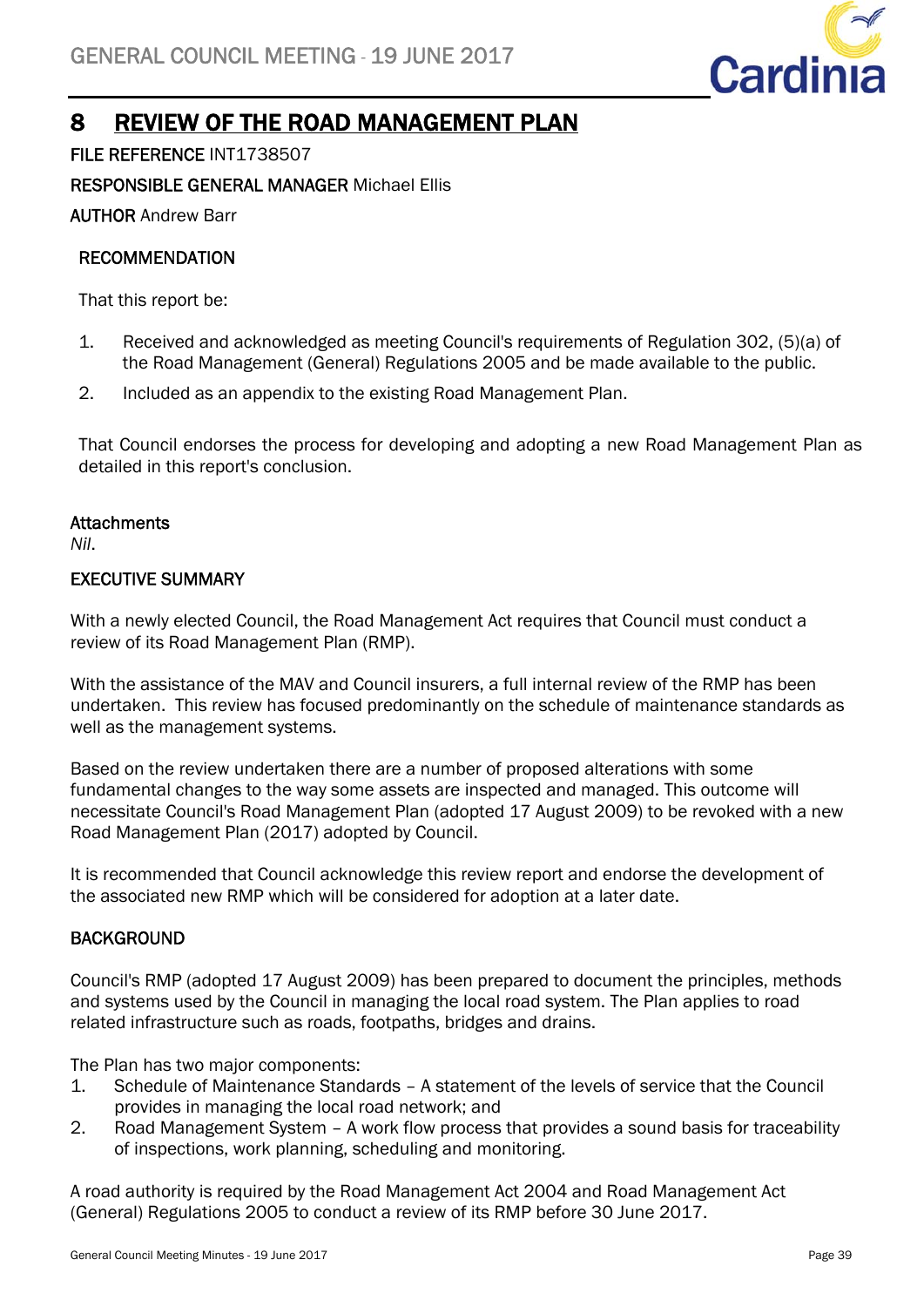

The purpose of this review is to ensure that the standards in relation to, and the priorities to be given to; the inspection, maintenance and repair of the roads and classes of road to which the plan applies, are appropriate. This report details the findings of the review and any suggested changes are to be presented to Council prior to making it available to the public.

In preparation of the RMP review the MAV, including its insurance arm and counsel, provided a number of information sessions and workshops across the state to assist councils. This information has been invaluable as it has provided base data about the industry standards which has not been available when reviewing previous RMP's.

### REVIEW OF CURRENT PLAN

### ROADS

### Review:

A review of the current intervention levels, priorities and defect rectification timeframes for road assets pose some risk to Council, such as the measuring of defects in the field as part of the inspection process. The current RMP specifies measurements against each defect type that defines the response priority. The review identified are that the intervention level descriptors will not be defendable in the courts as the measurements taken in the field are estimates and rely on the inspector's experience in judging the measurements from the vehicle. Advice provided has indicated that measurements should be deleted from the RMP, unless council staff actually measure each defect. The expectation to take detailed measurements of every defect in the field is impractical.

Programming of works and notifying our customers of planned works has been identified as an area that requires improvement. The current process to program works is based on the timeframes set out in Council's Road Management Plan (RMP).

Road signs and guide posts are mentioned in the current RMP, but are not consistently inspected by council's Surveillance Officers which is proposed to be updated. Timeframes to rectify defects are sufficient and can be achieved with the current resources.

Advice provided by the MAV Insurers and counsel has indicated that the descriptors for Priority 1 defects across the suite of asset groups need to be removed as they believe that the definitions are subjective and open to interpretation and therefore not defendable in the courts.

Standards for line marking are not mentioned within the current RMP. Due to its importance in terms of road safety and function it is proposed to add appropriate standards for inspection and rectification relating to this element.

### *The proposed way forward*

Operations management undertook a review of the Grading Maintenance service which centred on improving productivity, reducing costs and better in forming our customers internally and externally of

planned works. This review focused on human and plant resources, inspection and maintenance processes and meeting the obligations under Councils current Road Management Plan (RMP), which

included quantity and quality control. A large emphasis was placed on the ability to deliver these services with the capacity to meet the required standards with the current resource levels. The outcome of this review is to alter the unsealed roads maintenance program to a cyclic proactive program, rather than a reactive intervention level driven program.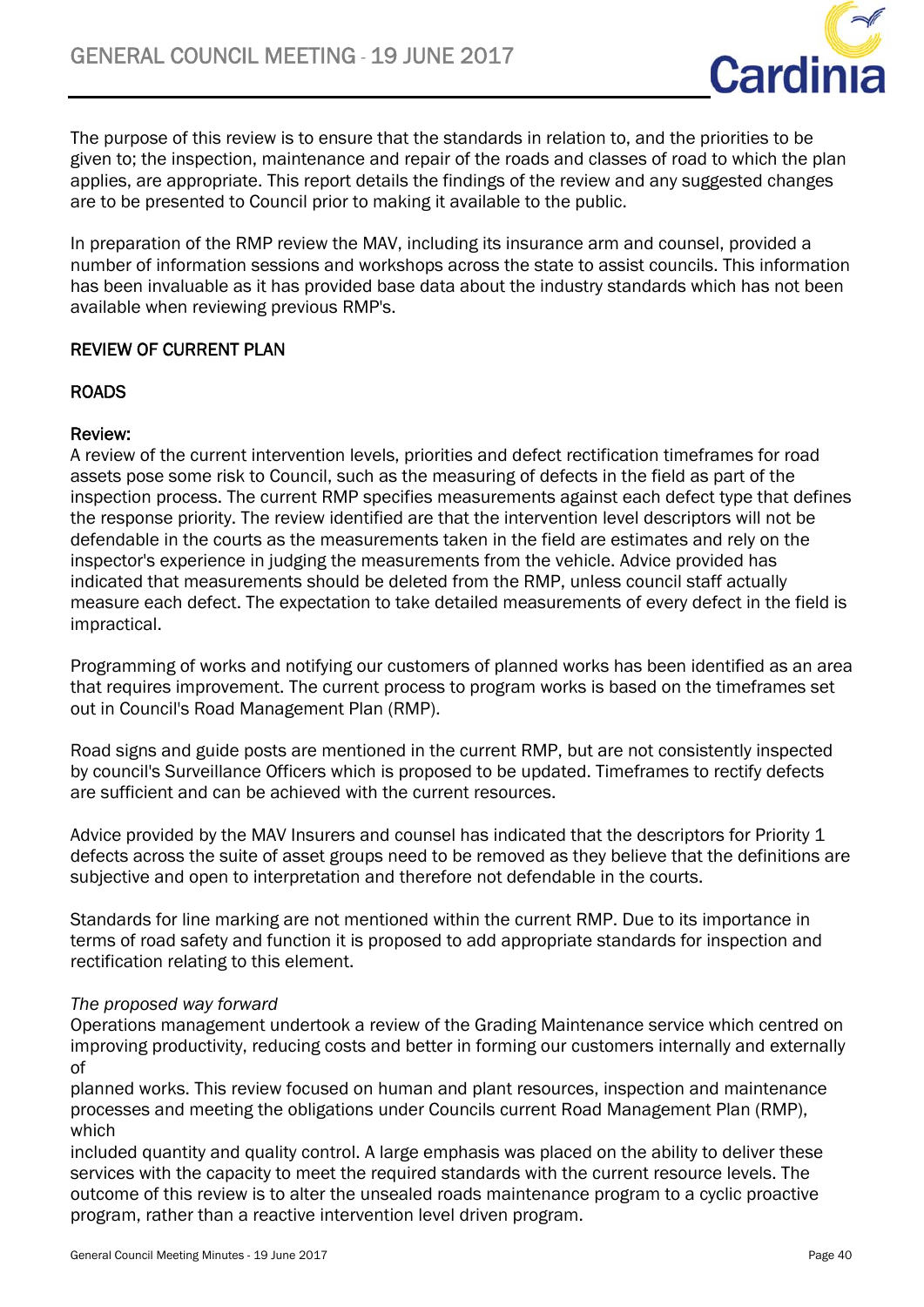

Therefore, a set cyclic maintenance program would be developed for the proactive maintenance of the road network. Interval periods would be set based on historical maintenance completed previously on the network. The maintenance crew would work to this program and rectify all defects identified. The cyclic program and details of the completed works would be programmed and recorded in Council's Maintenance Management System, Reflect. This system also records date and time of works being completed with GPS coordinates.

It is expected that Council officers would be able to provide our customers, internal and external, more visibility of the program, potentially on Council's website, reducing the angst currently received by many of our customers not knowing exactly when works will be completed. With the proactive approach, it is also believed that the new methodology would allow for improved ability to spend more time inspecting and capture defects associated with assets which are currently inconsistently captured.

Given the breadth of proposed changes, the establishment and wording associated will need to be carefully considered, developed and reviewed by Council's insurers.

This proposed process is currently used by Yarra Ranges Council and has also been endorsed by the MAV.

In addition, it is also proposed to develop an annual night inspection program of the road and road related assets which is imperative to understand how the assets perform under these environments (e.g. retro reflectivity of signage, line marking and guideposts).

### **FOOTPATHS**

### Review:

With the benefit of the industry based data it could be seen that Council's current proactive inspection timeframes for concrete and asphalt footpaths are too long and, compared with the practices of other Councils, are unlikely to be considered reasonable in a court of law.

It was identified that:

- In general, the intervention levels for defects was too broad ranging and needs to be revised to be clearer and consistent across the 3 levels of footpath classification, and
- the response times for defects rectification works needs to be reduced.

On the contrary, Council's current standard of 20mm for a trip hazard intervention would be considered to be lower than the level set as reasonable by legal precedents - 25mm. Based on this, it is considered acceptable for Council to amend this standard to match.

The proactive inspections for gravel paths are currently undertaken on an annual basis. Given the dynamic nature of gravel paths, and how susceptible they can be to weather conditions, it would be considered prudent to reduce the length of time between these inspections.

### Proposals

It is proposed that the proactive inspections for concrete and asphalt footpaths be amended to be carried out twice a year for high priority footpaths, annually for medium priority footpaths and once every two years for low priority footpaths.

The intervention levels for each hazard type are to be revised so that the same level applies across all footpath priorities. as well as in line with legal definitions of paths and that the response time are reduced.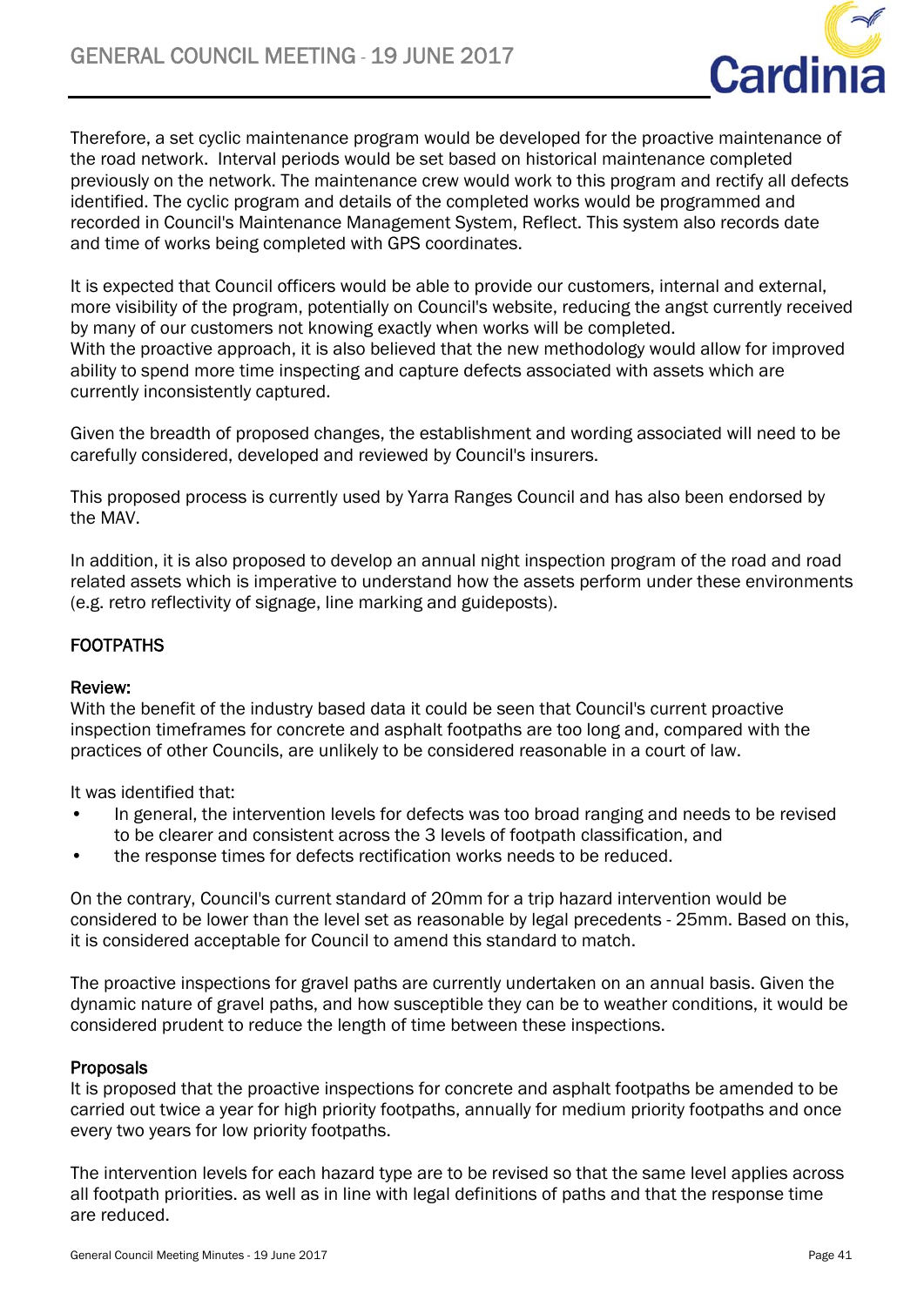

It is proposed that the timeframe for proactive inspections for gravel paths be increased to biannually to align with the unsealed road inspections and consistent industry standards.

### BRIDGES

### Review:

The review of Council's processes to inspect and maintain its vehicular/pedestrian bridges and major culverts network was undertaken. The current RMP timeframes for the proactive inspection of these structures appear to be adequate in terms of the structure types and the potential risks they present. Timber boardwalks are currently referred to in the plan under footpaths. Given the potential structural risks inherent with timber boardwalks, it is suggested this asset type be reclassified under the heading of bridges.

The maintenance component of the RMP has identified concerns regarding defect rectification timeframes and descriptors which has been drawn directly from the VicRoads Bridge Service Standards with a majority of these standards not considered being relevant to the defects that may impact the road or pedestrians using these structures.

### Proposals

Continue with the current Level 1, 2 & 3 inspection frequencies with the inclusion of viewing platforms. Transfer timber boardwalks from footpaths to bridges section to enable the inspection and maintenance of this asset to be undertaken by accredited bridge inspectors and maintenance staff.

Remove reference to service level activities, intervention levels, performance standards and response times from the current RMP, however reword to read:

- Intervention Level: Repairs identified defects as part of the approved Bridge and Major Culvert scheduled inspection program.
- Performance Standard: The bridge, major culvert or structure should be maintained to ensure that:
	- It is safe for use by vehicular traffic, including bicycles, and pedestrian traffic where applicable;
	- It is maintained generally in accordance with approved standards and works programs;
	- Inspections to be completed by a suitably qualified and experienced person.
	- Response Time: As per approved Bridge and Major Culvert works program.

### DRAINAGE

### Review:

The current RMP makes provision only for proactive inspections on a subset of drainage assets (surface drains) that have been identified by maintenance supervisors as having an increased risk of failure as shown by past records of flooding issues. These inspections are carried out at the same time as the proactive road inspections. Unfortunately, these inspections are performed sporadically. Gross Pollutant Traps (GPT's) and Sediment Pits are inspected and cleaned as required on a 3-monthly basis using an external contractor with specialised pit cleaning equipment. Underground drainage pipes and pits are currently reactively inspected with the exception of some known trouble spots.

Timeframes for responding to flooding property as a result of blocked open or underground drain including pits can be troublesome, particularly during rainfall events. The RMP indicates a 4-hour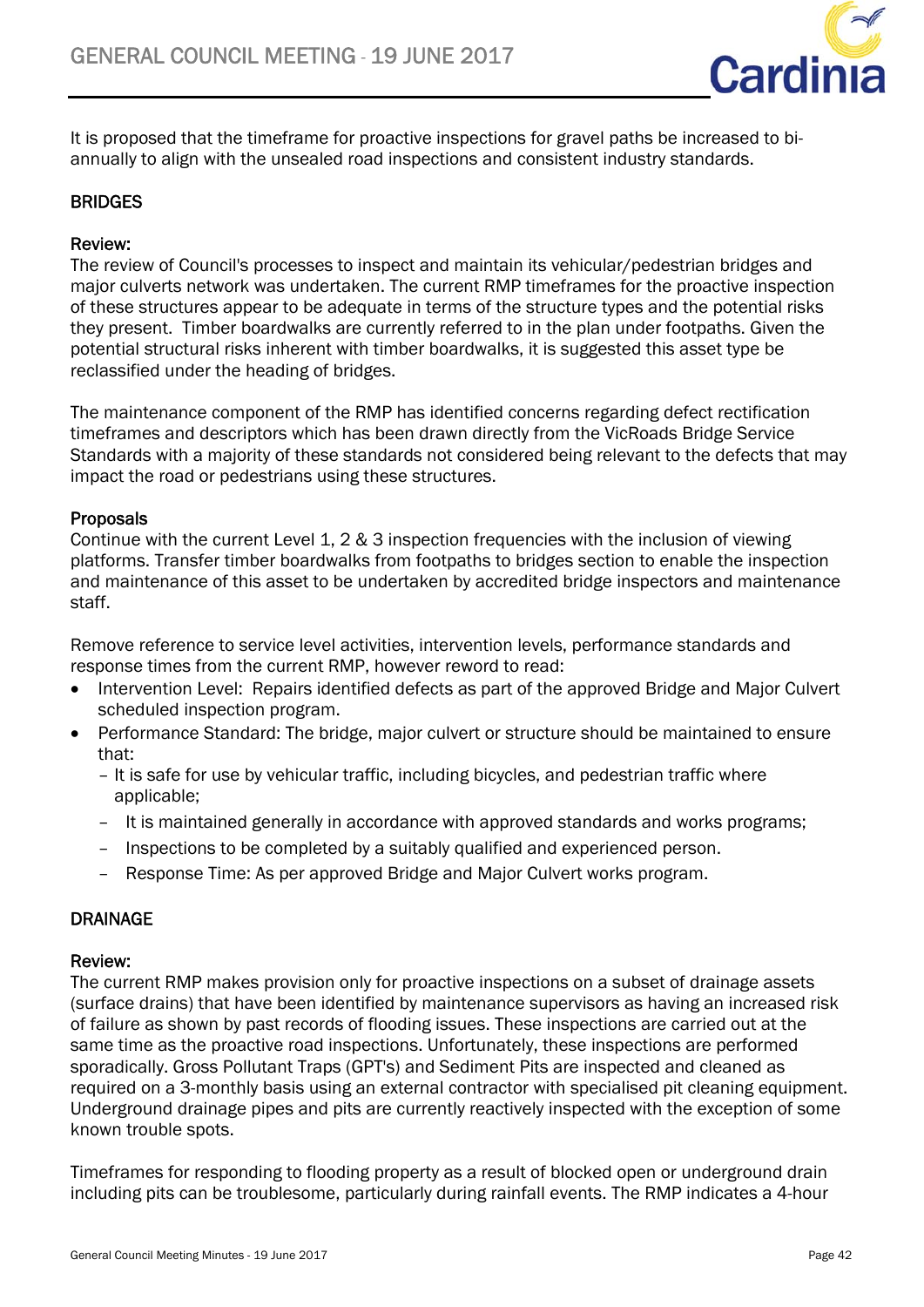

response time that can be a challenge to meet given the number of assets under council's management.

### Proposals:

It is expected that the suggested changes within the road section of the RMP will allow the surveillance officers to have capacity to undertake a more detailed inspection of the surface drainage assets as well as other Council managed infrastructure within the road reserve while inspecting the road pavement. Sections of drains that are at risk of causing flooding to property would be identified and potentially inspected on a more frequent basis or after a significant storm event. These programs would be managed using Council's Maintenance Management System, Reflect

It is proposed to amend response times for flooding to private property from 4-hours to 1 day to allow sufficient time to respond and implement remedies.

Response times for damaged pits is 1 day which allows for temporary works to be undertaken like erecting barricading around the site if required. More permanent repairs can be completed within 4 weeks (e.g. concreting works etc.)

It is also proposed to proactively inspect and clean a nominated number of pits per year. Currently, 5000 pits are inspected and cleaned as required per year on a 5-year cycle. Council's Drainage Asset Management Plan is currently being reviewed and will provide additional direction on the management of council's drainage network that is relevant to this review.

### POLICY IMPLICATIONS

This process will necessitate Council's Road Management Plan (adopted 17 August 2009) to be revoked with a new Road Management Plan (2017) adopted by Council.

### RELEVANCE TO COUNCIL PLAN

The Review of the Road Management Plan relates to the following objectives and outcomes of the Council plan.

- 3 "Our Enviroment",
- 3.1 "Provision and maintenance of assets on a life–cycle basis",
- 3.1.1 "Maintain all Council roads and supporting infrastructure in accordance with the Roads Management Act 2004"

and

3.1.4 "Manage Council's assets like roads, drainage, footpaths and buildings, etc. in a way that ensures they are adequately maintained over their life"

### CONSULTATION/COMMUNICATION

A notice will need to be placed in the Victorian Government Gazette, and public notices will be placed in 'The Age', Pakenham Gazette and Rangers Trader Mail advising of the review and the availability of the report.

### FINANCIAL AND RESOURCE IMPLICATIONS

Based on the proposed outcomes, the following implications have been identified: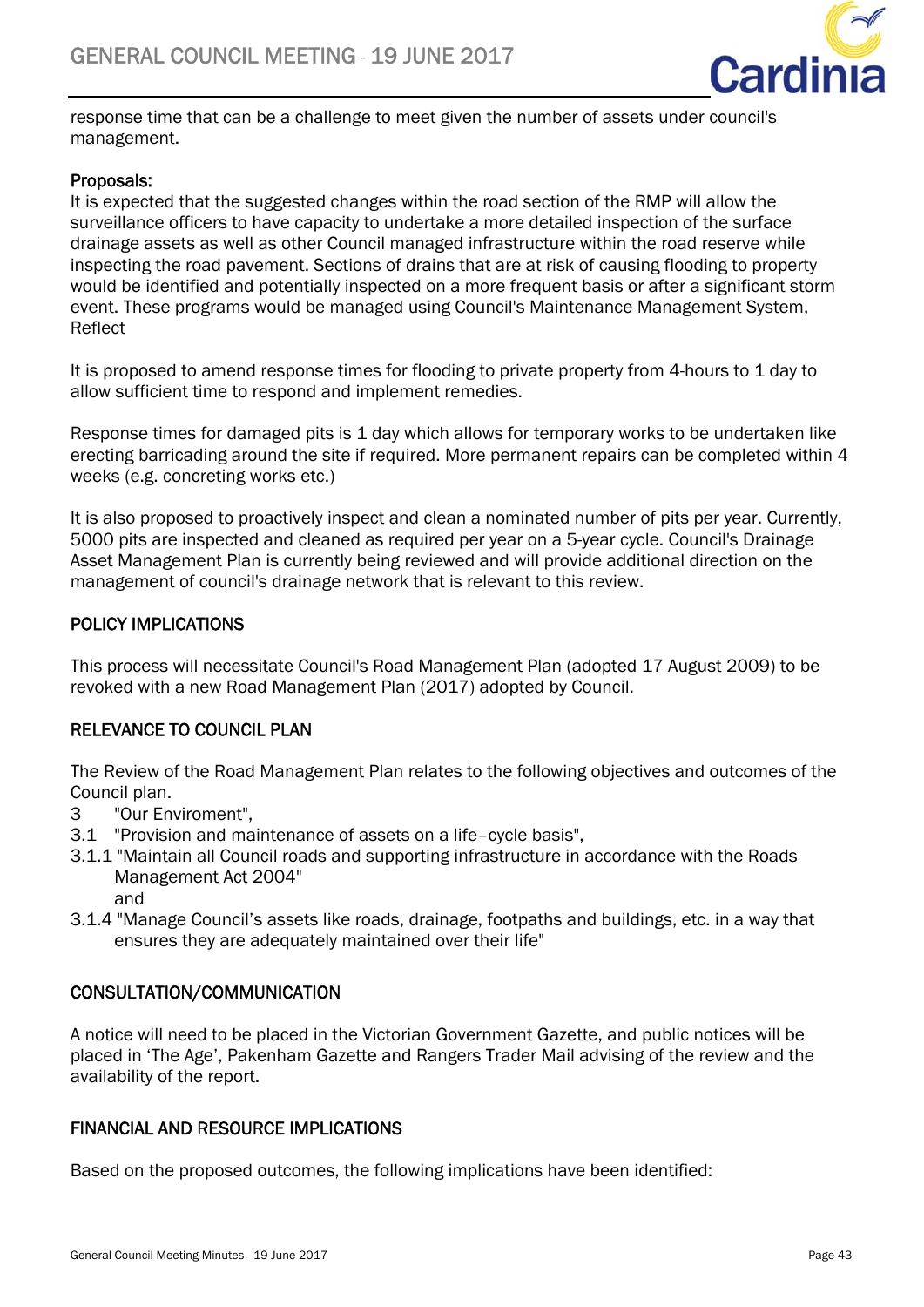

Roads - the proposed change in maintenance practices for roads will result in no extra resources required as the maintenance performed will simply be consistent with historical maintenance schedules. Through efficiency, capacity in the existing surveillance officers may be created that will enable inspections of more asset groups as required to be performed that are not performed well at present.

Footpaths - whilst there is an increase in the frequency of proactive inspections, a review of how this data is captured will be required to ensure efficiency. It is expected that there will be increased capacity in other surveillance areas to assist this function due to the reduced proactive inspections schedules in the roads area, however this will need to be further clarified.

The increase in the trip hazard height will decrease the number of defects requiring repairs across the shire, however the decrease in response times for these repairs is likely to result in an increase in the annual costs in the short-term.

Drainage - At this stage, it is estimated that it will cost approximately \$30,000 to perform the proactive pit inspections with costs to be confirmed through a formal quote process, however further details will be available once the revised Drainage Asset Management Plan is completed.

Bridges - There is no extra resources required to undertake the bridge RMP commitments as the proposed changes simply reinforce the status quo.

### **CONCLUSION**

The review of the Road Management plan has predominantly focused on the Schedule of Maintenance Standards and Road Management System associated with the four areas covered in the RMP.

A number of alterations have been proposed to improve efficiency and services with regards to the way council manages roads, footpaths, drains and bridges. In order to implement the findings associated with this review, it is identified at a later date that Council's Road Management Plan (adopted 17 August 2009) will be revoked in accordance with section 41A of the Interpretation of Legislation Act 1984; and make a new RMP under section 54 of the Road Management Act.

This will involve the following process.

- 1. A new version of the RMP to be drafted based on outcomes of the review and presented to Council
- 2. On acceptance by Council a Public Notice to be published to announce the intention to revoke the current Road Management Plan and adopt the new Road Management Plan.
- 3. A period for receiving submissions from the Public will occur in accordance with the Road Management Act and a report will be drafted, including summarisation of any submissions, recommending a final version of the new RMP to be adopted.
- 4. Council to formally revoke existing RMP and adopt the new version, with Public Notices published in accordance with the requirements of the Road Management Act.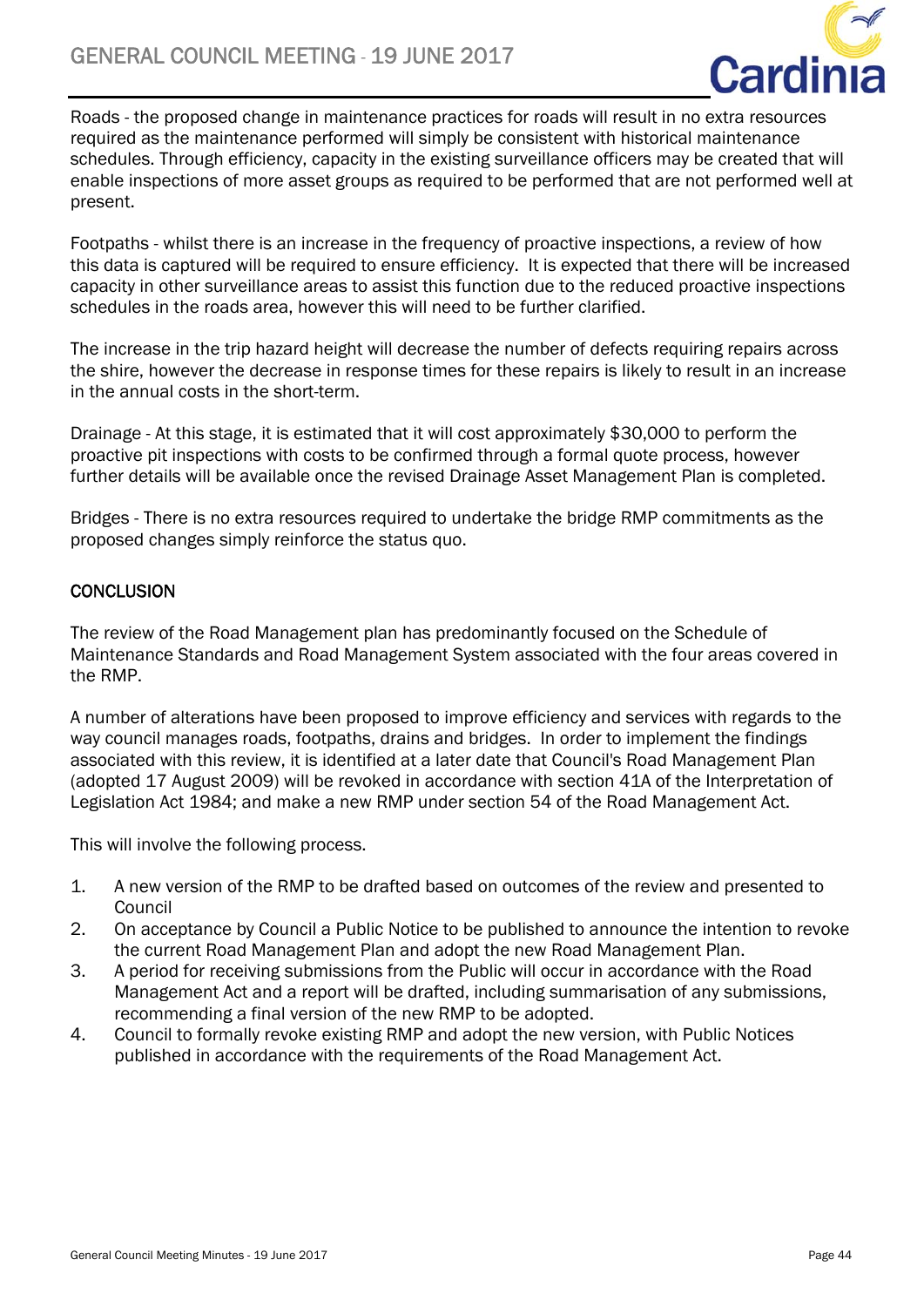

### 8 REVIEW OF THE ROAD MANAGEMENT PLAN

Moved Cr J Owen Seconded Cr G Moore

That this report be:

- 1. Received and acknowledged as meeting Council's requirements of Regulation 302, (5)(a) of the Road Management (General) Regulations 2005 and be made available to the public.
- 2. Included as an appendix to the existing Road Management Plan.

That Council endorses the process for developing and adopting a new Road Management Plan as detailed in this report's conclusion.

Cd.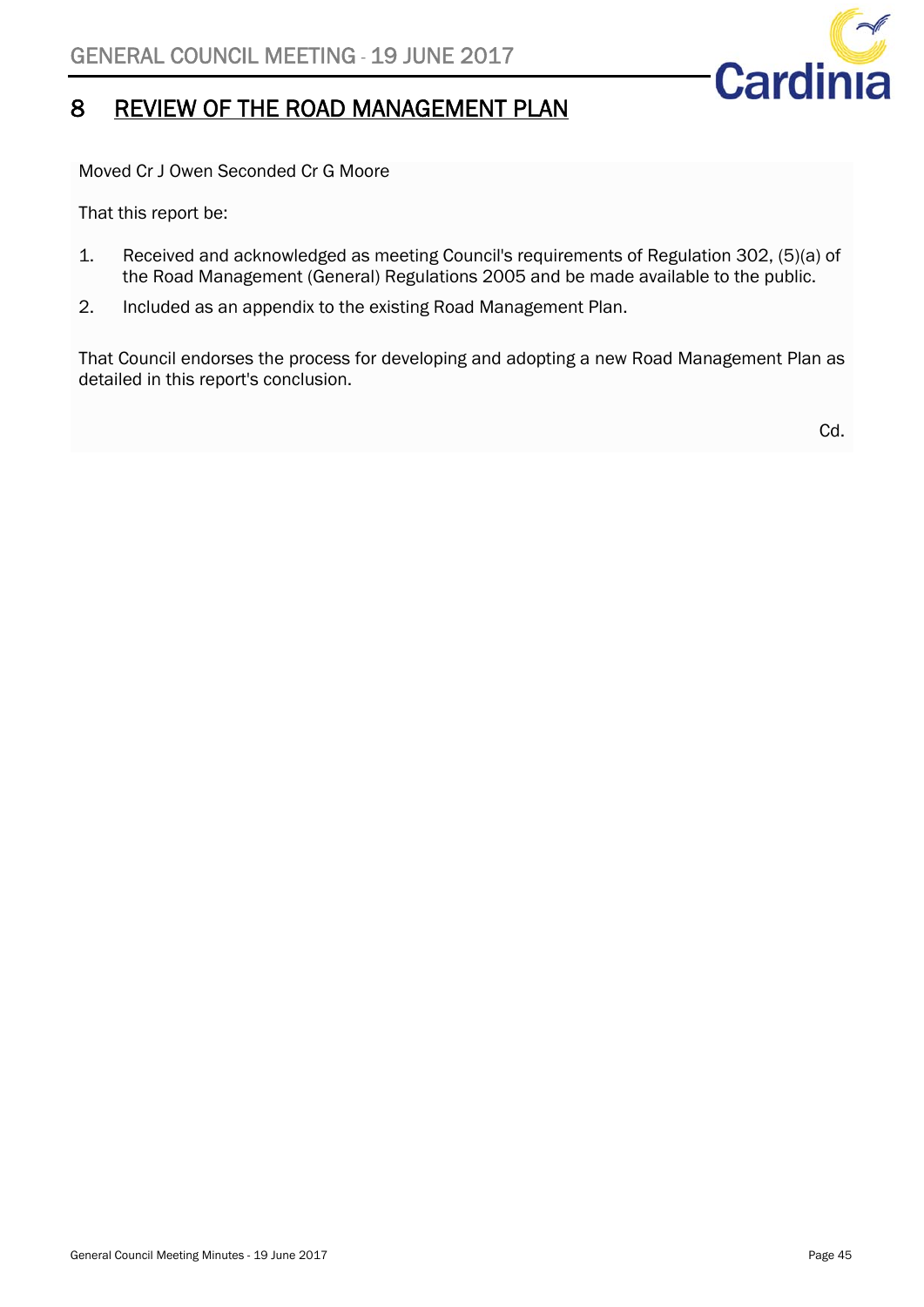

### ACTIVITY REPORTS

# MAJOR PROJECT AND STRATEGIES ACTIVITY REPORT

### FILE REFERENCE INT1738487

RESPONSIBLE GENERAL MANAGER Michael Ellis

AUTHOR Desiree Lovell; Andrew Barr; Mark Howard; Walter Carmignani

### RECOMMENDATION

That the report be noted.

### **Attachments**

*Nil*.

### EXECUTIVE SUMMARY

As part of the reporting process to Council, this monthly report provides an update of the current status of major projects and strategies in progress. It includes an update on major projects, capital works, special charge schemes, asset management and strategies current at the time of this report.

### CAPITAL WORKS

### Recreation reserves

### *IYU Recreation Reserve pavilion*

External concrete and paving works are underway and are 75 percent complete. Finishing trades and final fit off have commenced and are being completed to program. Works are scheduled for completion by end of June 2017.

### *Chandler Recreation Reserve pavilion*

The awnings over the doorways have been installed. The project is complete and is in the defects period except for the upper level which has final completion.

### *James Bathe Recreation Reserve*

Architectural design has commenced on the building with the consultation process established and underway. Civil design was completed in May and the project is proceeding in accordance with the project plan.

#### *Nar Nar Goon netball court reconstruction*

The new courts have been completed and games have already been played on them.

### *Mountain Road Recreation Reserve resurfacing works*

Works on the resurfacing of both the main sports oval and Little Athletics Oval are complete. A maintenance period of 12 weeks has commenced, following which, it will be handed back to Council to maintain.

### *Deep Creek Reserve*

The tender for Deep Creek Reserve will need to re-tendered as there was no interest in the combined package incorporating both building and civil works. The project will be re-tendered as two separate packages:

- building construction
- civil works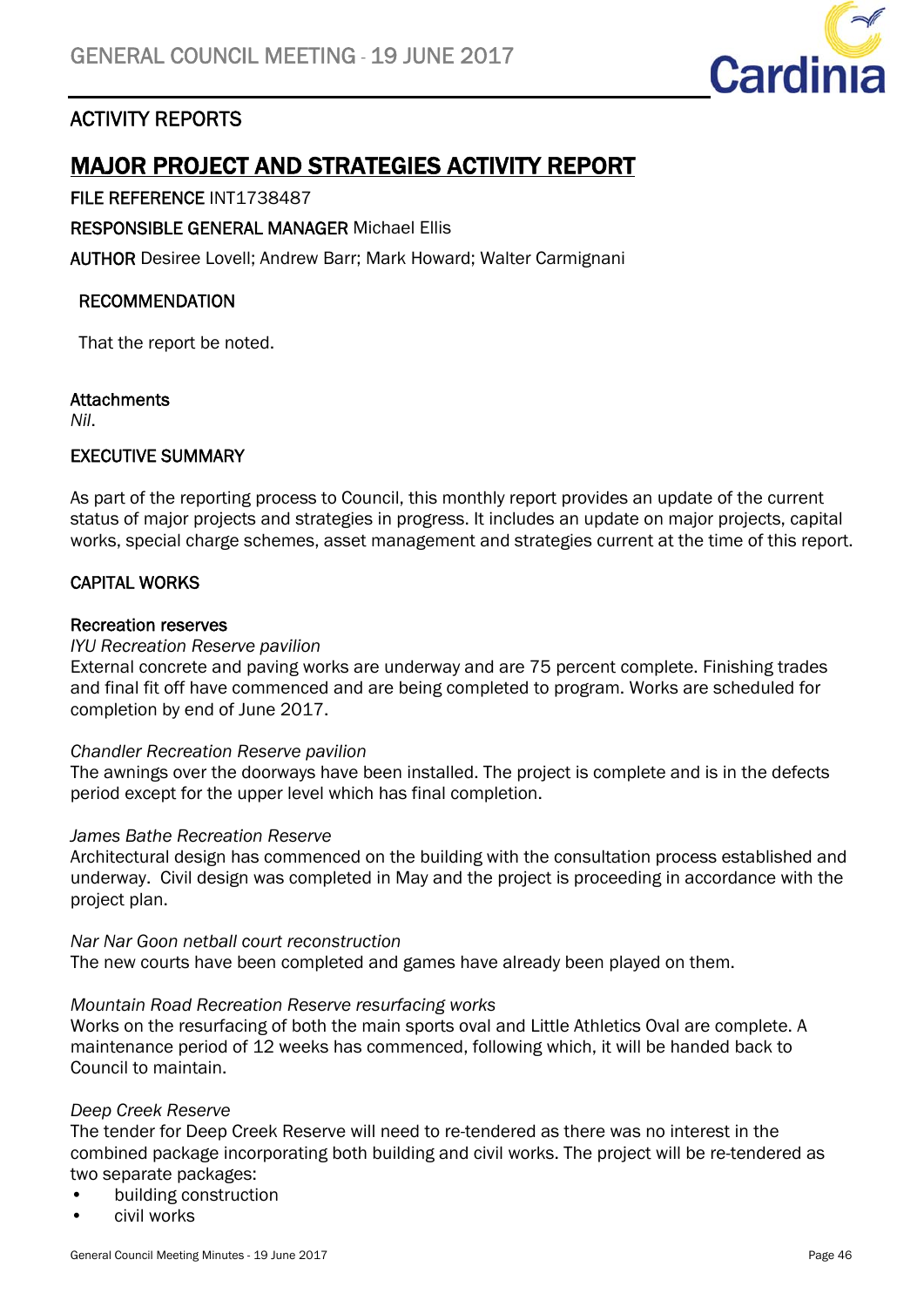

Bulk earthworks are well underway with the Level 1 building pad almost complete, and the balance of the fill works well progressed.

The playground design is nearing completion and the tender for this component will be advertised later in the year.

### *Lang Lang Recreation Reserve*

Due to good weather, the contractor has continued to make substantial progress on the wetlands, ovals and surrounds. The major earthworks (cut, fill, compaction etc.) are 75 per cent complete. The progress made to date will ensure the project maintains its project schedule even if inclement weather delays some civil works.

### *Cockatoo-Gembrook Trail*

The tender for the construction of the Cockatoo-Gembrook Trail closed on the 13 June and is currently being assessed. This package of works includes full construction of the 6.5km trail from McBride Street in Cockatoo to Gembrook Station. The trail follows existing road reserves and the Puffing Billy train line between the towns to create a unique and scenic trail.

### ROADS, PATHS, DRAINS AND BRIDGES

### *2016-17 Roads Program*

The reseal and resurfacing program is now complete, a small number of asphalt resurfacing jobs have been programmed for later in the financial year to minimise the impact on the public, such as Emerald Lake Park.

Spencer Street reconstruction in Nar Nar Goon is now complete. The new pedestrian crossing is functioning well and has been well received by the school community.

### *2016 17 Bridge renewal program*

Construction works on the Manestar Road Bridge works commenced in late May. Yarra Ranges Council is partnering this project and has been supportive during the project planning. The Manestar/Boundary Road closure (while the bridge is replaced) will require traffic detours. A traffic management plan is in place.

### *Peet Street (Construction) Special Charge Scheme*

Peet Street (construction) Special Charge Scheme declaration letters were sent to affected property owners dated 19 May. Affected owners had the opportunity to appeal the scheme through a VCAT submission. Submissions closed 16 June.

### **STRATEGIES**

### *Draft Waste and resource recovery strategy*

The draft strategy is currently out for public consultation, with an online campaign underway, which includes a special edition of Council's environmental e-newsletter, Facebook posts and the strategy being available on Council's website.

The consultation aims to seek feedback on some key areas of the strategy including hard and green waste, reducing waste to landfill, education, advocacy and reducing burning off.

### **CONCLUSION**

This regular activity report is provided for Councillor's information.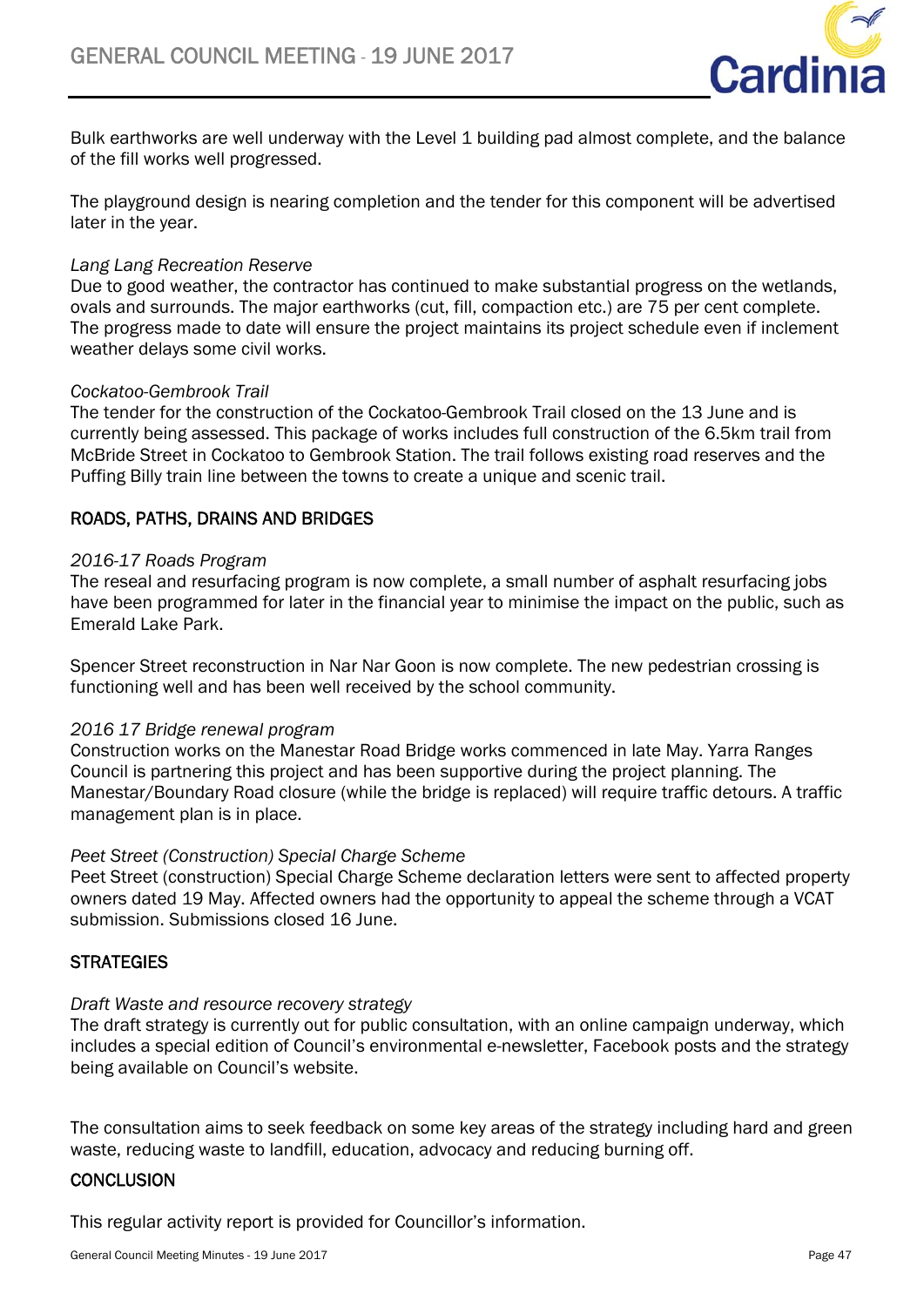# 9 MAJOR PROJECT AND STRATEGIES ACTIVITY REPORT

Moved Cr G Moore Seconded Cr C Ross

That the report be noted.

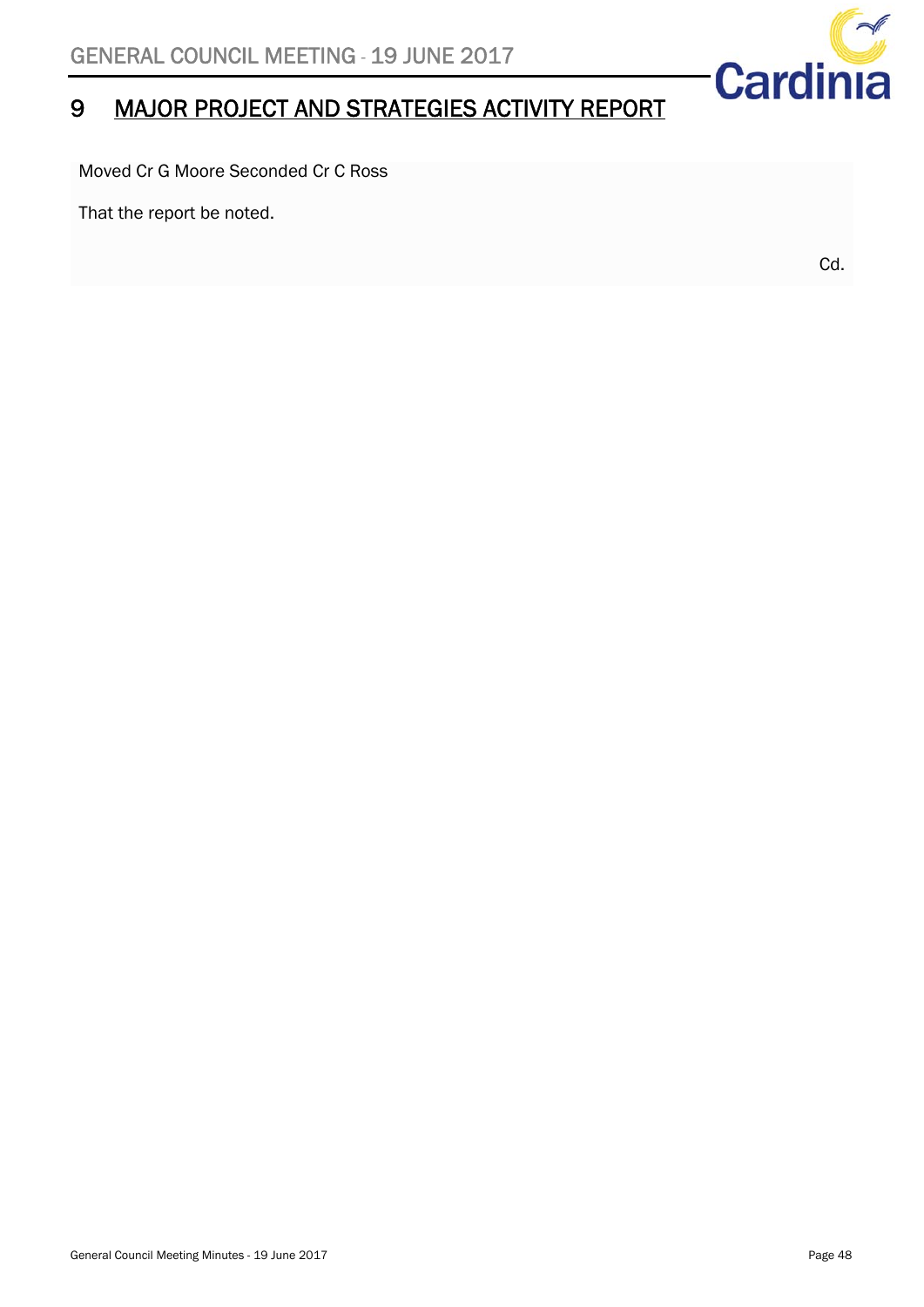

### NOTICES OF MOTION

### NOTICE OF MOTION NO. - 1031 - CR JODIE OWEN

I give notice of my intention to move the following motion at the Council Meeting to be held on Monday 19 June 2017.

That to provide additional information to residents in regard to claiming travel allowances and other expenses and in an attempt to be more open and transparent that the following changes be implemented in relation to claiming travel allowance by Councillors:

- 1. For any costs claimed in relation to attending a committee or meeting, Councillor provide a very brief report in the 'Reports by Councillors' section of the Monthly Council Meeting.
- 2. If more than one Councillor attends then the Councillors among themselves will decide, which person will provide the report.

These changes will also provide Councillors with the opportunity of promoting the activities of the particular Committee concerned both for the information of fellow Councillors and the public in general and will assist in ensuring that the Councillor is claiming travel allowance correctly within the guidelines.

### NOTICE OF MOTION 1031 - CR JODIE OWEN

Moved Cr J Owen Seconded Cr M Schilling

That to provide additional information to residents in regard to claiming travel allowances and other expenses and in an attempt to be more open and transparent that the following changes be implemented in relation to claiming travel allowance by Councillors:

- 1 For any costs claimed in relation to attending a committee or meeting, Councillor provide a very brief report in the 'Reports by Councillors' section of the Monthly Council Meeting.
- 2 If more than one Councillor attends then the Councillors among themselves will decide, which person will provide the report.

These changes will also provide Councillors with the opportunity of promoting the activities of the particular Committee concerned both for the information of fellow Councillors and the public in general and will assist in ensuring that the Councillor is claiming travel allowance correctly within the guidelines.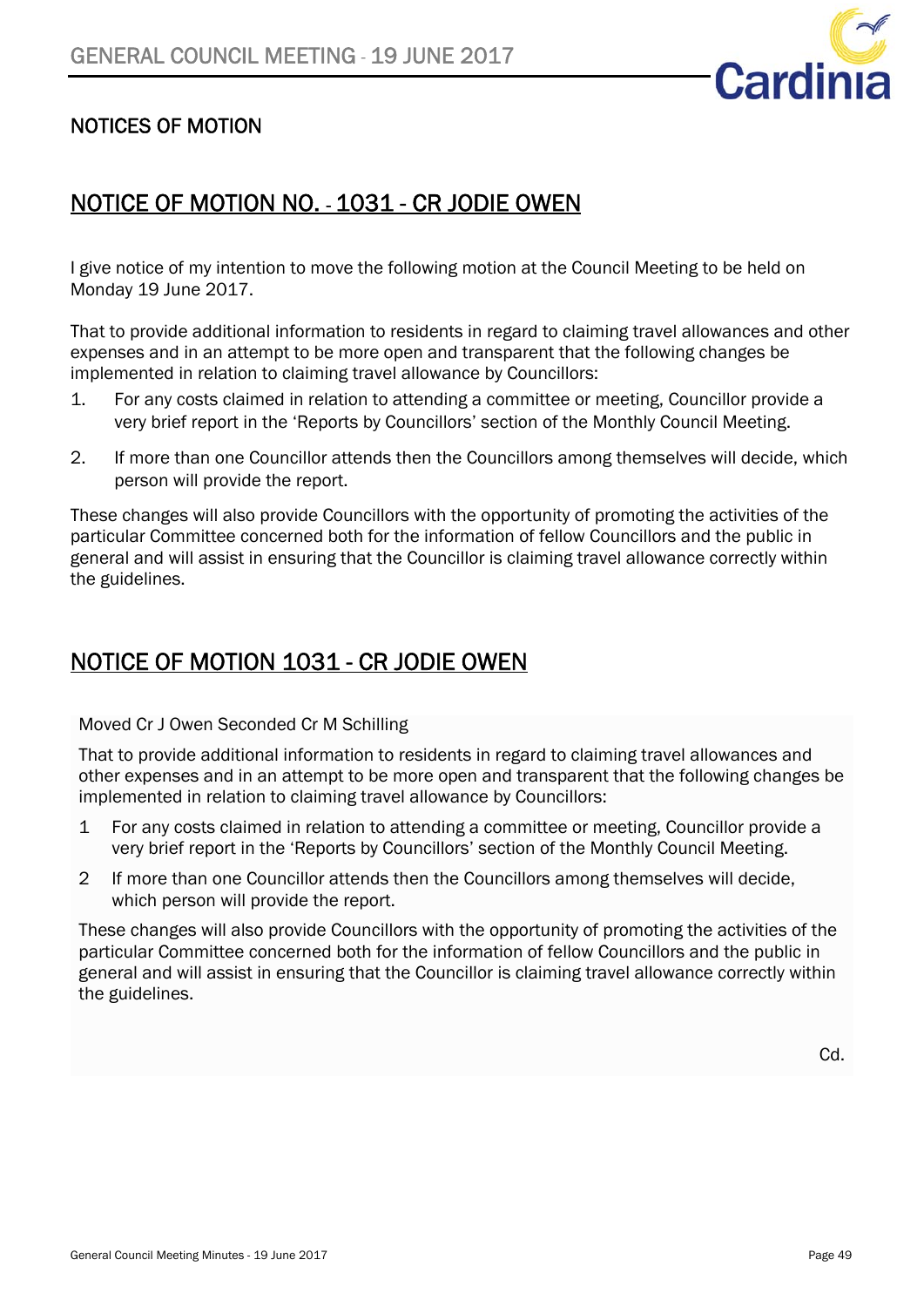

# NOTICE OF MOTION NO. - 1032 - CR BRETT OWEN

That Council support the following road safety improvements as requested by the Beaconsfield Progress Association:

- 1. VicRoads investigate the installation of a "Keep Clear" marking on Old Princes Highway at the O'Neil Road intersection to improve traffic flow when queuing traffic during peak hours blocks right turning vehicles at this intersection, including the public transport bus route.
- 2. VicRoads review the speed zone in Old Princes Highway between Princes Highway and Desmond Court. The current 80km/h speed limit is too high from a safety / access perspective, very short and not in accordance with the State Speed Zoning Guidelines. If reduced to a 70km/h speed limit, it would be a uniform speed limit on Old Princes Highway from Berwick township all the way through Beaconsfield to the Princes Highway and would be a safer speed limit given the congestion and crash history at the O'Neil Road / Old Princes Highway intersection that is currently within the short existing 80km/h section.
- 3. VicRoads investigate possible ways to ease the pm eastbound congestion at the Old Princes Highway / Princes Highway intersection, where all eastbound through traffic must currently use only the left lane of the dual carriageway in order to turn left onto the Princes Hwy (eastbound). This creates a bottleneck in the pm peak, with the right hand lane barely used and safety issues as vehicles try to merge into the left lane at the last minute. Council request VicRoads investigate the alteration of the Old Princes Highway / Princes Highway intersection to allow both eastbound lanes of Old Princes Highway to turn left onto Princes Highway with the left lane extended as a free flowing additional third lane on Princes Highway eastbound to the Whiteside Road signalised intersection for additional traffic capacity (where a short additional lane already exists).

Council resolves to support and forward this request on behalf of the Beaconsfield Progress Association to VicRoads Metro South East for consideration.

# NOTICE OF MOTION 1032 - CR BRETT OWEN

Moved Cr B Owen Seconded Cr J Springfield

That Council support the following road safety improvements as requested by the Beaconsfield Progress Association:

- 1. VicRoads investigate the installation of a "Keep Clear" marking on Old Princes Highway at the O'Neil Road intersection to improve traffic flow when queuing traffic during peak hours blocks right turning vehicles at this intersection, including the public transport bus route.
- 2 VicRoads review the speed zone in Old Princes Highway between Princes Highway and Desmond Court. The current 80km/h speed limit is too high from a safety / access perspective, very short and not in accordance with the State Speed Zoning Guidelines. If reduced to a 70km/h speed limit, it would be a uniform speed limit on Old Princes Highway from Berwick township all the way through Beaconsfield to the Princes Highway and would be a safer speed limit given the congestion and crash history at the O'Neil Road / Old Princes Highway intersection that is currently within the short existing 80km/h section.
- 3 VicRoads investigate possible ways to ease the pm eastbound congestion at the Old Princes Highway / Princes Highway intersection, where all eastbound through traffic must currently use only the left lane of the dual carriageway in order to turn left onto the Princes Hwy (eastbound). This creates a bottleneck in the pm peak, with the right hand lane barely used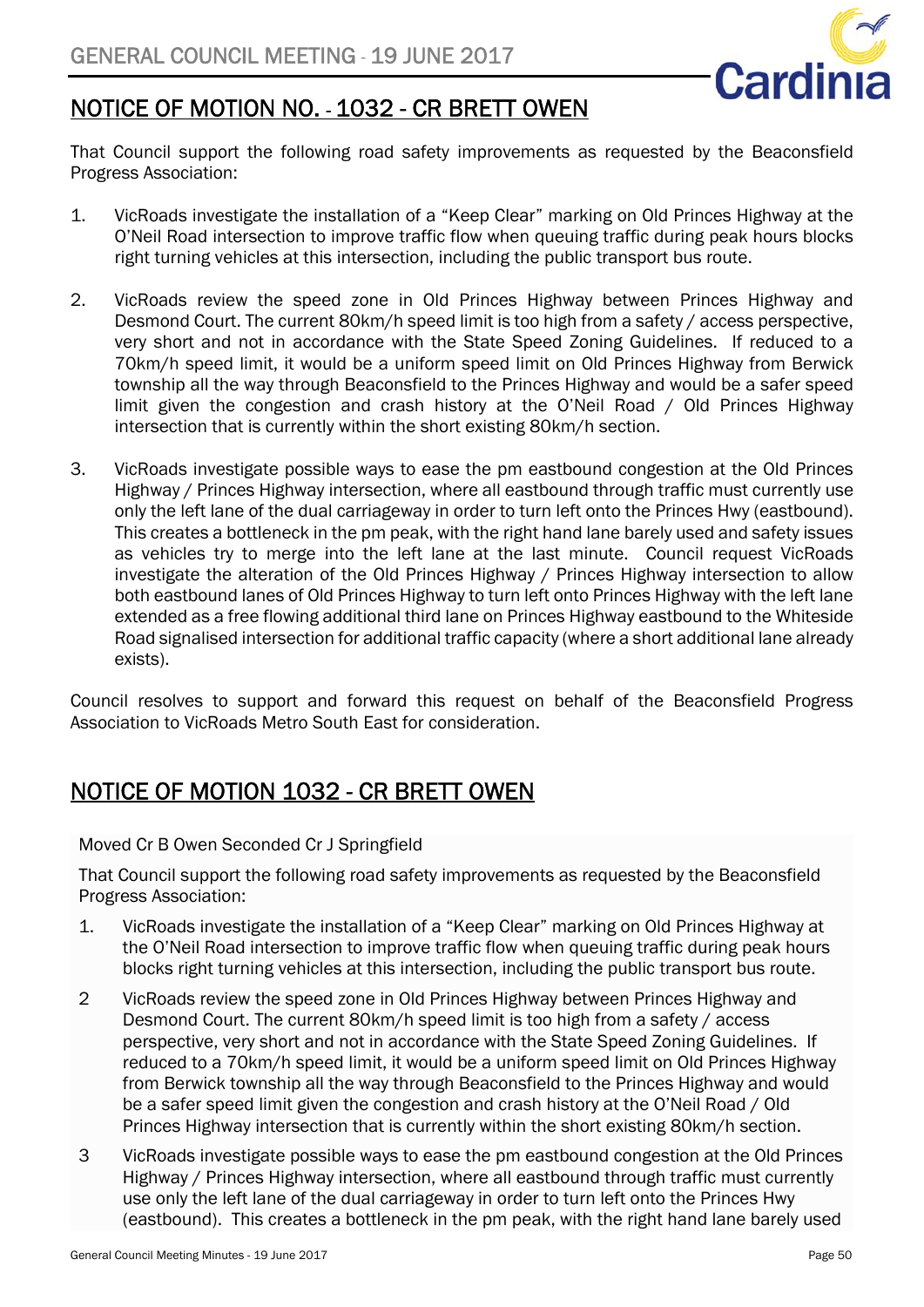

and safety issues as vehicles try to merge into the left lane at the last minute. Council request VicRoads investigate the alteration of the Old Princes Highway / Princes Highway intersection to allow both eastbound lanes of Old Princes Highway to turn left onto Princes Highway with the left lane extended as a free flowing additional third lane on Princes Highway eastbound to the Whiteside Road signalised intersection for additional traffic capacity (where a short additional lane already exists).

Council resolves to support and forward this request on behalf of the Beaconsfield Progress Association to VicRoads Metro South East for consideration.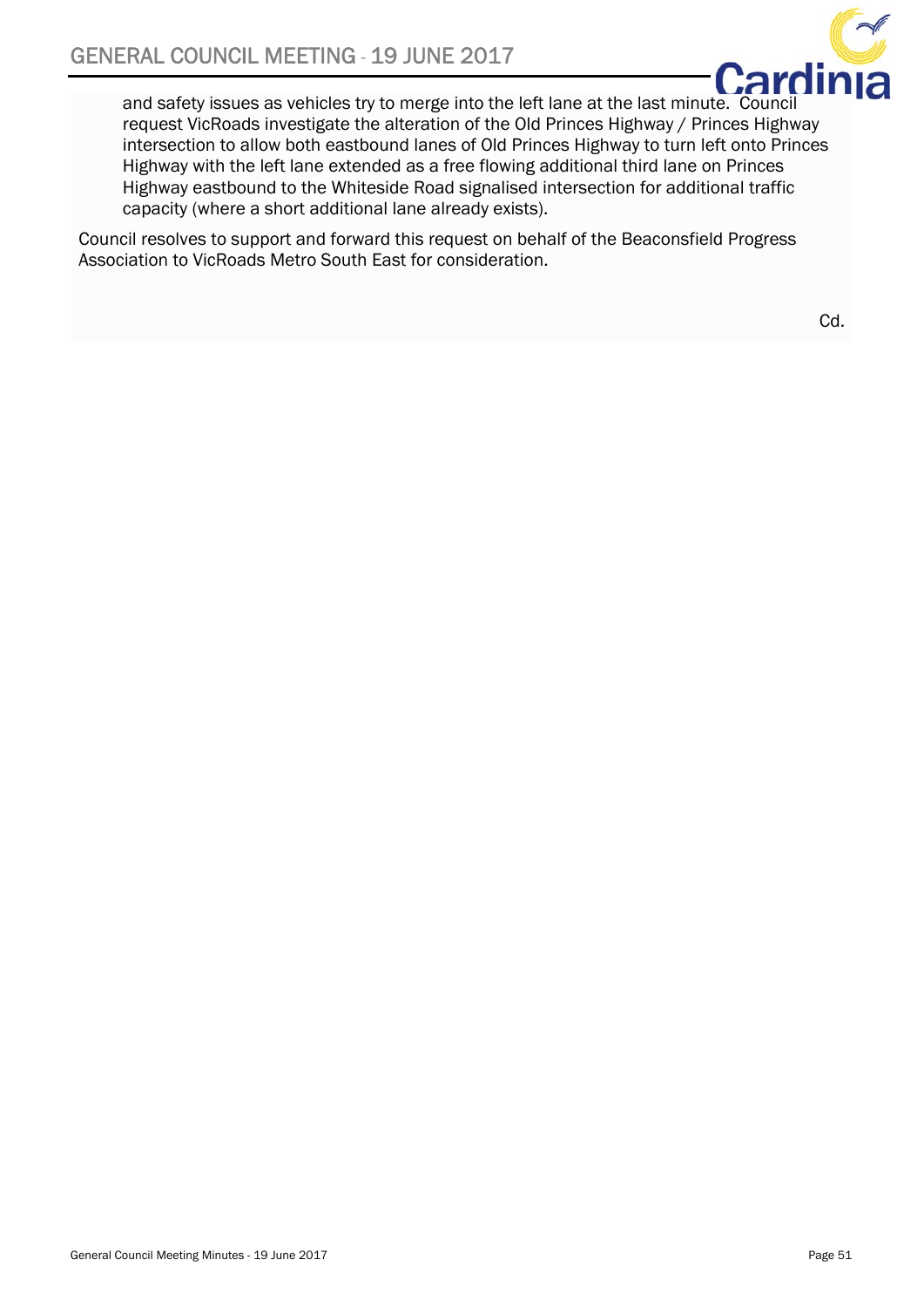

# NOTICE OF MOTION NO. - 1033 - CR BRETT OWEN

That Council expresses it disappointment with the lack of progress by Melbourne Water and Vic Roads and their disregard in relation to the previously agreed position to undertake improvement works to the Elephant Rock Lookout in Dewhurst.

That Council directly liaise with these Authorities in regard to the issue of improvements and maintenance works to the Lookout and if necessary contact the relevant State Government Ministers and Local members of Parliament to seek their support for the works to be undertaken.

That subject to appropriate agreed ongoing funding being received from the State Government that Council offer to undertake the associated ongoing maintenance works at the Lookout. And that council continues to support Upper Beaconsfield Association in their work in beautifying the lookout.

### NOTICE OF MOTION 1033 - CR BRETT OWEN

### Moved Cr B Owen Seconded Cr L Wilmot

That Council expresses it disappointment with the lack of progress by Melbourne Water and Vic Roads and their disregard in relation to the previously agreed position to undertake improvement works to the Elephant Rock Lookout in Dewhurst.

That Council directly liaise with these Authorities in regard to the issue of improvements and maintenance works to the Lookout and if necessary contact the relevant State Government Ministers and Local members of Parliament to seek their support for the works to be undertaken.

That subject to appropriate agreed ongoing funding being received from the State Government that Council offer to undertake the associated ongoing maintenance works at the Lookout.

And that council continues to support Upper Beaconsfield Association in their work in beautifying the lookout.

Cd.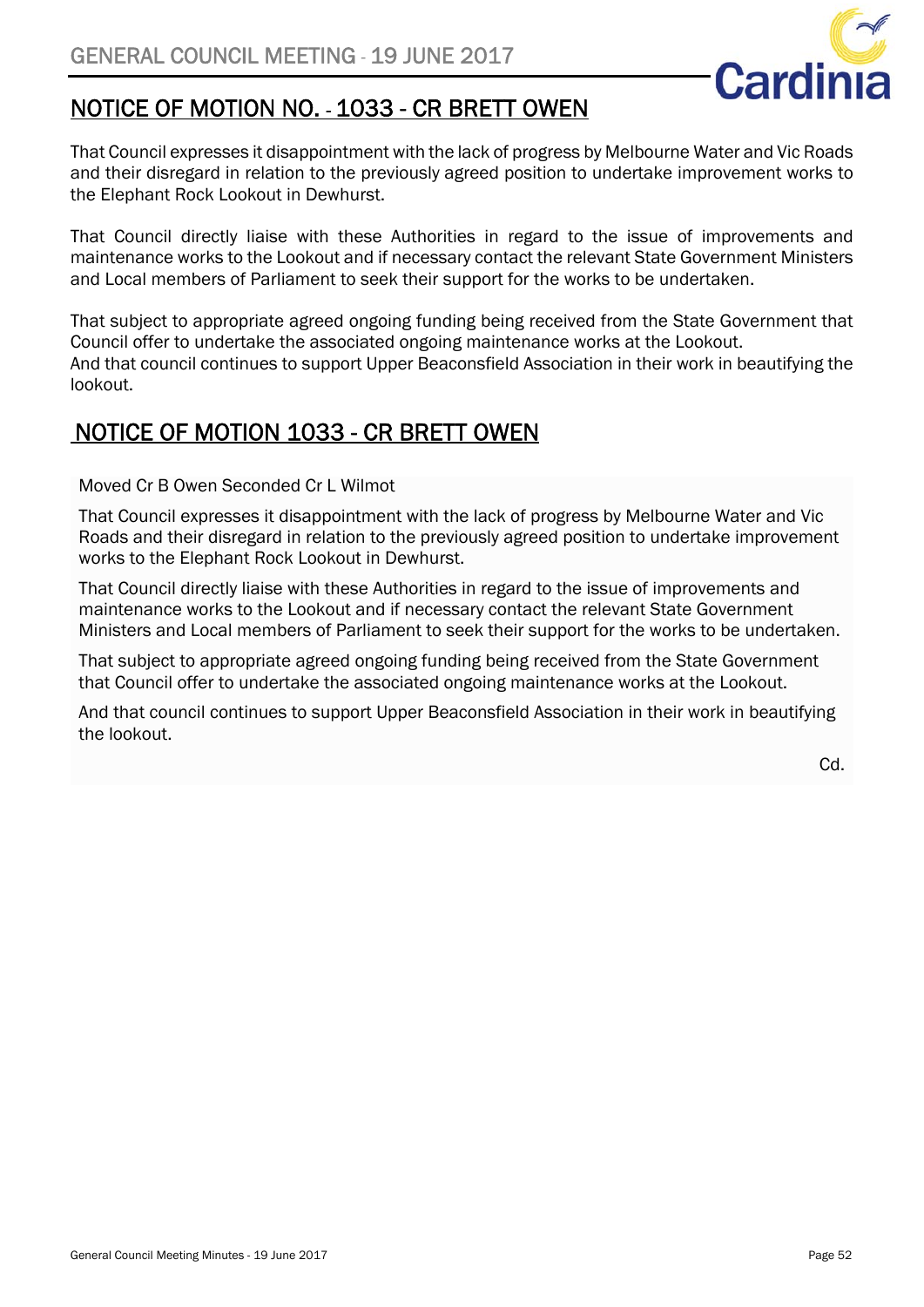### REPORTS OR MINUTES OF COMMITTEES

The Mayor advised of various minutes received from Committees and recent Briefing Sessions that were available for Councillors perusal.

### REPORTS BY COUNCILLORS

### Casey Cardinia Heritage Festival

Cr Jodie Owen reported on her attendance on 21 May at the Mechanics Institute Hall in Narre Warren to attend the Casey Cardinia Heritage Festival

### National Story Time

Cr Jodie Owen advised of her attendance on 24 May at the Pakenham Consolidated Primary to participate in the National Simultaneous Story Time.

### La Trobe Council Youth Council

Cr Jodie Owen advised that she had attended La Trobe City Council's Youth Council on 6 June

### Casey Business Leaders Dinner

Cr Jodie Owen reported on her attendance on behalf of the Mayor at the 15 June City of Casey Mayoral business leaders dinner.

### VLGA Forums

Cr Ross advised of his attendance at a VLGA Forum on 18 May regarding integrity systems in Local Government and those persons speaking were the Head of IBAC, Victorian Ombudsman, Victorian Auditor General and Chief Municipal Inspector.

Cr Ross also reported on his attendance at the VLGA 'Beyond the Ring Road ' function wher developments across Melbourne were discussed and debated.

### Pakenham Art Show

Cr Schilling re[ported on his attendance on 26 May at the Pakenham Art Show

### Neighbourhood Watch

Cr Schilling reported on his attendance at a Neighbourhood Watch meeting held at Pakenham Springs Primary School

### La Trobe City Council Youth Council

Cr Schilling reported on his attendance in company with Crs Jodie Owen and Collin Ross at the La Trobe City Council Youth Council and advised that Council will shortly start promoting a Cardinia Youth Council

### Flood Protection Meeting

Cr Brown reported on his attendance at a Westernport Land Care Flood Protection meeting where a presentation was made on upgrade works to the Cora Lyn spillway whereautomatic gates to be installed.

### Nar Nar Goon North Hall

Cr Moore advised that he attended a ceremony at the Nar Nar Goon North Hall on 28 May where a presentation was made to Fed and Beryl Taylor acknowledging 40 years of service to the Hall Committee.

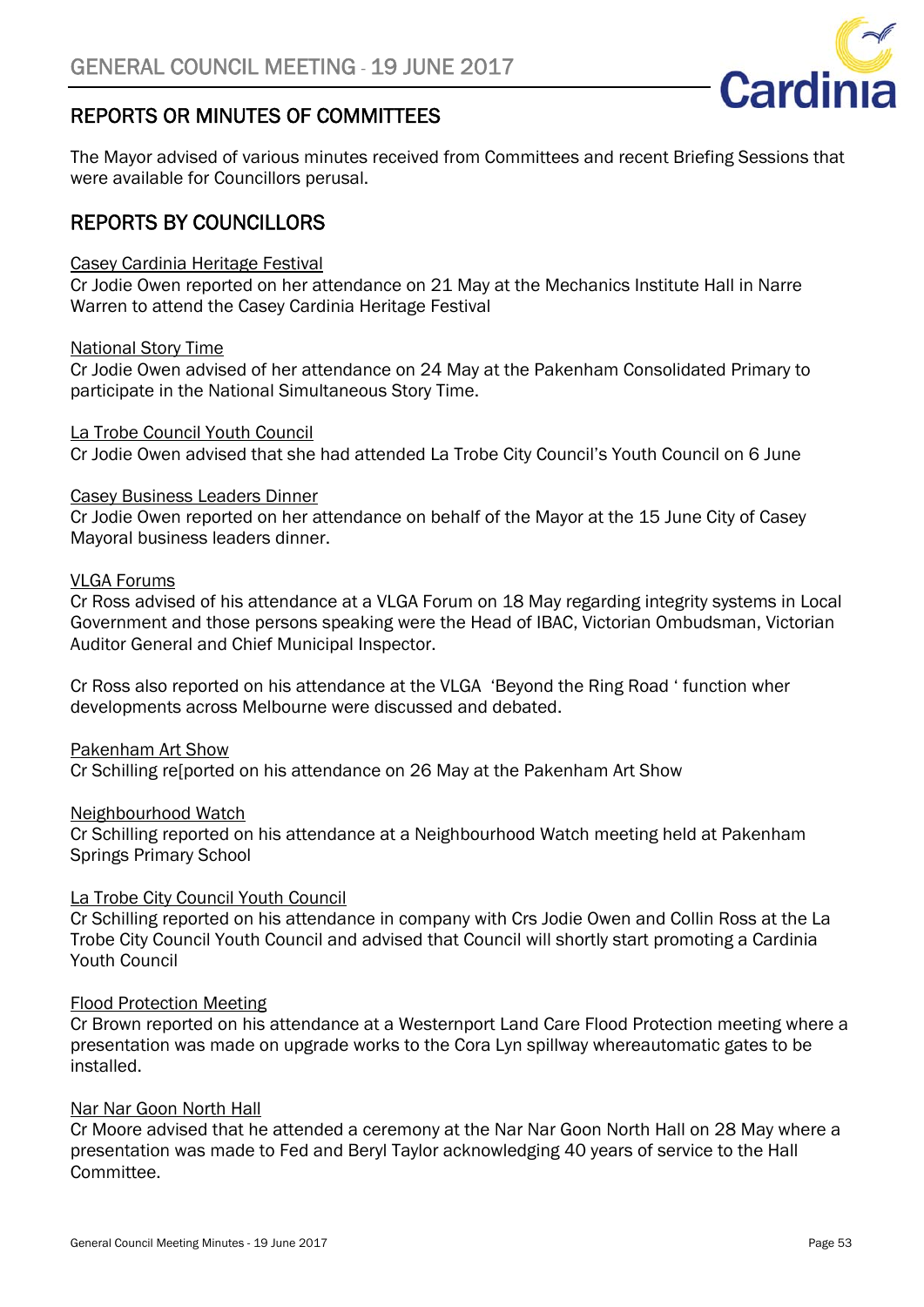### Nar Nar Goon RSL



Cr Moore advised that he had attended earlier in the day at the Nar Nar Goon RSL where a Life Membership was awarded to the President of the RSL Max Murray for his service to the RSL since 1994.

### REPORT BY THE MAYOR

The Mayor reported on recent activities and events as follows

- Opening of Pakenham Health Centre on 18 May with Minister Jill Hennessy
- Meeting with Victorian Planning Authority on 1 June regarding ongoing local matters
- Meeting with 9 June with Vic Roads on 9 June to discuss ongoing local matters
- Business breakfast with Tim Pallas MP on 2 June
- Photoshoot at the Lang Lang Community and Recreation Precinct on 12 May
- Attended a function on 1 June in company with Premier Daniel Andrews, and Gabriel Williams State Member for Dandenong a regarding the launch of Team 11 which involves a Memorandum of Understanding with Casey City Council, City of Greater Dandenong and Cardinia Shire Council seeking a licence for a local A League Soccer Team
- Met with Brad Battin MP
- Attended the launch of the Cardinia Embroidery project
- Attended the Pakenham Salvation Army 21<sup>st</sup> Anniversary celebrations.
- Attended the Harold Bould Award evening
- Attended the launch Cardinia Community Leadership Program

The Mayor also advised that Council had recently lodged grant applications for upgrades to the Upper Beaconsfield kindergarten, Gembrook Pre School, Pakenham Heights kindergarten and Lakeside Preschool under the State Government's Children's Facilities Capital Program, The Mayor noted that Council had received \$632,000 for improvements to the 13 Mile Road, Pitt Road and Bunyip River Road intersection. At the same time it was disappointing to hear that the other black spot applications for Avon Road Avonsleigh, Main Drain Road South in Vervale, Paternoster Road in Emerald, Mt Eirene Road in Gembrook and O'Neil Road in Beaconsfield were not approved and that the improvements works to these roads will not be undertaken without these grant funds.

The Mayor noted that so far this financial year Council has lodged 57 grant applications for a total of \$37,255,091, it is disappointing to note however that only 27 of these application have been successful for a total amount of \$11,904,787

### PRESENTATION OF PETITIONS

Nil

### COMMUNITY QUESTION TIME

The Mayor advised that two questions had been received from Mrs Gloria O;Connor and referred the first question to the GMPD to respond.

Question

Can you please advise how much longer will growth corridor development continue to spread bitumen and concrete across open space, green wedge, valuable rural land with trees and vegetation. Is there actually any stable policy relating to this apparent open-ended activity which is said to be necessary to relieve the urban suburbs being full to capacity and consequent need for further outer corridor development. The residents in those suburbs are now being told they must accept increased density,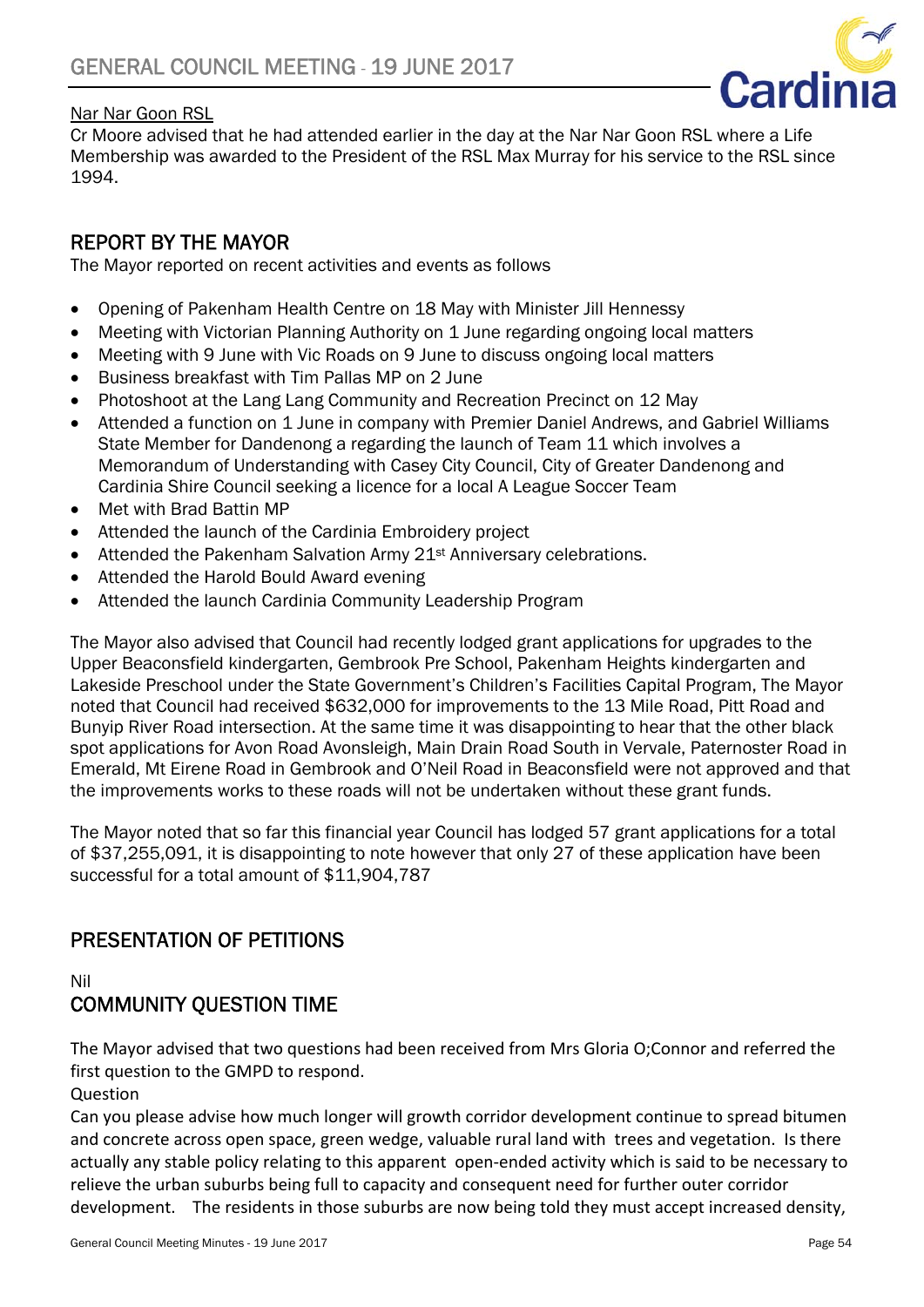

e.g. two or more houses on one block and loss of garden areas, in order to prevent the urban spr into rural areas ?

### Answer

Successive State Governments have supported the protection of Melbourne's Valuable green wedges and having an Urban Growth Boundary.

The State Government this year released its update of Plan Melbourne, which once again re enforces the significance of protecting Melbourne Green Wedges, a fixed urban growth boundary and increasing densities within Melbourne established suburbs to accommodate the predicted growth. Councils own policies must be consistent with these State objectives and are seeing development focussed within the growth corridor and established suburbs, whilst seeking to protect and enhance our green wedges.

Through many of these developments we are seeing the revegetation of many of our creeks corridors and protecting of significant environmental assets.

The Mayor asked Mrs O'Connor whether she wished to ask a supplementary question.

Mrs O'Connor remarked on her attendance at a rally in Melbourne regarding urban growth and commented on issues surrounding the matter.

GMPD responded that the challenge was that Melbourne's population was growing at such a rate that housing these new residents will continue to provide a challenge and both governments had committed to an urban growth boundary around metropolitan Melbourne and commented on the difficulties involved.

The Mayor referred Mrs O'Connor's second question again to GMPD to respond.

### **Ouestion**

Has the State government advised councils regarding its intention to privatise the state planning system whereby developers and business representatives will be in charge of planning matters, leaving no access or input for councils or community participation ? What information can you give regarding the "Smart 10 day permits and/or no permit required" system, is it in place or yet to be installed?

### Answer

As far as we know there is no plan in place to privatise the planning system. This topic has previously been raised through the various State Government reviews of the planning system however has never been implemented.

The State Government has introduced smart planning applications across Victoria to deal with minor applications, these applications need to be decided within the 10 statutory days, however are very limited in what they can consider. The current planning scheme describes the range of uses possible within a zone applied to the land as either, No permit required, Permit required or Prohibited. So to have a farm on agricultural land you do not need a permit and to erect a house on residential land you do not need a permit.

The Mayor asked Mrs O'Connor whether she wished to ask a supplementary question

Mrs O'Connor advised that she was of the opinion that privatisation of the planning system was being proposed and offered to provide further information regarding the matter

GMPD advised that he would be interested in seeing the material in Mrs O'Connor possession.